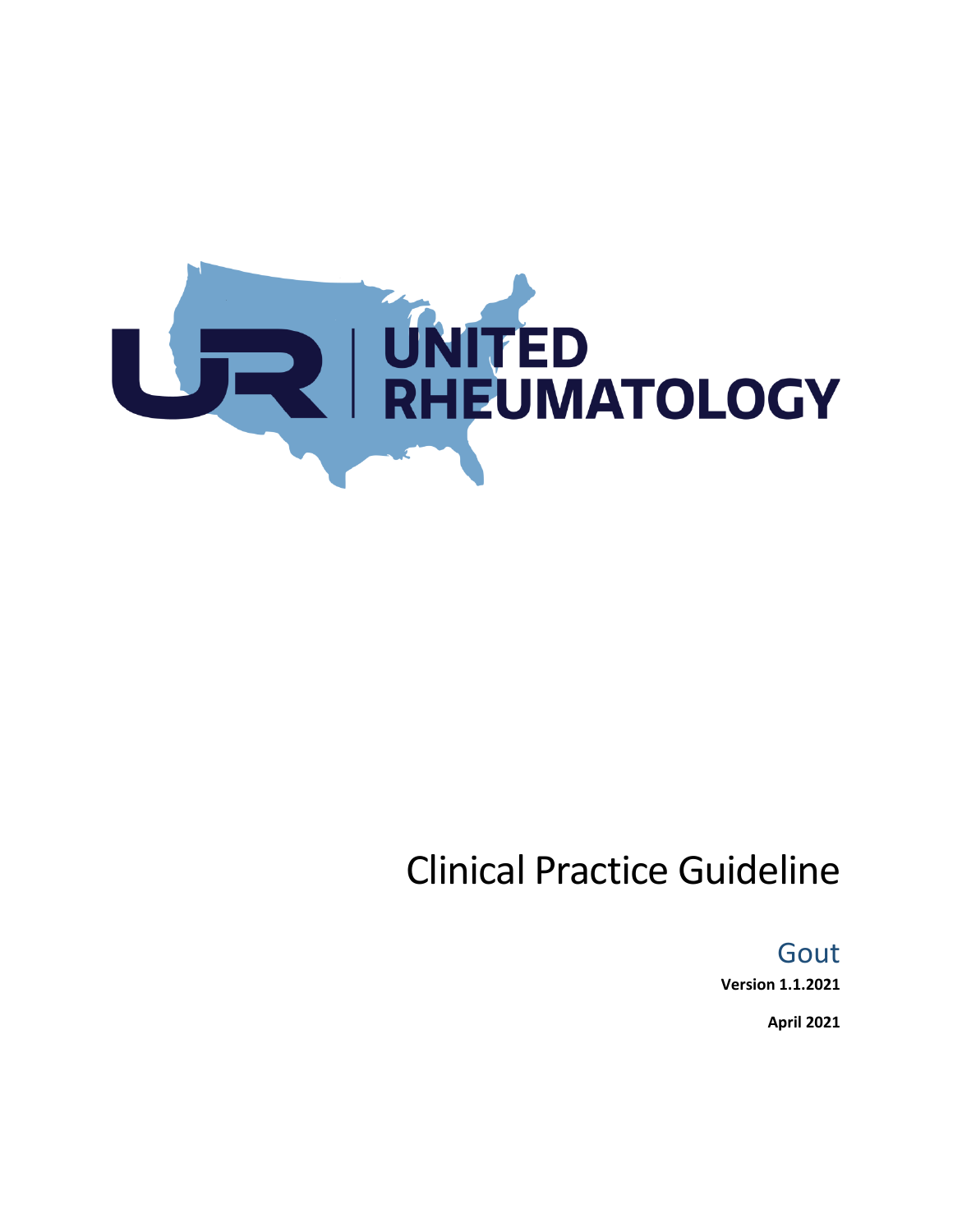# **Table of Contents**

| Pegloticase and Immunomodulation for the Treatment of Chronic Refractory Gout  21 |
|-----------------------------------------------------------------------------------|
|                                                                                   |
|                                                                                   |
|                                                                                   |
|                                                                                   |
| A Note about the American College of Physicians Gout Management Guidelines27      |
|                                                                                   |
|                                                                                   |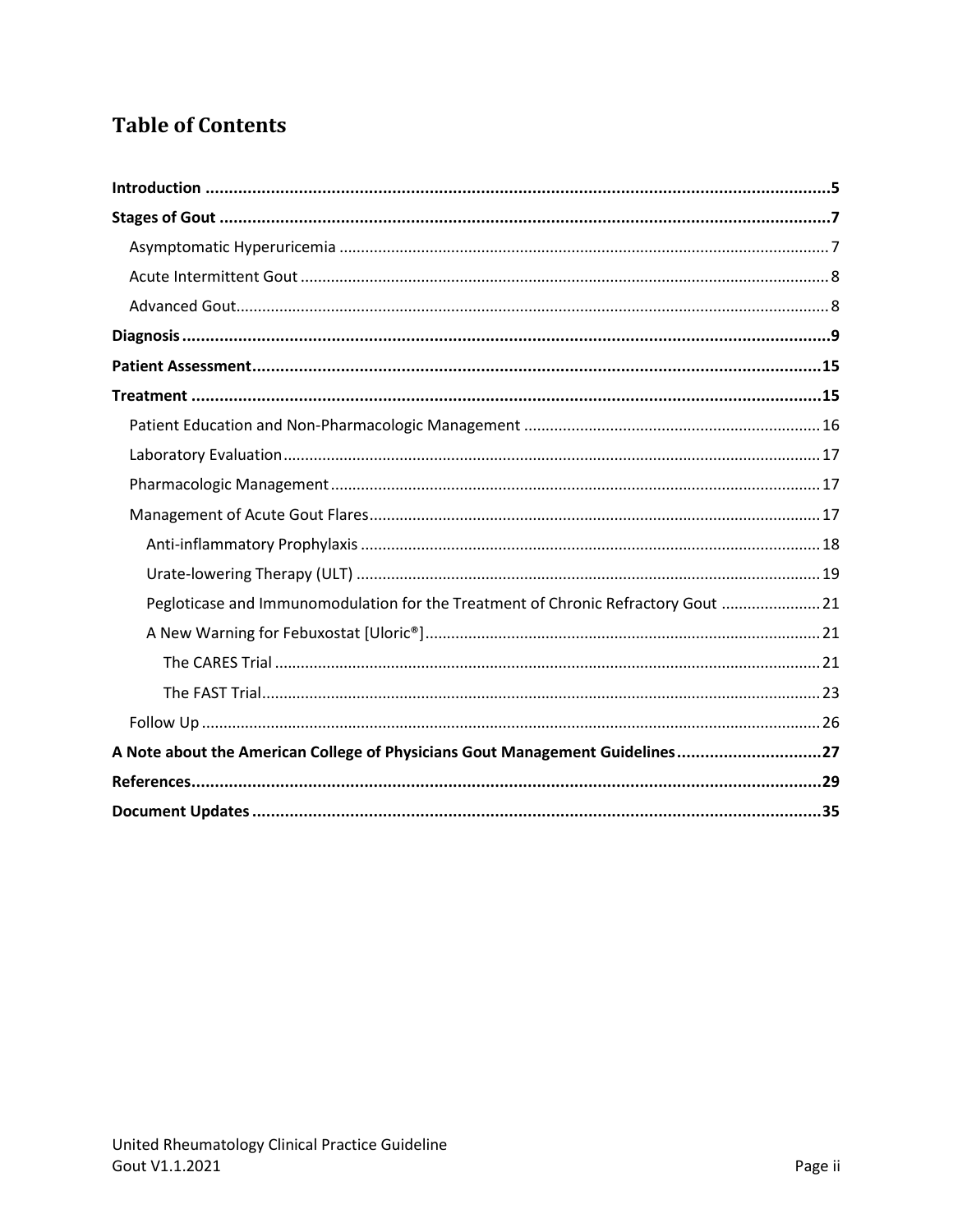# **List of Tables**

| Table 2. Anti-inflammatory medications for use in acute gout flares and for prophylaxis when |  |  |  |  |
|----------------------------------------------------------------------------------------------|--|--|--|--|
|                                                                                              |  |  |  |  |
|                                                                                              |  |  |  |  |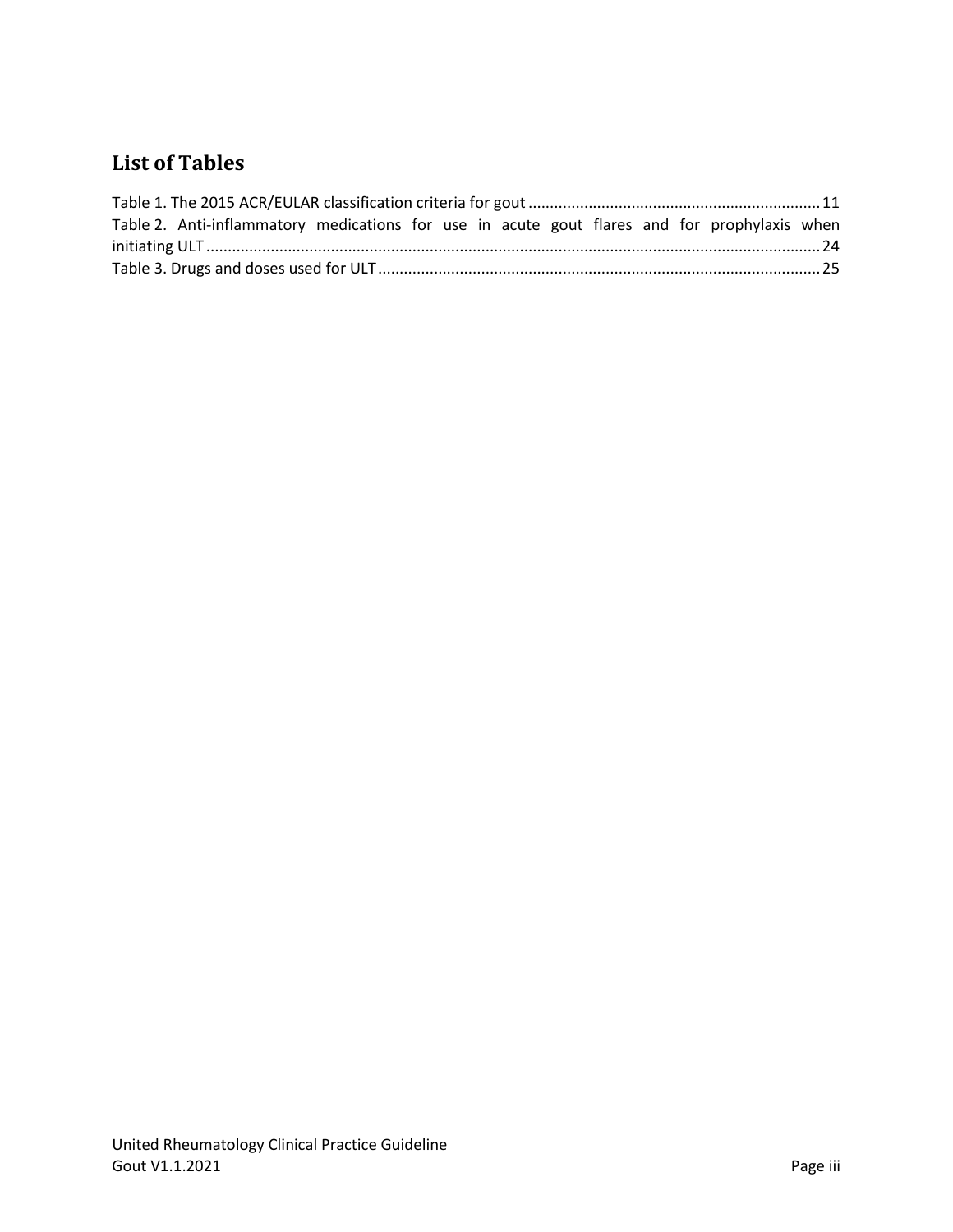# **Abbreviations**

| <b>AASCAR</b> | Allopurinol-associated severe cutaneous adverse reaction |
|---------------|----------------------------------------------------------|
| <b>ACP</b>    | American College of Physicians                           |
| <b>ACR</b>    | American College of Rheumatology                         |
| <b>AHRQ</b>   | Agency for Healthcare Research and Quality               |
| CBC           | Complete blood count                                     |
| <b>CKD</b>    | Chronic kidney disease                                   |
| <b>CT</b>     | Computed tomography                                      |
| CV            | Cardiovascular                                           |
| <b>DASH</b>   | Dietary Approaches to Stop Hypertension                  |
| <b>DECT</b>   | Dual energy computed tomography                          |
| <b>EULAR</b>  | European League Against Rheumatism                       |
| <b>FDA</b>    | Food and Drug Administration                             |
| GI            | Gastrointestinal                                         |
| <b>IM</b>     | Intramuscular                                            |
| IV            | Intravenous                                              |
| <b>MACE</b>   | Major adverse cardiovascular event                       |
| MI            | Myocardial infarction                                    |
| <b>MSU</b>    | Monosodium urate                                         |
| <b>MTP</b>    | Metatarsophalangeal                                      |
| <b>NSAIDs</b> | Nonsteroidal anti-inflammatory drugs                     |
| <b>RA</b>     | Rheumatoid arthritis                                     |
| <b>SUA</b>    | Serum uric acid                                          |
| ULT           | Urate-lowering therapy                                   |
| US            | <b>United States</b>                                     |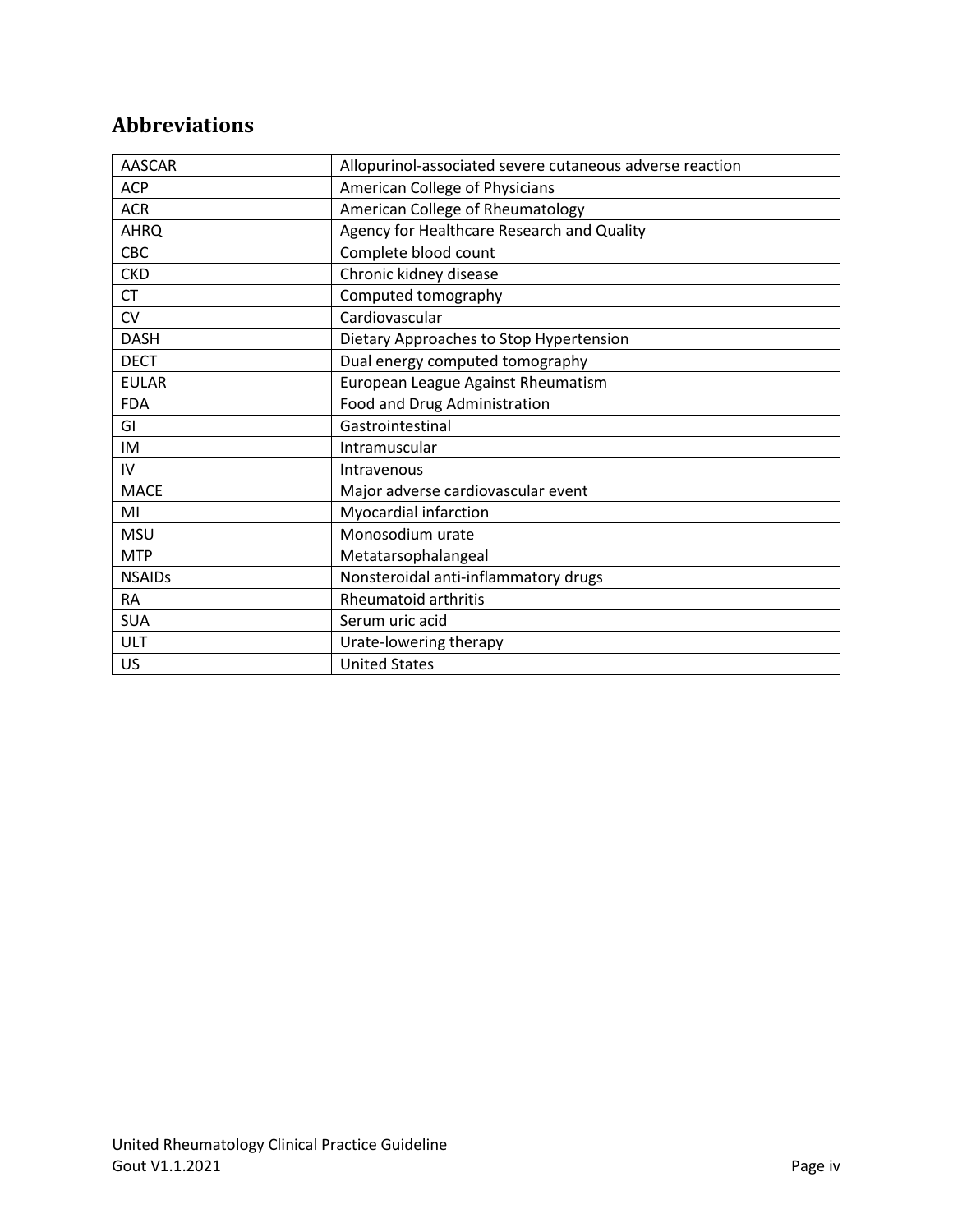# <span id="page-4-0"></span>**Introduction**

Gout is both an acute and chronic, progressive inflammatory arthritis caused by the deposition of monosodium urate (MSU) crystals in and around joints, soft tissues, cartilage, and the kidneys. It usually presents with recurrent episodes (also known as flares) of severe pain, swelling, tenderness and, in some cases, erythema of a lower-extremity joint. Early on, the first metatarsophalangeal (MTP) joint is commonly involved, but the ankle and/or knee can be affected as well. Initially, the painful flares are usually short in duration, lasting 5 to 7 days. As the disease progresses, flares may last for more than 14 days, and the pain-free interval between flares becomes shorter[.](#page-28-1)<sup>1</sup> Synovial hypertrophy, synovitis, and bone and cartilage destruction occur over time.

Gout is one of several disorders known as crystal deposition diseases. In addition to gout, these disorders include calcium pyrophosphate dihydrate crystal deposition disease (pseudogout) and hydroxyapatite (basic calcium) crystal deposition disease.

The prevalence of gout in the United States (US) was thought to be increasing up until 2007. A 1975 report estimated that 2.6 in 1000 people suffered from gout; by 2007, the prevalence had almost doubled to 4.7 in 1000 people, $^2$  $^2$  which is equivalent to 3.9% of the US population or 8.3 million people. Two papers published in 2019 based on the National Health and Nutrition Survey from 2007 to 2008 and 2015 to 2016, demonstrated that the prevalence of gout did not significantly change between these two study intervals.[3,](#page-28-3) [4](#page-28-4) The authors used slightly different definitions of elevated serum urate but concluded that the prevalence of gout was essentially unchanged between 2007 and 2016. In both studies the prevalence of gout was 3.9%.

Gout occurs more freque[n](#page-28-5)tly in men<sup>5</sup> and often begins between the ages of 40 and 60. In women, gout usually begins to appear after the age of [6](#page-28-6)0. A recent study<sup>6</sup> conducted in a single county in Minnesota, compared the incidence of gout from 1989 to 1992 to that from 2009 to 2010. The authors found the incidence of this disease to have almost doubled in the 20-year interval between the study groups (with 158 new cases of gout in the first study period and 278 cases during the second study period, resulting in an incidence of 66.6/100,000 in the earlier group and 136.7/100,000 in the second). In addition, the group studied from 2009 to 2010 had more comorbidities than the earlier group. The incidence of high blood pressure increased by 15%, diabetes by 19%, obesity by 19%, kidney disease by 17%, and hyperlipidemia by 40%.

Gout is associated with serum uric acid (SUA) levels at or above 6.8 mg/dL (the saturation point of MSU). In the 2020 American College of Rheumatology (ACR) guidelines for the management of gout<sup>[7](#page-28-7)</sup> it was stated that the target SUA for successful treatment of this disease should be ≤6.0 mg/dL. This is consistent with the 2016 European League Against Rheumatism (EULAR) recommendations for treatment of gout[,](#page-28-8)<sup>8</sup> the 3Es Initiative (Evidence, Expertise, Exchange[\),](#page-28-9)<sup>9</sup> and the British Society for Rheumatology which goes even further by suggesting that the target for good control of gout is an SUA of <5 mg/dL.<sup>[10](#page-28-10)</sup> However, the EULAR 2016 guidelines advoca[t](#page-28-8)e keeping uric acid levels <5 mg/dL for those with severe gout<sup>8</sup> in order to lower the SUA levels more quickly in patients with tophi, frequent flares and chronic arthropathy[.](#page-28-8)<sup>8</sup>

Not everyone with elevated SUA levels develops gout. In 20[11](#page-28-11), Zhu et al.<sup>11</sup> reported that the prevalence of hyperuricemia in the US was approximately 21.4%.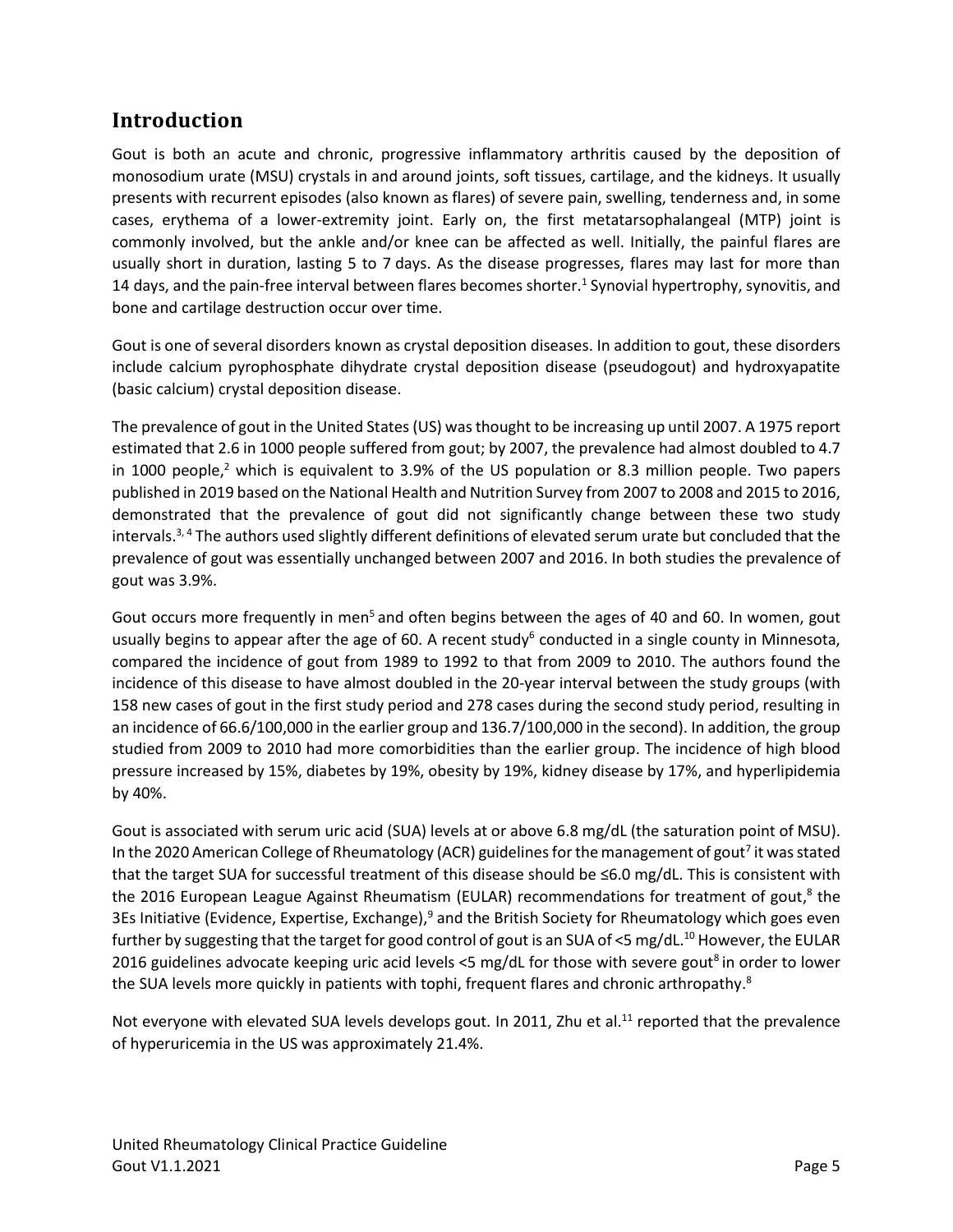When the SUA level is reduced to less than the saturation point of MSU (6.8 mg/dL), the crystals slowly resorb from both the joints and soft tissues which can lead to stabilizing bone erosions, increasing resorption of tophi and decreasing the incidence of flares.

If not properly treated (SUA <6 mg/dL), patients with gout can develop urate crystal deposits in joints, bone erosions and/or tophi, which are nodular masses of MSU crystals in the soft tissues. The development of tophi is related to both the duration of hyperuricemia and the level of SUA. Tophi can occur anywhere, but are most commonly seen in the olecranon bursae of the elbow, fingertips, wrists, knees (including the patella bursae), and around the 1<sup>st</sup> MTP joint and Achilles' tendon. Tophi can also be seen in the cartilage of the ear, vocal cords, nose, and around the spine. Tophi are not always palpable; but at times, may be quite large. Tophi can cause bone erosions, joint deformities, and tendon damage. Large tophi can on rare occasion result in ulceration of the skin.<sup>[12](#page-28-12)</sup>

Some gout patients develop uric acid or calcium oxalate renal stones. In severe cases, gouty nephropathy can develop secondary to deposition of urate crystals in the renal interstitium,<sup>[13](#page-28-13)</sup> which can eventually lead to renal failure.

Gout is the most common form of inflammatory arthritis in the US. It negatively impacts the quality of life of patients. Acute gout flares and chronic inflammatory arthritis result in absenteeism from work, decreased productivity, and increased hospitalizations. A 2013 article by Wertheimer et al.[14](#page-28-14) indicates that employees with gout miss approximately 5 days more of work per year than those without the disorder. In this study, the average cost of care for patients with gout exceeded \$3000 annually.

The economic burden of gout for employers (annual health benefit costs for medical and drug claims, sick leave, short- and long-term disability, decreased productivity and workmen's compensation) was studied in 300,000 employees, 1171 of whom were identified as having gout. The annual employer cost for an employee with gout was approximately \$6870 between 2001 and 2004; the employer costs for those without gout averaged \$3705 during the same time period. Interestingly, only 0.9% of the employees with gout were responsible for 20% of the gout-specific costs.[15](#page-28-15)

Li et al.<sup>[16](#page-29-0)</sup> reported that, between 2002 and 2008, there were more than 50 million (7.2 million annually) ambulatory visits for gout in the US, with visits in 2008 more than double those in 2002. Most of the visits were to primary care physicians' offices. It was also estimated that the combined annual cost of caring for patients with gout was close to \$1 billion, with drug costs accounting for 61% of the total. According to Garg et al.,<sup>[17](#page-29-1)</sup> visits to emergency rooms for gout-related problems were estimated to cost between \$128 and \$166 million between 2006 and 2008.

A more recent review of the cost of caring for gout patients was published in 2015<sup>[18](#page-29-2)</sup> which concluded that gout patients, especially the elderly and those refractory to treatment, incurred higher direct and indirect costs when compared to individuals without gout. The higher the SUA levels, the greater the number of flares during a year and the greater the cost of care. All-cause direct costs of care were reported as \$4733 for employed patients, \$16,925 for the elderly and \$18,362 for those not responding to treatment.

In June 2016, Lim et al.<sup>[19](#page-29-3)</sup> published a study of 254,982 hospitalizations for gout-related problems between 1993 and 2011 and compared them to 323,649 hospitalizations for patients with rheumatoid arthritis (RA). They reported that the annual hospitalization rate for RA decreased from 13.9 to 4.6 per 100,000 US adults (an overall decrease of 67%) while the hospitalization rate for those with gout increased from 4.4 to 8.8 (a 100% increase) per 100,000 US adults. Hospitalizations for joint replacement fell from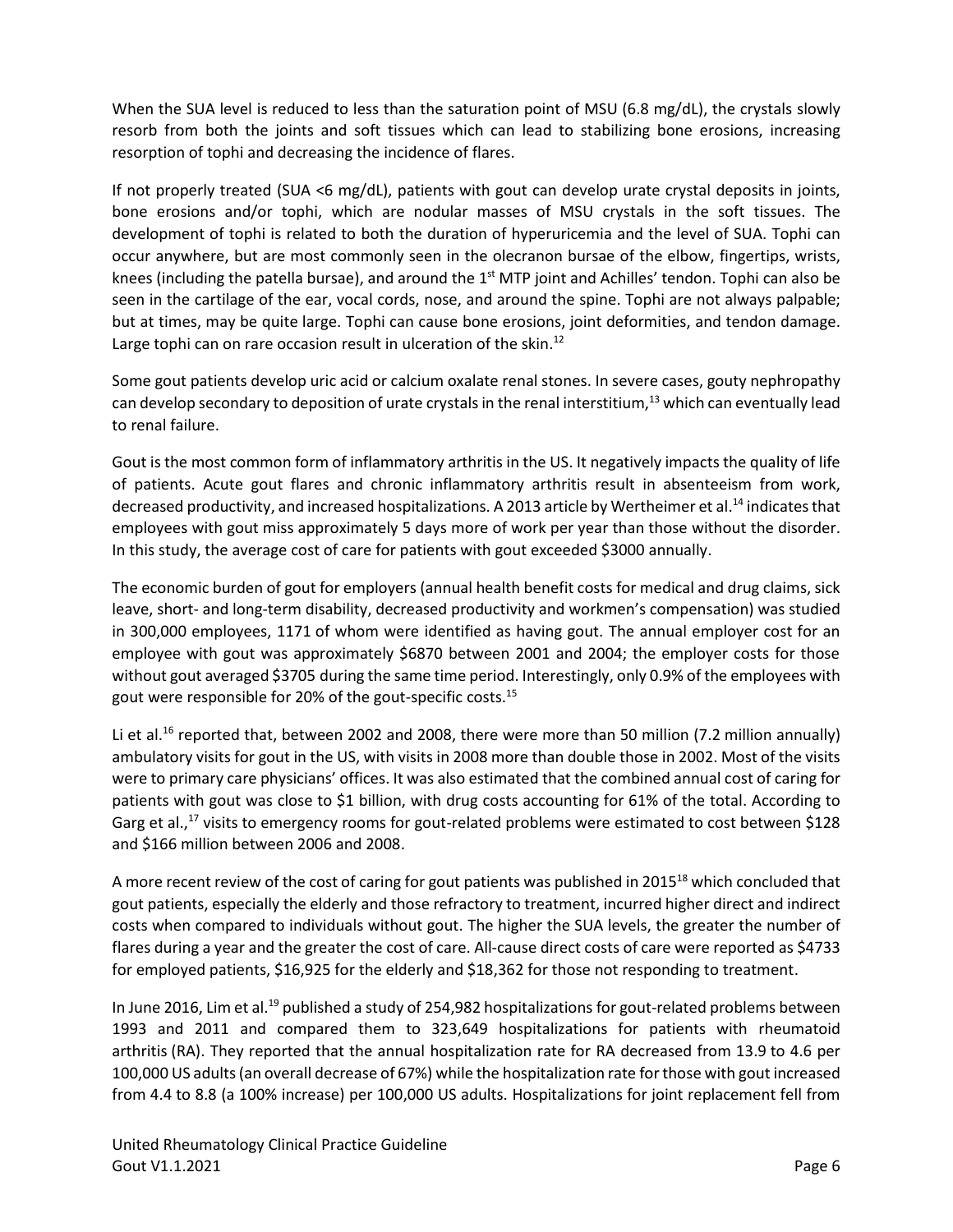8.4 to 2.1 per 100,000 people in the US overall; but for patients with gout, joint replacements rose from 0.096 to 0.17 per 100,000 people. The costs of hospitalization for patients with gout rose from \$34,457 in 1993 to \$58,003 in 2011, while the cost of hospitalizations for RA fell from \$84,350 in 1993 to \$55,988 in 2011. The increased costs for caring for patients with gout was attributed to the increased incidence of gout and suboptimal care. Some of the decreased cost of hospitalization for patients with RA could be related to earlier diagnosis and treatment with more effective medications.

Gout is often first diagnosed and treated by primary care physicians. Several studies have documented a high rate of missed or wrong diagnoses, inadequate treatment, and failure to reach the target SUA level of  $\leq$ 6 in patients with gout treated by primary care providers.<sup>[19-23](#page-29-3)</sup>

Gout is associated with many comorbidities including but not limited to:

- Hypertension not related to traditional risk factors<sup>[24](#page-29-4)</sup>
- Hyperlipidemia
- Type 2 diabetes $^{25}$  $^{25}$  $^{25}$
- $\bullet$  Metabolic syndrome<sup>[26](#page-29-6)</sup>
- Chronic kidney disease (CKD)
- Cardiovascular (CV) disease, including coronary artery disease, transient ischemic attacks, stroke, and angina $27$
- Obesity with a body mass index  $\geq$ 30 kg/m<sup>2 [28](#page-29-8)</sup>
- Medications including but not limited to
	- o Thiazide and loop diuretics
	- o Low-dose aspirin
	- o Niacin
	- o Cyclosporine and other calcineurin inhibitors
	- o Antiretroviral drugs
	- o Anti-tuberculosis medications such as ethambutol, pyrazinamide

Primary care providers treat many of these comorbidities and should be aware of the association between these comorbidities and gout in at-risk patients. If the diagnosis of gout is established early, treatment is more effective, and later disability may be limited or averted.

# <span id="page-6-0"></span>**Stages of Gout**

There are three stages of gout:<sup>[13](#page-28-13)</sup>

- Asymptomatic hyperuricemia
- Acute intermittent gout
- Advanced gout

# <span id="page-6-1"></span>Asymptomatic Hyperuricemia

This is the earliest detectable stage of gout. It is characterized by elevated SUA levels (>6.8 mg/dL) with urate crystals accumulating in joints, articular cartilage, and the soft tissues around the joints. At this stage, patients do not complain of pain. If the clinical situation continues untreated, painful flares and,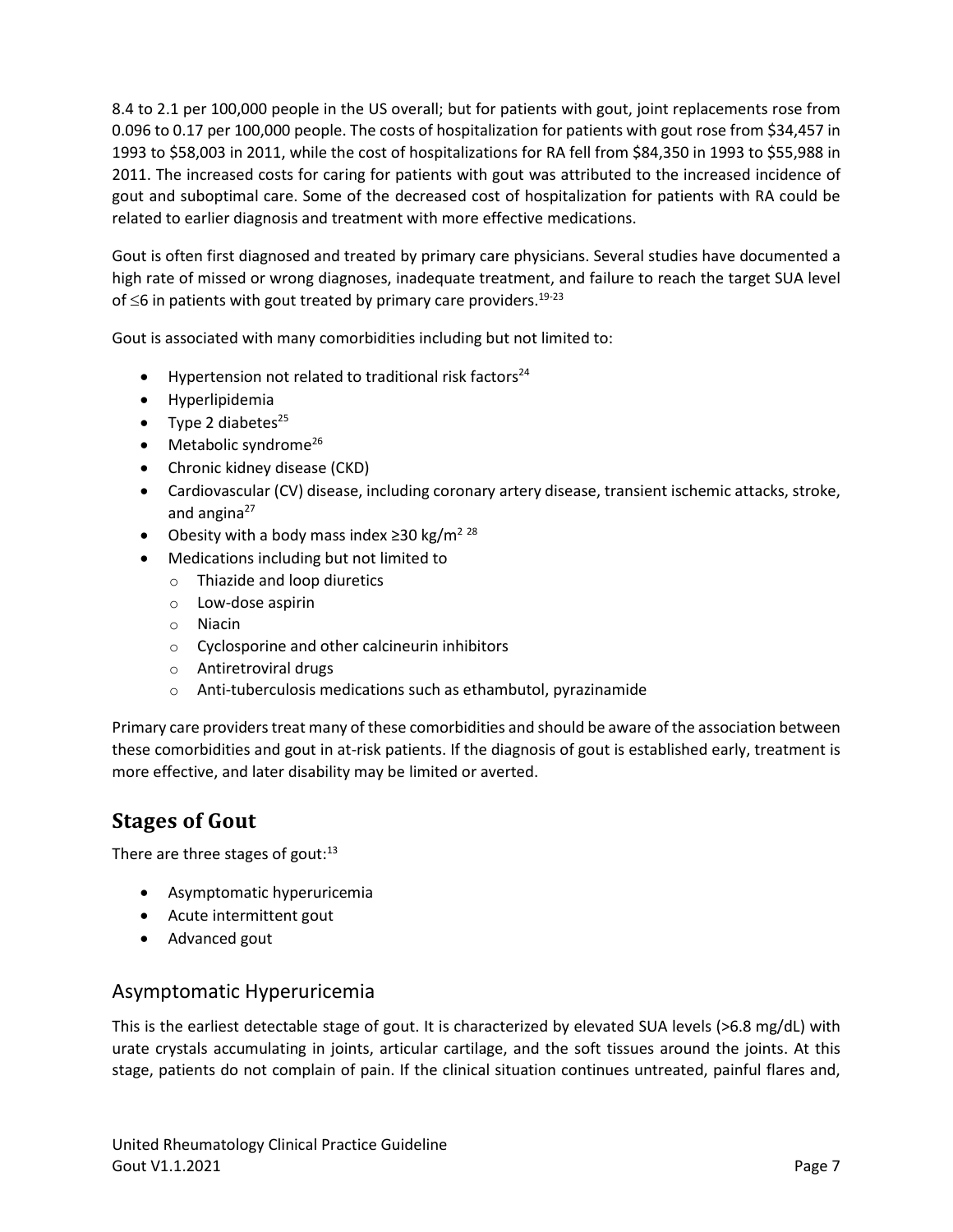eventually, cartilage and bone destruction may develop. The duration of asymptomatic hyperuricemia is quite variable ranging from a few years to a few decades.<sup>[13](#page-28-13)</sup>

### <span id="page-7-0"></span>Acute Intermittent Gout

Acute intermittent gout is characterized by recurrent acute gout flares. The first flare is usually, but not always, limited to one joint in the lower extremities (often the  $1<sup>st</sup>$  MTP joint). The flare may be accompanied by a low-grade fever, chills, and malaise. Leukocytosis, elevated erythrocyte sedimentation rate and elevated C-reactive protein may also occur. Most of the early flares last for 5 to 7 days and gradually resolve. An acute gout flare often has a very rapid onset of severe pain, associated with intense erythema and the inability to use the affected joint or limb. During an acute flare, SUA may drop by as much as 1 mg/dL to 2 mg/dL from baseline due to the uricosuric effect of the pro-inflammatory cytokine IL-6. Between acute flares, the patient is asymptomatic. Over time, the interval between attacks shortens and the duration of the flare increases. An acute flare can last for more than 2 weeks. If SUA levels are not controlled during this stage, tophi may begin to develop. Initially, tophi are small and not detected on clinical examination. However, even at this stage, they can cause bone destruction. Small nonpalpable tophi may be detected by ultrasound.<sup>[13](#page-28-13)</sup>

Acute flares of gouty arthritis can be triggered by trauma, dehydration, alcohol use, congestive heart failure, deep venous thrombosis, and anything else that causes an increase in SUA levels.<sup>[13](#page-28-13)</sup>

#### <span id="page-7-1"></span>Advanced Gout

If left untreated or under-treated, the acute intermittent phase of gout progresses to advanced gout. During this stage, there are no pain-free intervals. Chronic progressive arthritis with synovial hypertrophy, bone destruction, and joint deformity develops along with stiff, swollen, and painful joints. During this stage, upper-extremity joint symptoms become more prevalent. In patients with nodal osteoarthritis, tophi have a tendency to develop in Heberden's and Bouchard's nodes.<sup>[13](#page-28-13)</sup>

The causes of gout are complex and probably related to a combination of genetic, hormonal, metabolic, and pharmacologic issues as well as the comorbidities listed above—particularly, renal disease.<sup>[29](#page-29-9)</sup> Approximately 20% of patients with gout have a family history of the disorder. Recently there has been increasing interest in the relationship between gout and genetics.

Multiple genes are associated with the familial risk of gout. Some are associated with increased uric acid production; others are associated with diminished excretion of uric acid by the kidneys. $30$  The most common heritable cause of hyperuricemia is diminished excretion of urate by the kidneys. A discussion of these relatively new and complex genetic findings is beyond the scope of this guideline. If the reader is interested in a more in-depth discussion of the genetics of gout, the following papers may be of interest:

> Merriman TR. An update on the genetic architecture of hyperuricemia and gout. *Arthritis Res Ther* 2015;17:98<sup>[31](#page-30-0)</sup>

> Major TJ, Dalbeth N, Stahl EA, et al. An update on the genetics of hyperuricaemia and gout. *Nat Rev Rheumatol* 2018;14:341–353[32](#page-30-1)

> Dalbeth N, Stamp LK, Merriman TR. The genetics of gout: towards personalised medicine? *BMC Med* 2017;15:108<sup>[33](#page-30-2)</sup>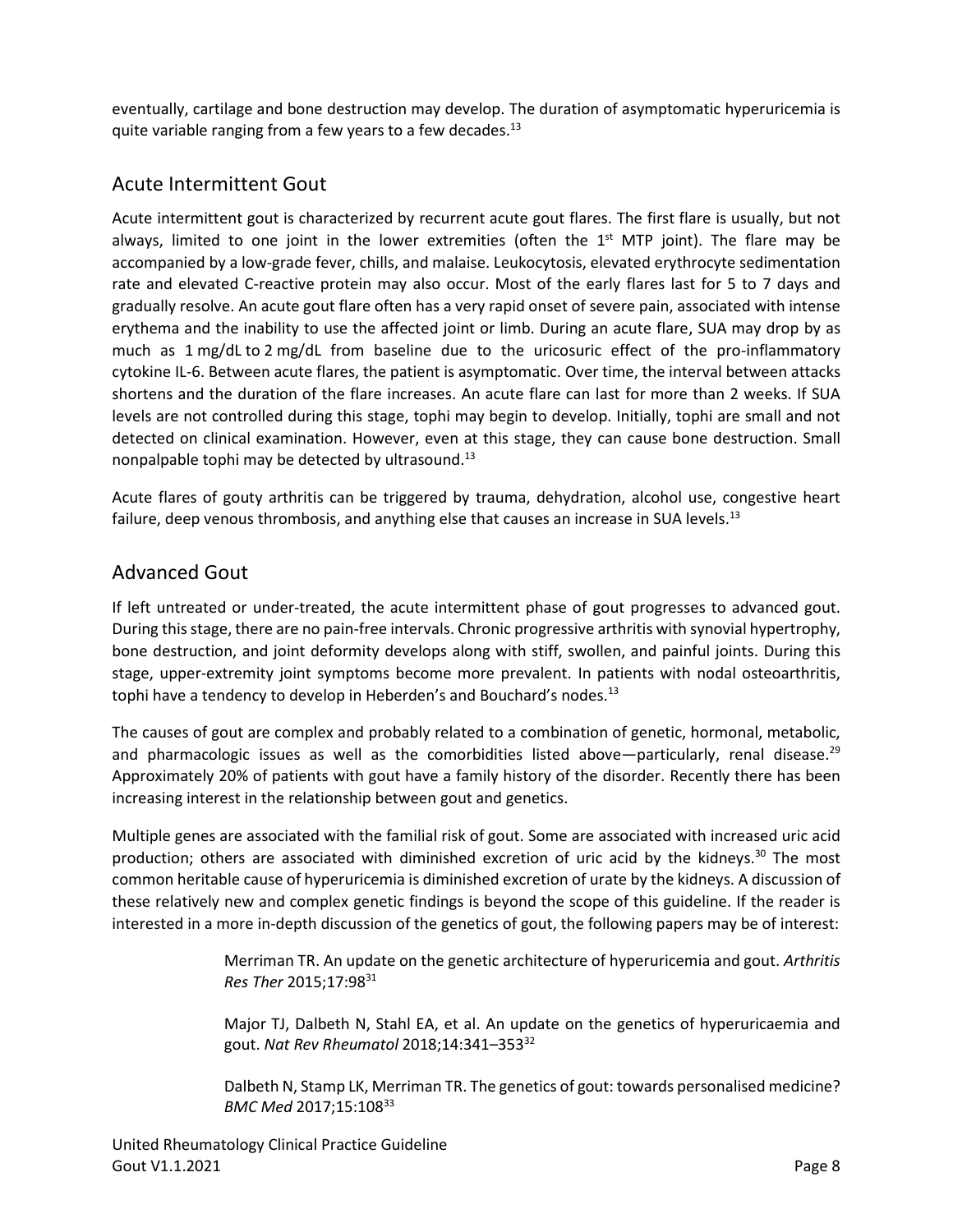In addition, other causes of hyperuricemia include the following:<sup>[13,](#page-28-13) [34](#page-30-3)</sup>

- High ingestion of
	- o Alcohol, particularly beer
	- $\circ$  High-fructose corn syrup found in energy drinks/bars and soft drinks<sup>[35-37](#page-30-4)</sup>
- Disorders associated with high cell turnover
	- o Psoriasis
	- o Paget's disease of bone
	- o Myeloproliferative disorders
	- o Tumor lysis syndrome
- Medications that may cause decreased renal excretion of uric acid
	- o Thiazides or loop diuretics
	- o Low-dose aspirin
	- o Niacin
	- o Cyclosporine, tacrolimus and other calcineurin inhibitors
	- o Antiretroviral drugs
	- o Anti-tuberculosis medications such as ethambutol and pyrazinamide
	- o Chemotherapy

Gout is also commonly seen in heart-, renal-, and liver-transplant patients who have been treated with cyclosporine and other calcineurin inhibitors. In these patients, gout progresses quickly from asymptomatic hyperuricemia to advanced gout.<sup>[13](#page-28-13)</sup>

# <span id="page-8-0"></span>**Diagnosis**

A single episode of acute gout can be confused with other inflammatory arthritides, septic arthritis, pseudogout, trauma, or cellulitis.

In 2015, ACR and EULAR published new gout classification criteria.<sup>[38](#page-30-5)</sup> These classification criteria should only be used for patients who have been symptomatic at some time. The classification criteria are divided into eight domains:

- 1. Pattern of joint or bursal involvement
- 2. Characteristics of flares
- 3. Time course of flare
- 4. Presence or absence and location of tophi
- 5. SUA level
- 6. Synovial fluid analysis
- 7. Imaging evidence of urate crystal deposition
- 8. Imaging evidence of joint damage related to gout

According to the classification criteria, in order for gout to be considered in the differential diagnosis, a patient must have had at least one episode of peripheral joint or bursal pain, swelling, or tenderness. If a patient has an acute flare (acute attack of pain, erythema, or joint swelling) and joint aspiration reveals MSU crystals in the fluid or a tophus is identified then a definitive diagnosis of gout can be established.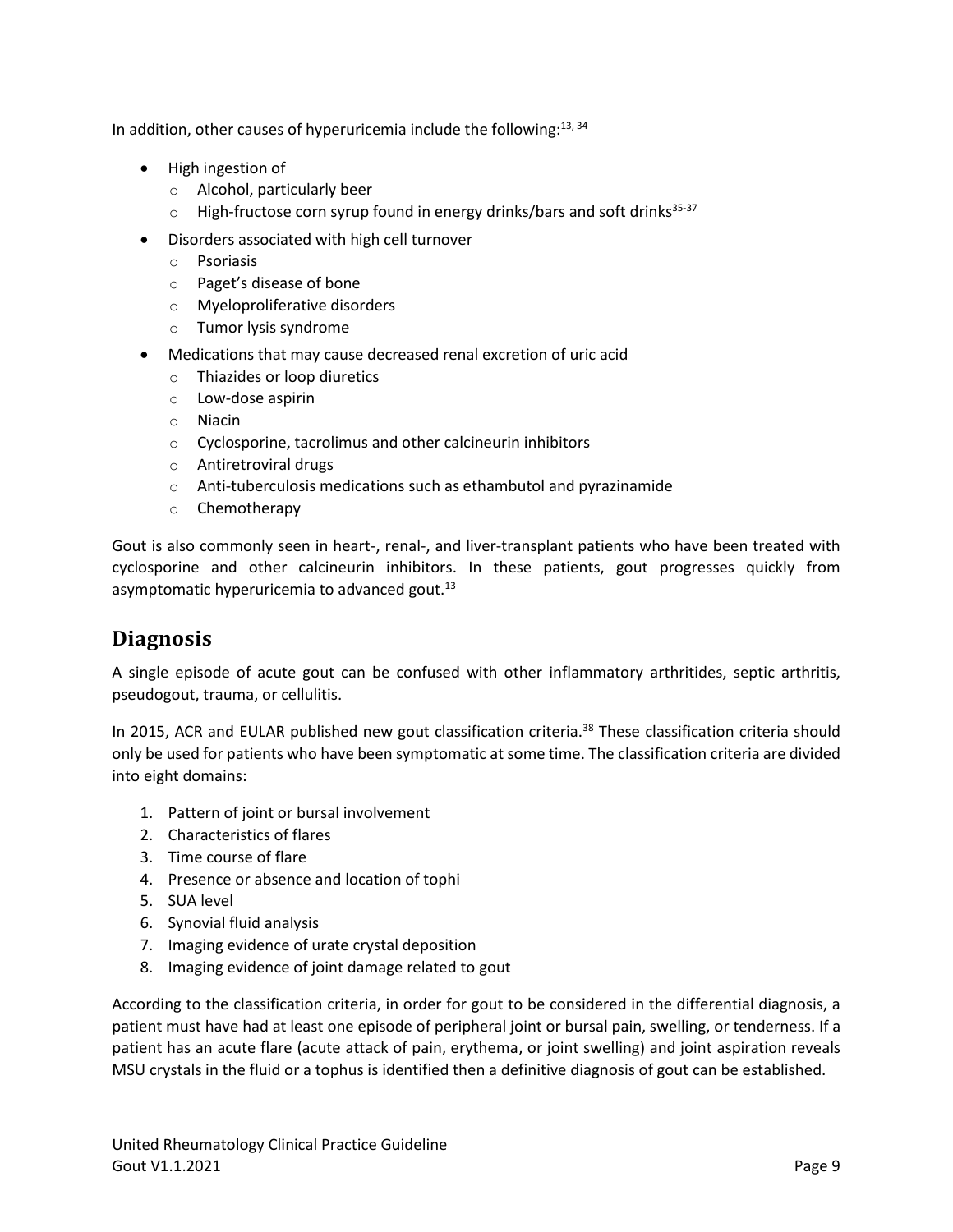Although demonstrating MSU crystals in synovial fluid is considered the gold standard for the diagnosis of gout, it is performed in less than 10% of patients. The procedure can be difficult, and patients may refuse to undergo the procedure because of existing joint pain and tenderness. If the differential diagnosis includes a septic joint, then aspiration is very strongly encouraged. Ultrasound guidance facilitates the joint aspiration by allowing the provider to see the position of the aspirating needle in real-time, decreasing the time and discomfort associated with the procedure.

The 2015 Classification Criteria have a sensitivity of 0.92 and specificity or 0.89 for the diagnosis of gout when all domains are scored. Using these criteria and scoring system (se[e Table](#page-10-0) 1 below), the healthcare provider can classify a patient as having gout without joint aspiration. The scoring of the criteria becomes more accurate the more domains included in the calculation. If imaging is not done or is not available and synovial fluid analysis is not done, the sensitivity and specificity of the criteria decrease to 0.85 and 0.78, respectively.

The results of imaging, either with ultrasound or dual energy computed tomography (DECT) and plain films are part of the scoring process for gout. $38$ 

[A Web calculator](http://goutclassificationcalculator.auckland.ac.nz/) is available on the University of Auckland website. A score of eight or more of 23 possible points is sufficient to classify a patient as having gout.

<span id="page-9-0"></span>Like all classification criteria, the ACR/EULAR 2015 Gout Classification Criteria were developed and designed to ensure some consistency of diagnosis for patients entering clinical trials. Their utility in diagnosing an individual patient is variable. The criteria, however, demonstrate important things about the signs and symptoms of gout [\(Table](#page-10-0) 1).<sup>[38](#page-30-5)</sup>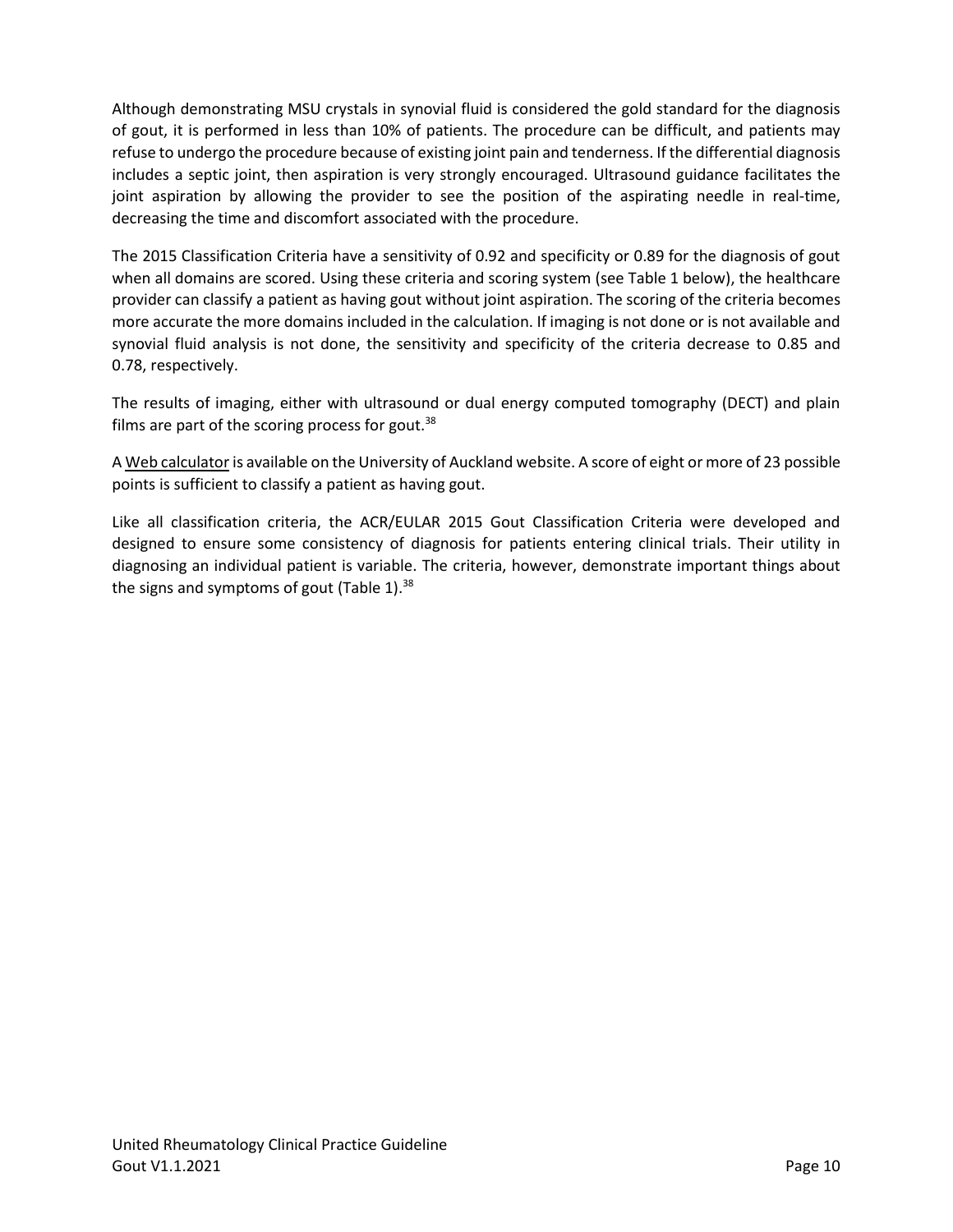<span id="page-10-0"></span>

| Table 1. The 2015 ACR/EULAR classification criteria for gout |  |  |
|--------------------------------------------------------------|--|--|
|--------------------------------------------------------------|--|--|

| <b>Criterion</b>                                                                                                                                                                                                                                                      | <b>Category</b>                                                                                                                                                                                                                        | <b>Points</b>                  |
|-----------------------------------------------------------------------------------------------------------------------------------------------------------------------------------------------------------------------------------------------------------------------|----------------------------------------------------------------------------------------------------------------------------------------------------------------------------------------------------------------------------------------|--------------------------------|
| Entry criterion                                                                                                                                                                                                                                                       | Must have at ≥1 episode<br>peripheral joint or bursa pain,<br>swelling, or tenderness                                                                                                                                                  |                                |
| Sufficient to establish the diagnosis of gout                                                                                                                                                                                                                         | MSU crystals detected in<br>symptomatic joint or bursa<br>fluid or tophus                                                                                                                                                              |                                |
| Domains to be used when sufficient criterion<br>is not met                                                                                                                                                                                                            | <b>Category</b>                                                                                                                                                                                                                        | <b>Points</b>                  |
| Pattern of joint or bursa involvement during any<br>symptomatic episode                                                                                                                                                                                               | Mono- or oligo-articular<br>$\bullet$<br>pain, swelling, or<br>tenderness of the ankle<br>or midfoot not involving<br>the 1st MTP joint<br>Mono- or oligo-articular<br>pain, swelling, or<br>tenderness including the<br>1st MTP joint | $\mathbf{1}$<br>$\overline{2}$ |
| Characteristics of symptomatic joint<br>Erythema over symptomatic joint-can be<br>patient reported or provider observed<br>Cannot tolerate any touch or pressure to the<br>$\bullet$<br>affected joint<br>Difficulty walking or inability to use<br>symptomatic joint | Any 1 characteristic<br>$\bullet$<br>Any 2 characteristics<br>Any 3 characteristics                                                                                                                                                    | $\mathbf{1}$<br>2<br>3         |
| Time course of episode(s) at any time<br>Must have ≥2 of the following symptoms at some<br>time, despite the use of anti-inflammatory<br>treatment:                                                                                                                   | 1 typical episode<br>>1 typical episode                                                                                                                                                                                                | 1<br>$\overline{2}$            |
| <24 hours to maximum pain<br><14 days to resolution of symptoms<br>Complete resolution of symptoms or return to<br>baseline symptoms                                                                                                                                  |                                                                                                                                                                                                                                        |                                |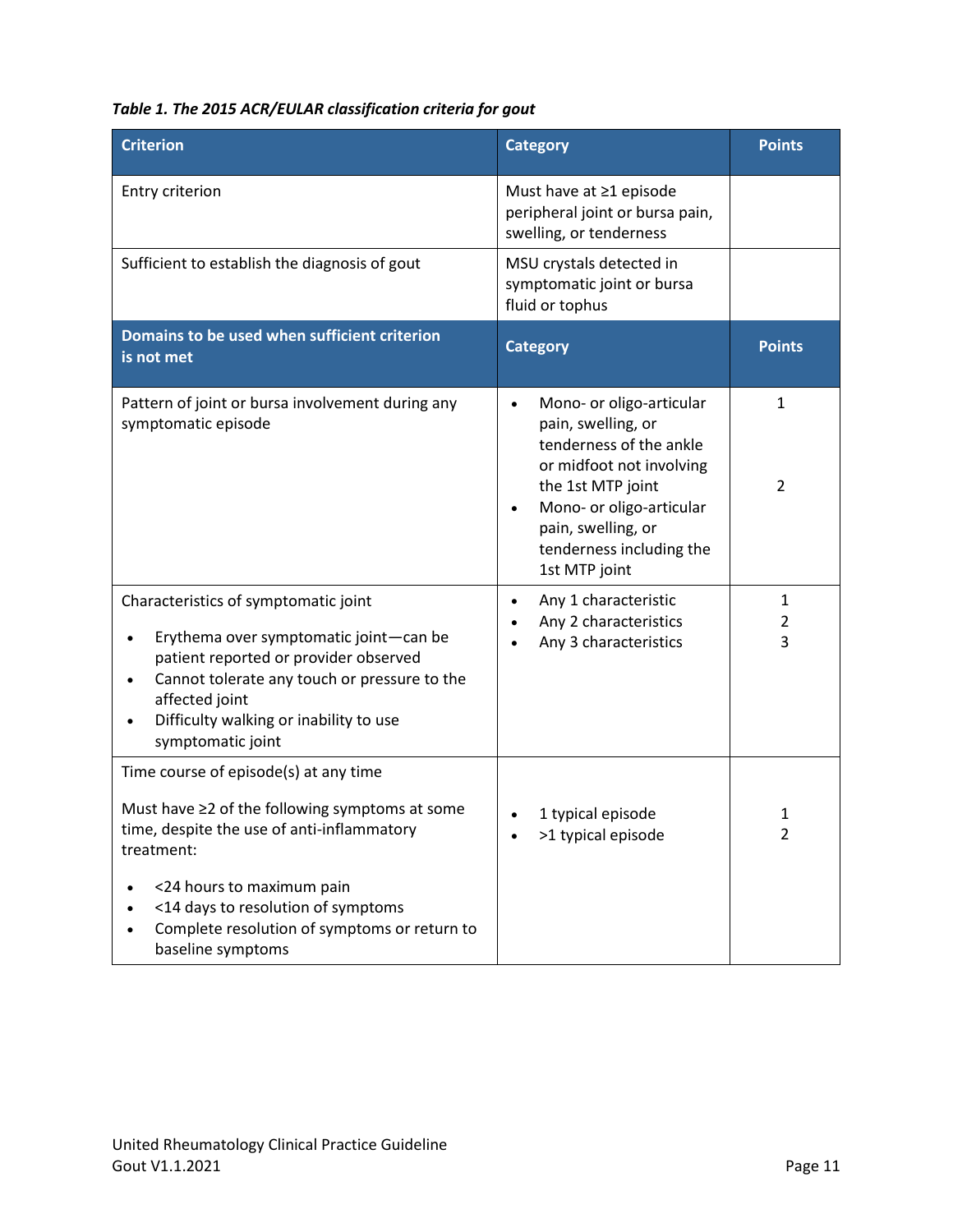| Domains to be used when sufficient criterion<br>is not met                                                                                                                                      | <b>Category</b>                                                                                                                                                                                                     | <b>Points</b>                       |
|-------------------------------------------------------------------------------------------------------------------------------------------------------------------------------------------------|---------------------------------------------------------------------------------------------------------------------------------------------------------------------------------------------------------------------|-------------------------------------|
| Clinical evidence of tophus                                                                                                                                                                     | Present                                                                                                                                                                                                             | 4                                   |
| Draining or chalk like subcutaneous nodule under<br>transparent skin located in any of the following:<br>Joints<br>Ears<br>Olecranon bursae                                                     |                                                                                                                                                                                                                     |                                     |
| Fingertips<br>Tendons                                                                                                                                                                           |                                                                                                                                                                                                                     |                                     |
| Laboratory tests<br>SUA measured by uricase method* (highest<br>level ever)<br>Synovial fluid analysis from symptomatic joint<br>or bursat                                                      | $<$ 4 mg/dL<br>$\bullet$<br>$>4$ to <6 mg/dL<br>6 to 8 mg/dL<br>8 to <10 mg/dL<br>$\bullet$<br>$>10$ mg/dL<br>$\bullet$<br>Not done<br>$\bullet$<br>MSU crystals negative<br>$\bullet$                              | -4<br>0<br>2<br>3<br>4<br>0<br>$-2$ |
| Imaging<br>Imaging findings of MSU deposition in the<br>symptomatic joint at any time: <sup>#</sup><br>Ultrasound finding of a double contour sign<br>or<br>DECT demonstrating urate deposition | <b>Ultrasound or DECT</b><br>$\bullet$<br>findings present (either<br>modality but not both)<br><b>Ultrasound and/or DECT</b><br>$\bullet$<br>not available or not done<br>Plain film findings present<br>$\bullet$ | 4<br>0<br>4                         |
|                                                                                                                                                                                                 | Plain films not available<br>or not done                                                                                                                                                                            | 0                                   |

\*If possible, test when patient is not taking a uric acid-lowering medication and when 4 weeks have passed from the start of a flare; if possible, retest under the above conditions. The highest value, regardless of timing, should be scored.

†Must be performed with polarizing microscopy.

‡Plain films of the hands or feet demonstrating at ≥1 erosion (i.e. cortical break with sclerotic margins and overhanging edges excluding distal interphalangeal joints) that is consistent with gout. Plain films are not useful in the early or acute gout attacks and, in those cases, should be performed only if a fracture is suspected.

ACR, American College of Rheumatology; DECT, dual energy computed tomography; EULAR, European League Against Rheumatism; MSU, monosodium urate; MTP, metatarsophalangeal; SUA, serum uric acid.

Imaging for gout is divided into two parts in this classification system:

- 1. High-resolution ultrasound **or** DECT but not both
- 2. Conventional radiography

A high-frequency ultrasound transducer (more commonly available than DECT) can demonstrate the presence of urate crystals in synovial fluid. Although not as specific as the evaluation of joint fluid by a polarizing microscope, ultrasound findings are considered to be very reliable. Urate deposits in synovial fluid appear as hyperechoic spots measuring under 1 mm and demonstrating posterior acoustic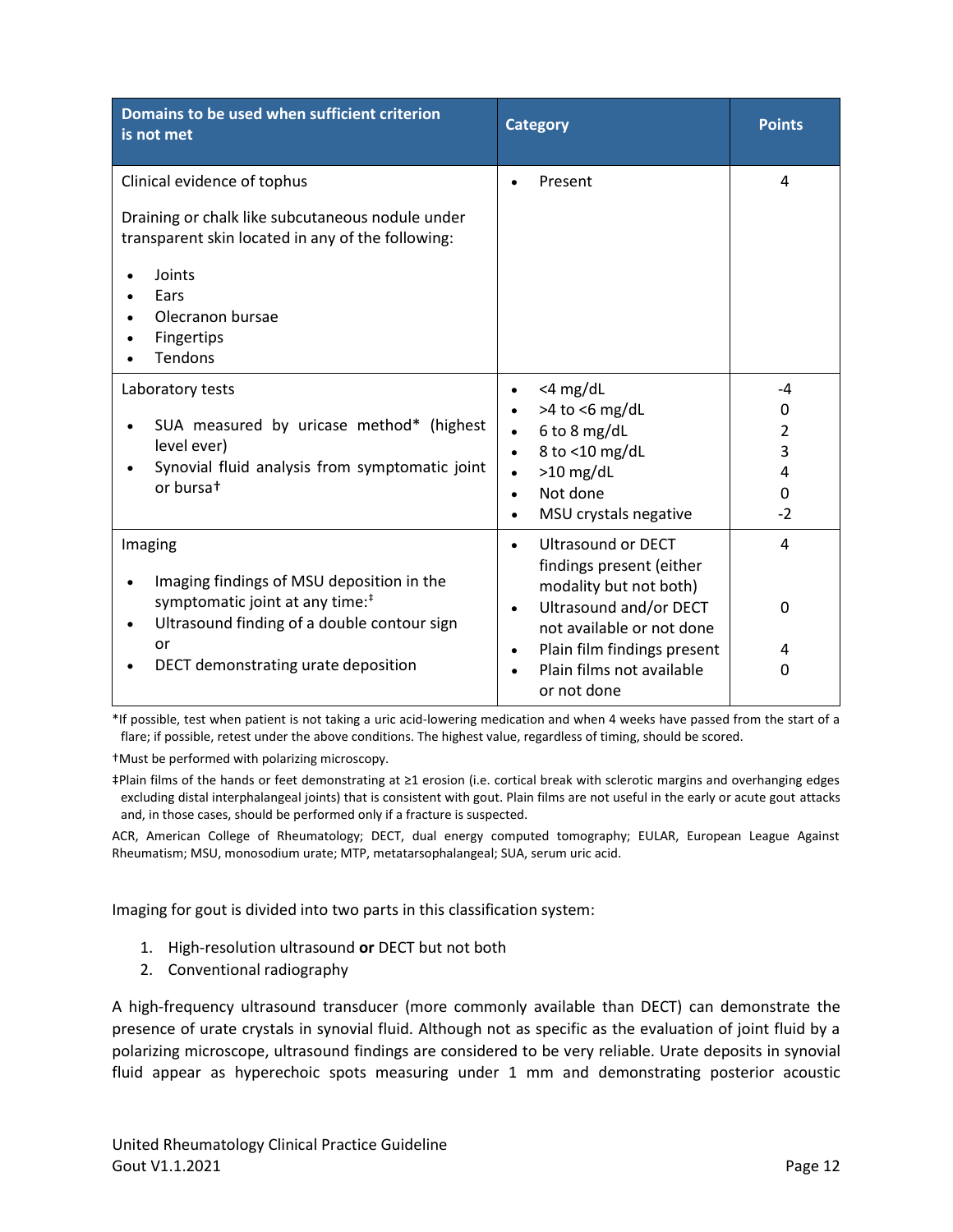shadowing. In addition, when light pressure is applied to the joint and released quickly, the urate crystals move which has been described as a "snowstorm" appearance.

The most reliable ultrasound sign of gout is the double contour sign. This is seen as a hyperechoic line on the anterior margin of the cartilage (normally iso- or hypo-echoic) separated from the normally seen hyperechoic line along the posterior margin of the cartilage by a thin hypoechoic region. The appearance is the result of urate crystal deposition on the surface of the cartilage. This is the only ultrasound finding currently included in the ACR/EULAR Classification Criteria. [38](#page-30-5) Ultrasound can also detect urate crystals floating in synovial fluid, synovial hypertrophy, synovitis, and bone erosions before they can be seen on plain X-rays.

A recent multi-institutional, international study examined ultrasound findings in 824 patients with at least one swollen joint or a subcutaneous nodule (possible tophus) and a potential diagnosis of gout.<sup>[39](#page-30-6)</sup> All individuals had arthrocentesis or nodule aspiration for the evaluation of MSU crystals, which was considered to be the gold standard for the diagnosis of gout. The group was divided into 416 patients with MSU crystals in synovial fluid and 408 controls with no urate crystals in synovial fluid or aspirated from subcutaneous nodules. The study used the US findings described above (snowstorm in joint fluid, double contour sign, and the presence of a tophus) as compatible with gout. The authors reported that when one or more of these findings was present, ultrasound had a high specificity for gout and a high positive predictive value, especially in those with a longer history; but even in those with a short history and no evidence of tophi on physical examination, the specificity was high. Most of the patients who were positive for MSU crystals had a least one ultrasound finding compatible with gout. In the control group, 92% of patients had no sonographic findings of gout. Only 23% of the patients with MSU crystals had no sonographic findings of gout. $39$ 

Although DECT is not yet widely available, it is a better imaging technique than plain films for the detection of early gout. It can detect tophaceous urate crystal deposition in the soft tissues and bones. In order to meet the imaging domain in the classification criteria DECT must document urate deposits.

DECT can also be used to follow resorption of urate deposits during treatment with urate-lowering drugs. It has also been used for the detection of uric acid renal calculi. The chemical composition of MSU crystals has specific attenuation coefficients at high- and low-kilo voltage computed tomography (CT). With appropriate software, DECT can reliably distinguish uric acid stones from other renal calculi. Using the same technique, researchers prospectively studied 40 patients with gout and 41 patients with other joint problems to determine the sensitivity and specificity of DECT for the diagnosis of gout.<sup>[39](#page-30-6)</sup> The study included patients with no prior history of gout, patients with symptoms for less than 6 weeks, and patients with a long history of the disease. Patients with clinical evidence of tophaceous gout were excluded. All patients in the study had either an injection or aspiration of a peripheral joint. The aspirated fluid was evaluated by two experienced rheumatologists using a polarizing microscope and a diagnosis of gout was established if either intra- or extracellular MSU crystals were identified. DECT was performed within 2 weeks of the joint aspiration. Of the original group of patients, ten (three with gout and seven in the control group) did not have a DECT examination. The results demonstrated that DECT had a sensitivity of 0.90 and a specificity of 0.83 for the diagnosis of gout. There were four false-negative cases in the gout group, and all of these patients had experienced symptoms for less than 6 weeks. In the control group with negative synovial fluid analysis, DECT found evidence of intra-articular MSU crystals in seven patients, all of whom had osteoarthritis and MSU crystal deposition in menisci and not in the synovial fluid. The authors also studied another group of 30 patients with nonspecific inflammatory arthritis or tendinitis; 22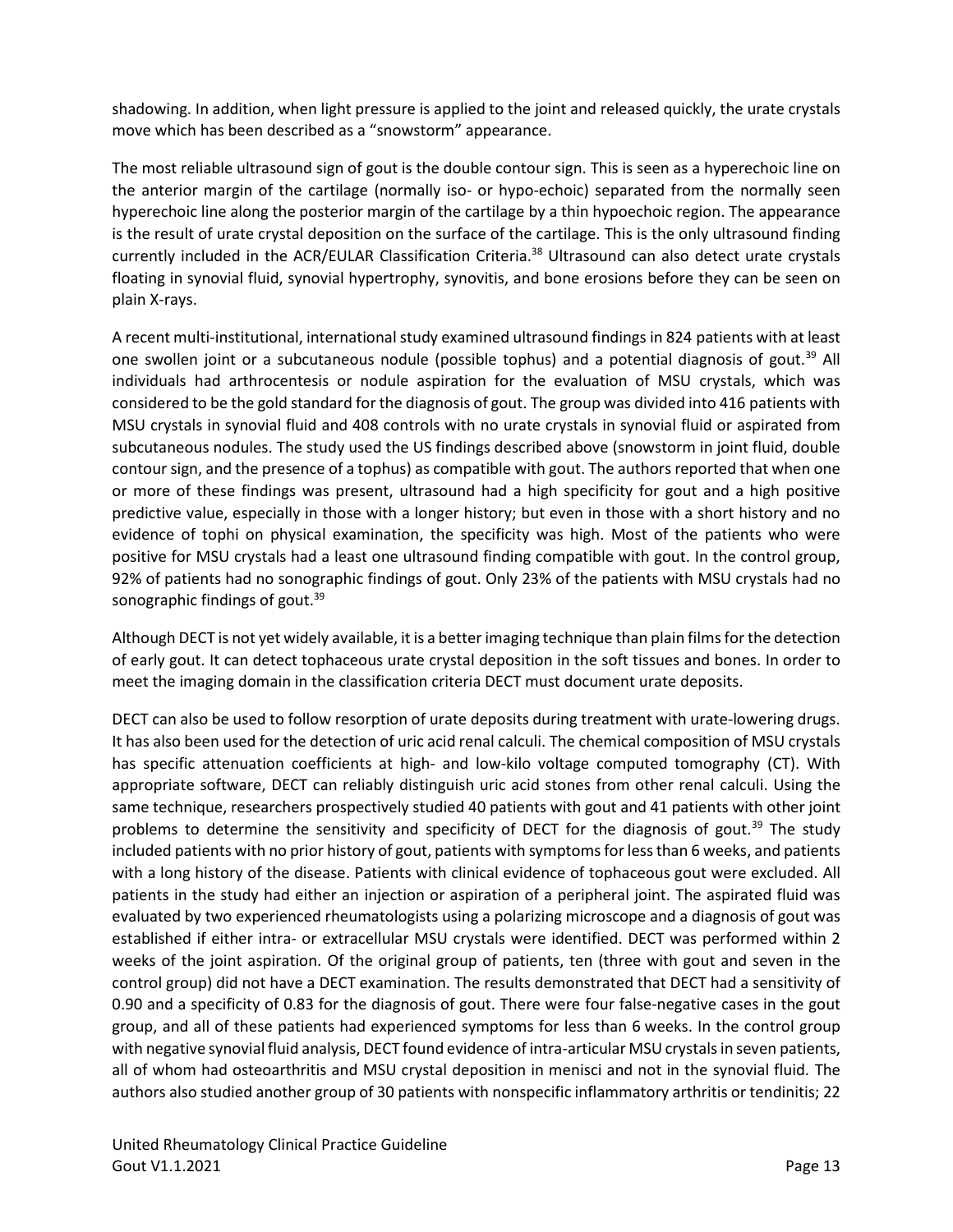of these had negative synovial fluid aspiration for MSU crystals and eight were not candidates for aspiration. In 14 of these patients, DECT identified joints with a suspicion of MSU crystal deposition in or around the joint. Ultrasound-guided aspiration was performed in 12 of these 14 patients and MSU crystals were identified in eleven. Of the 30 patients with inflammatory arthritis or tendinitis, almost one third were diagnosed with gout. The authors concluded that, in these two studies, DECT demonstrated high accuracy in establishing a diagnosis of gout.<sup>[39](#page-30-6)</sup>

Plain films of symptomatic joints may be useful in establishing the diagnosis of gout or excluding gout. They can be especially helpful when there is concern for a possible fracture, including a stress fracture. The classic conventional radiographic findings occur late in the course of gout and include bone erosions with overhanging edges and sclerotic margins. Large tophi can also be detected on radiographs.<sup>[40](#page-30-7)</sup>

Gout patients have an increased incidence of not only arthritis but renal calculi as well. Many of these stones can be identified as uric acid stones and these patients may benefit from an evaluation by a nephrologist.[28](#page-29-8)

As mentioned above, the first healthcare provider to see a patient with a possible diagnosis of gout is often a primary care physician. Classification criteria for diagnosis can be used to assist the primary care physician in determining which patients require referral to a rheumatologist for further work-up, including but not limited to joint aspiration, high-resolution ultrasound, and/or DECT.

In 2018, EULAR looked at its criteria for the diagnosis of gout again.<sup>[41](#page-30-8)</sup> The task force made the following eight recommendations:

- 1. Demonstration of MSU crystals in synovial fluid or a tophus is the gold standard for the diagnosis of gout and the presence of either is sufficient to make a definitive diagnosis of gout.
- 2. Gout should be included in the differential diagnosis of an adult patient presenting with acute monoarticular arthritis. Synovial fluid analysis in these patients is preferred but if it cannot be performed or the patient refuses, a clinical diagnosis of gout should be considered if the patient has: monoarticular arthritis in the foot or ankle; similar complaints in the past; severe pain and swelling which usually reaches its peak in 6 to 12 hours but can take up to 24 hours to reach its peak; redness of the affected joint; male gender and elevated SUA and CV disease.
- 3. Patients with undiagnosed inflammatory arthritis should have synovial fluid analysis for MSU crystals. If a septic joint is suspected, arthrocentesis is strongly recommended. In addition to looking for MSU crystals, the specimen should be sent for gram stain and culture to rule out infection.
- 4. If gout is suspected and synovial fluid sampling cannot be done, then imaging (especially ultrasound) can be used to look for MSU crystal deposition or any possible diagnosis other than gout. Ultrasound may demonstrate the so called "double contour sign" documenting the deposit of crystals in the articular cartilage or tophi not found on physical examination
- 5. X-rays are limited for the diagnosis of a gout flare but could be helpful in the search for MSU crystals in synovial fluid or in the outer articular cartilage. The "double contour sign" which is specific for MSU deposits can sometimes be seen on plain films but should not be confused with chondrocalcinosis (calcifications seen in the cartilage itself). Other X-ray findings in gout include: bone erosions with overhanging edges and a sclerotic rim, bony overgrowth, narrowing of the joint space and soft tissue tophi. The findings detected on X-rays are usually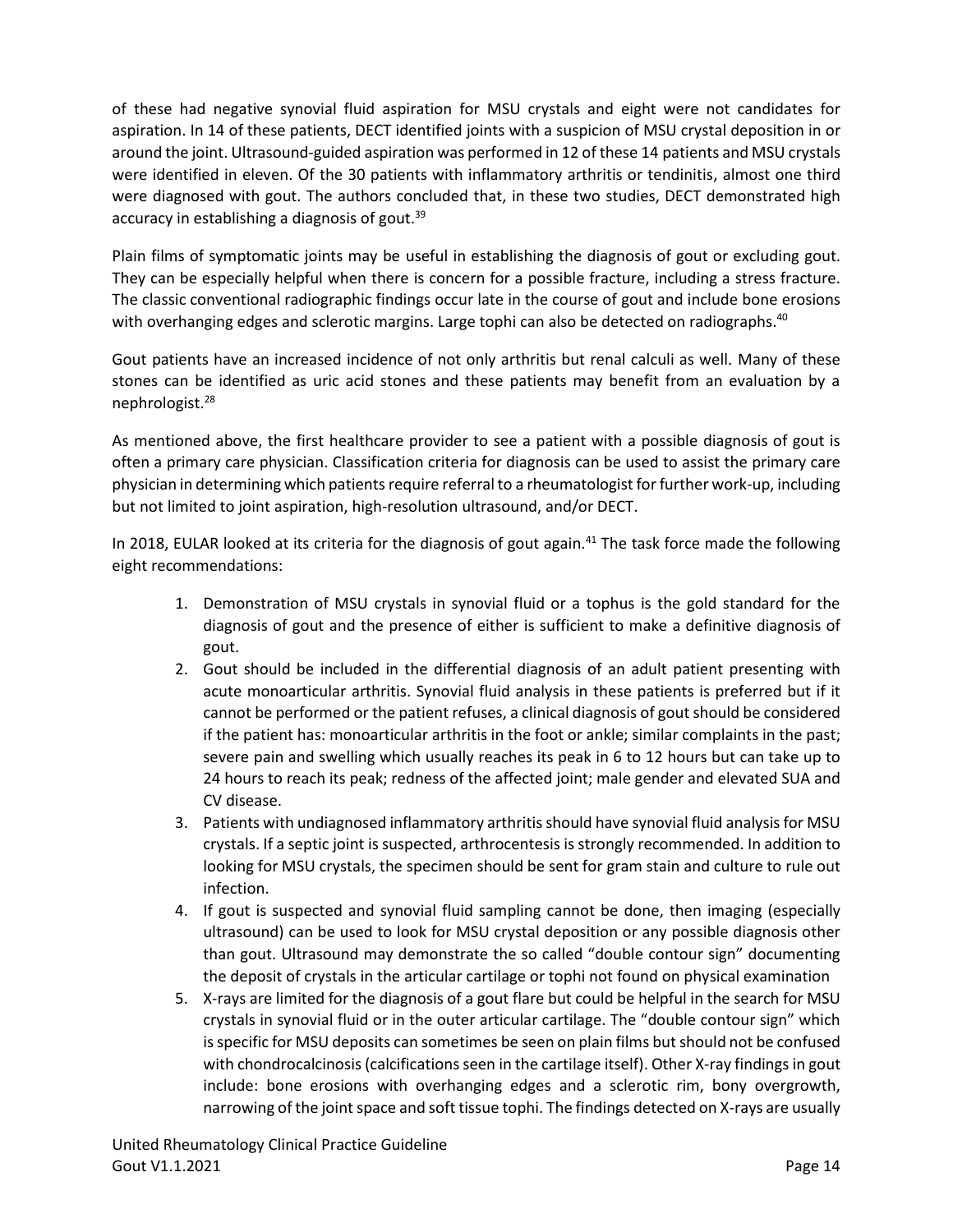found when a patient has had gout for many years. Early on in the course of the disease X-rays may appear normal. Ultrasound changes can be detected before radiographic changes are seen. For patients with early signs of gout, X-rays should probably not be done. Ultrasound on the other hand may be helpful if the diagnosis is unclear.

- 6. Elevated SUA alone is not adequate to diagnose gout. Hyperuricemia alone with joint involvement can occur and is insufficient to diagnose gout.
- 7. Elevated SUA could be related to obesity, chronic renal disease, medications such as some loop diuretics, low dose aspirin, cyclosporine or tacrolimus, consumption of excess alcohol, or foods containing high fructose corn syrup.
- 8. Once a diagnosis of gout is established, patients should be evaluated for comorbidities such as renal disease, obesity, high blood pressure, diabetes, ischemic cardiac disease and elevated cholesterol.

# <span id="page-14-0"></span>**Patient Assessment**

The first step in the evaluation of a patient with proven or suspected gout is a detailed medical history, including but not be limited to the following:<sup>[13,](#page-28-13) [42](#page-30-9)</sup>

- Family history of gout
- Alcohol consumption
- Medications
- Complete blood count (CBC)
- Physical examination, including blood pressure
- History of hypertension
- Urinalysis
- Laboratory tests, including but not limited to electrolytes, SUA level, renal- and liver-function tests
- Screening for diabetes
- Determination of burden of disease—palpable tophi, frequency of flares
- Screen for comorbidities
	- o Renal disease
	- o CV disease
	- o Heart failure
	- o Stroke
	- o Peripheral arterial disease
	- o Obesity
	- o Hyperlipidemia
	- o Smoking

During the work-up, it is important to exclude any other condition that may result in the over production or under excretion of uric acid (see list of comorbidities and medications in Introduction).<sup>[13](#page-28-13)</sup>

# <span id="page-14-1"></span>**Treatment**

Gout, like RA, should be managed with a treat-to-target paradigm.<sup>[42-44](#page-30-9)</sup> The target should include the following:

• Ending an acute flare

United Rheumatology Clinical Practice Guideline Gout V1.1.2021 **Page 15**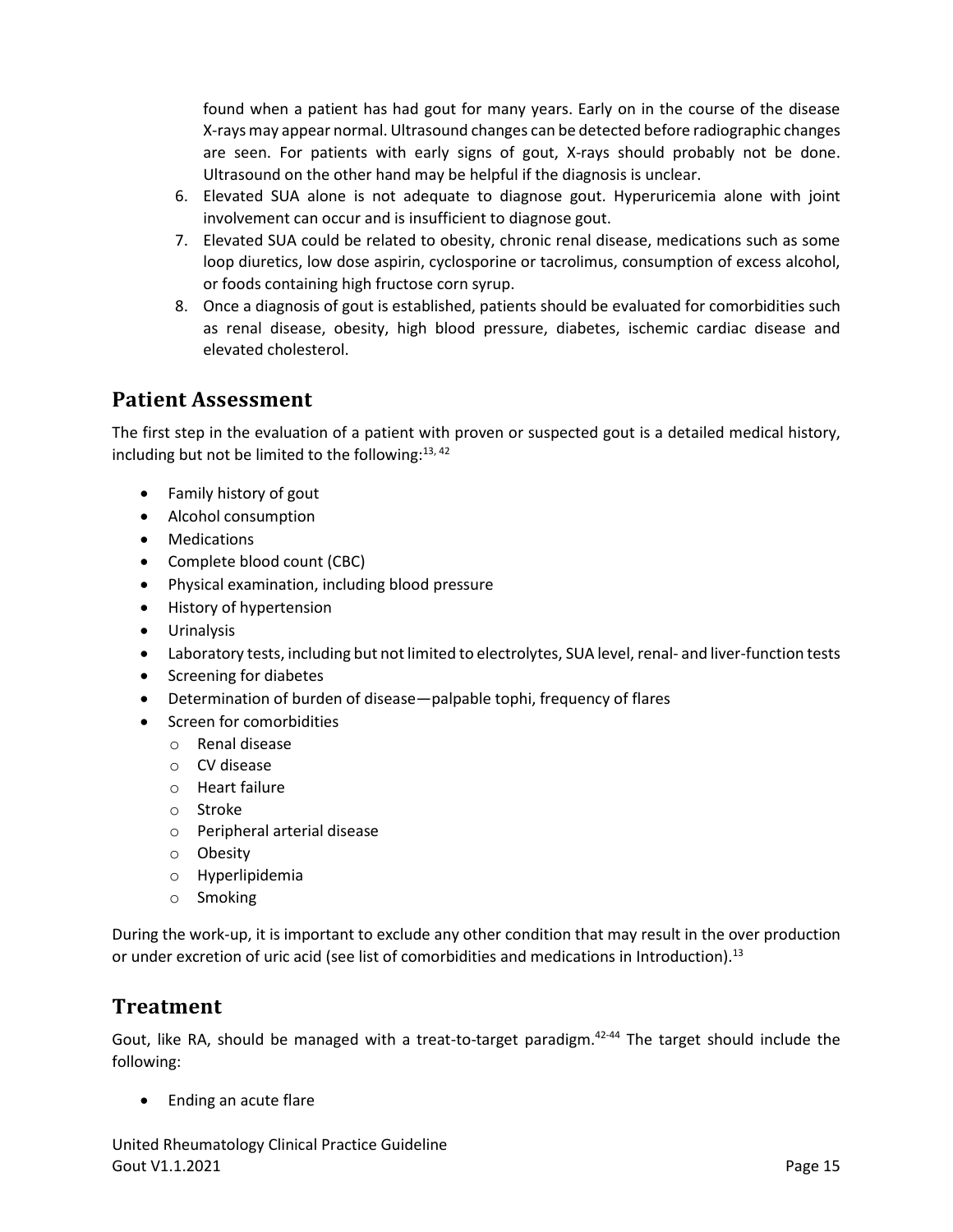- Preventing future flares
- Slowing or preventing the formation of tophi and renal calculi
- Preventing joint destruction and/or stabilizing any bony changes already present
- SUA level maintained at  $\leq 6$  mg/dL; for those with severe gout, the target SUA should be  $\leq 5$  mg/dL in order to see a more rapid resorption of tophi and urate crystals in the joint. $^8$  $^8$

SUA level in patients with severe gout (tophi or frequent flares) should be maintained at <5 mg/dL. Treatment consists of both nonpharmacologic and pharmacologic management. Any management plan should consider all comorbidities present and include modification of medication doses for the treatment of those medical problems, when appropriate[.](#page-28-8) ${}^{8}$ 

There have been several recent papers which document that the quality of care of patients with gout is suboptimal. It is important to have guidelines for the management of gout and/or asymptomatic hyperuricemia that are easily accessed, read and understood by all healthcare providers regardless of specialty. In the US, more gout patients are treated by primary care providers (internists and family practitioners) than by rheumatologists.<sup>[9,](#page-28-9) [45-47](#page-30-10)</sup> Comparing the guidelines for the treatment of gout from AC[R](#page-28-7)<sup>7</sup> to guidelines from the American College of Physicians (ACP)<sup>[48,](#page-31-0) [49](#page-31-1)</sup> demonstrates significant differences in approach and treatment (see following section entitled A Note About the American College of Physicians Gout Management Guidelines).

It is very important that patients understand that it is necessary to adhere to both non-pharmacologic and pharmacologic treatments at the same time in order to get the best results as quickly as possible.

United Rheumatology strongly recommends adherence to its management guidelines for gout which follow.

#### <span id="page-15-0"></span>Patient Education and Non-Pharmacologic Management

Patient education is essential. It is important to encourage lifestyle and diet changes that can contribute to better health. However, it is also important for patients to understand that these changes alone are not sufficient for the management of gout. It is also very important that the patient does not perceive the discussion as "patient blaming".<sup>[7](#page-28-7)</sup>

Obese/overweight patients and those with metabolic syndrome should be encouraged to lose weight. Certain foods may be found to "trigger" flares and should be avoided. Avoidance of these triggers may decrease the incidence of flares but will not stop the progression of gout. Diet modifications may have a minimal effect on lowering SUA.<sup>[7,](#page-28-7) [9](#page-28-9)</sup> Low-fat dairy products and good hydration should be encouraged.<sup>[42](#page-30-9)</sup> The best approach is to suggest a healthy balanced diet such as the Dietary Approaches to Stop Hypertension (DASH) diet<sup>[50,](#page-31-2) [51](#page-31-3)</sup> or the Mediterranean diet.<sup>[52,](#page-31-4) [53](#page-31-5)</sup>

In addition, limiting intake of alcohol, or foods or drinks containing high fructose corn syrup, may be helpful.<sup>[7,](#page-28-7) [9](#page-28-9)</sup>

For patients with hypertension treated with loop diuretics, a change in medication should be considered in consultation with the healthcare provider monitoring the patient's blood pressure. According to the 2020 ACR guidelines, losartan, if tolerated, is a good alternative anti-hypertensive medication. The ACR guidelines also suggest that low dose aspirin may be appropriate for certain patients. Regular exercise, when possible, should be encouraged for all patients with gout.<sup>[7,](#page-28-7) [13,](#page-28-13) [28,](#page-29-8) [42,](#page-30-9) [54](#page-31-6)</sup> Healthcare providers should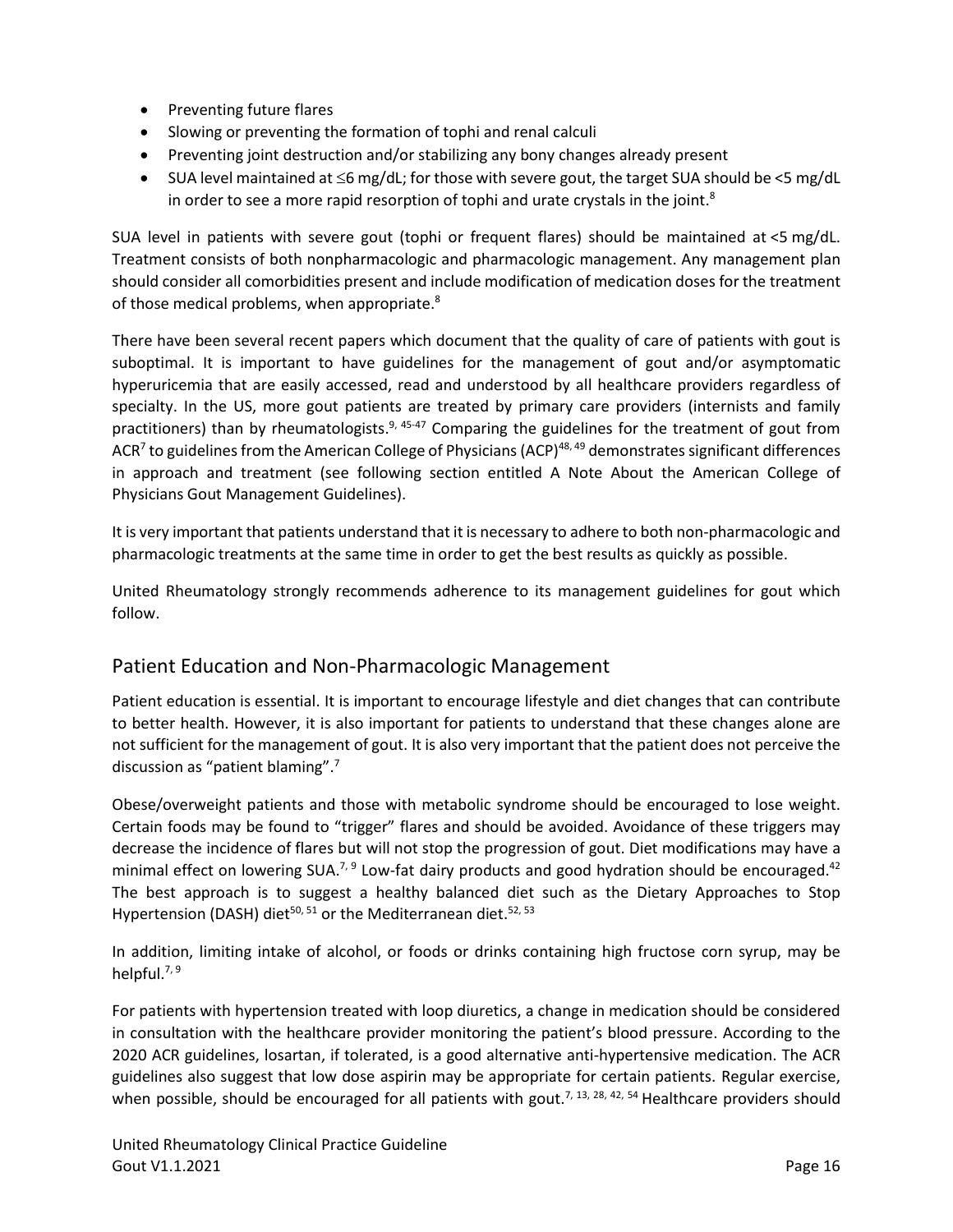also consider stopping or changing other prescription medications that are associated with increased SUA levels (see above).

# <span id="page-16-0"></span>Laboratory Evaluation

Prior to initiation of pharmacologic management, the following laboratory assessments should be obtained if not recently performed:

- Electrolytes
- CBC
- Renal function tests, including estimated glomerular filtration rate
- Liver function tests
- SUA level
- HLA-B58\*01 in patients of southeast Asian descent (positive in 6% to 12% of the population) and African-American descent (4% to 6% of the population)

#### <span id="page-16-1"></span>Pharmacologic Management

Gout can be thought of as both an acute and chronic disorder that requires long-term treatment and monitoring. If acute flares are not managed properly and the SUA level is not controlled, the disease can ultimately result in severe, disabling joint destruction and renal failure. Management decisions should always be the result of an in-depth discussion between the patient and the physician. Shared decision making has the possibility of increasing patient buy-in to the program resulting in increased compliance.

#### <span id="page-16-2"></span>Management of Acute Gout Flares[\(Table](#page-23-0) 2)

The treatment target for an acute flare includes elimination of pain, termination of the attack as quickly as possible.<sup>[13](#page-28-13)</sup> The earlier treatment is initiated the better patient-reported outcomes.<sup>[55](#page-31-7)</sup> An acute attack of gouty arthritis should ideally be treated within 24 hours of the onset of symptoms or as soon as possible after the onset of symptoms. To ensure early treatment of the flare, a patient should have a supply of the anti-inflammatory medication readily available at his/her house and office (the pill-in-pocket approach). Any previously prescribed urate-lowering therapy (ULT) should be continued during treatment of an acute flare.

Initial treatment of an acute gout flare begins with either oral nonsteroidal anti-inflammatory drugs (NSAIDs), or oral, intravenous (IV), or intramuscular (IM) steroids, and/or colchicine [\(Table](#page-23-0) 2). Initially, colchicine should be started at a low dose. Medication dose should be adjusted, based on the intensity of the attack and the number of joints involved. If only one or two large joints or several small joints are involved; oral NSAIDs, or steroids, or colchicine may be adequate. Combination therapy consisting of NSAIDs and colchicine, or steroids(oral, IV or IM) and colchicine can be considered for patients with severe pain and involvement of one or two large joints or for those with an inadequate response to monotherapy.<sup>[7,](#page-28-7) [8,](#page-28-8) [42,](#page-30-9) [55](#page-31-7)</sup> Healthcare providers should be aware of contraindications to all of the medication mentioned above.

When colchicine is used for an acute attack, an initial dose of 1.2 mg (2 tablets) is given as soon as possible followed, an hour later, by an additional 0.6 mg. Colchicine should be continued at a dose of 0.6 mg once or twice a day, 24 hours after the second acute dose. It should be continued for 7 to 10 days or until the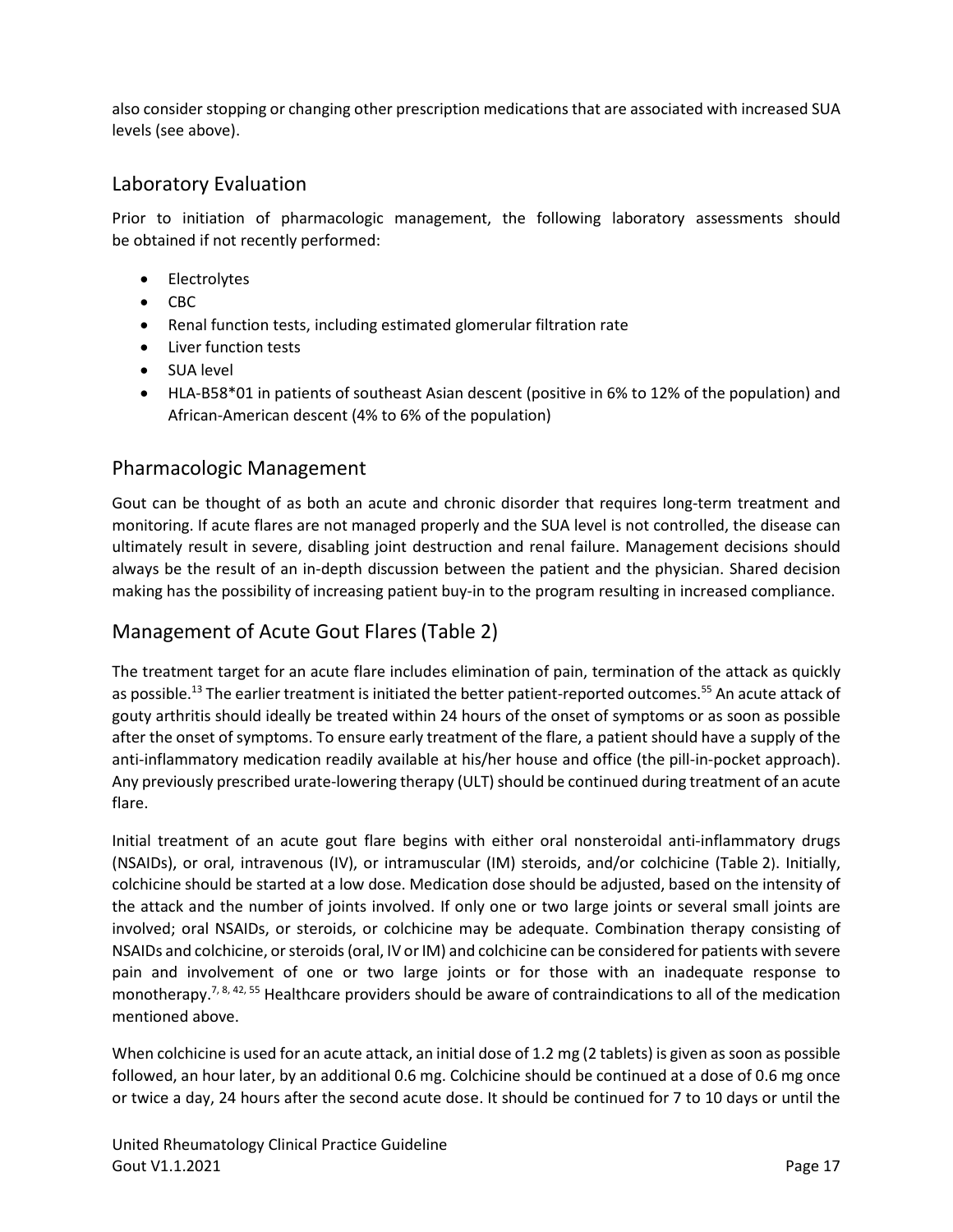flare has resolved. (It is **inappropriate to repeat colchicine every hour until the pain has resolved or other "high-dose" colchicine regimens**). The dose of colchicine should be adjusted based on the patient's other comorbidities and medications.<sup>[28,](#page-29-8) [55](#page-31-7)</sup> Low-dose corticosteroids or NSAIDS can be used in conjunction with colchicine for severe flares. If NSAIDs are chosen as the initial drug to treat an acute flare, the ACR recommends that they be used at the maximum dose approved by the Food and Drug Administration (FDA) for anti-inflammatory and/or analgesic effects until the attack resolves. Currently naproxen, indomethacin, and sulindac are FDA approved for the treatment of acute gout; however, any NSAID can be used for the management of an acute flare. If necessary, a proton pump inhibitor can be used with NSAIDs to protect the stomach.

Aspirin or salicylates should not be used, because they may increase the SUA level, but low dose aspirin can be continued based on comorbidities if needed.

Oral steroids (prednisone or prednisolone) can be used instead of NSAIDs for acute gout flares. They are usually given at a dose of 0.5 mg/kg/day for 5 to 10 days and then stopped, or 0.5 mg/kg/day for 2 to 5 days and tapered over the next 7 to 10 days. A methylprednisolone dose-pack may also be used.<sup>[55](#page-31-7)</sup> For patients unable to take oral medications, intramuscular or subcutaneous or IV administration can be used.<sup>[7,](#page-28-7) [55](#page-31-7)</sup> Providers may also consider triamcinolone (or equivalent) 60 mg IM for a single dose. Intraarticular injections may also be helpful, and the dose should be adjusted according to the size of the joint. Examples of appropriate doses for intra-articular steroids in different joints are as follows:<sup>[13](#page-28-13)</sup>

- 40 mg triamcinolone acetonide (or equivalent) for a large joint such as the knee
- 20 mg triamcinolone acetonide (or equivalent) for a medium-sized joint such as ankle, wrist, or elbow
- $\bullet$  10 mg triamcinolone acetonide (or equivalent) for small joints such as the 1<sup>st</sup> MTP joint

All glucocorticoid doses should be adjusted as appropriate for individual patients. Icing the joint may also be helpful to decrease pain.

Healthcare providers must be aware of the contraindications and toxicities associated with the drugs mentioned above and of a patient's comorbidities, which may require dose modification.

If a short course of steroids is used to control an acute flare, there is the possibility of a rebound flare when they are stopped. Whenever possible, low-dose colchicine should be given with steroids during an acute flare. [13](#page-28-13)

#### <span id="page-17-0"></span>Anti-inflammatory Prophylaxis [\(Table](#page-23-0) 2)

When ULT is initiated, anti-inflammatory prophylaxis should be started 1–2 weeks prior to starting ULT.<sup>7,</sup>  $13, 55$  $13, 55$  The prophylaxis should be continued:

for at least 3 to 6 months after the last gout flare

OR

for 3 months after the patient achieves a target SUA level ( $\leq$ 6 mg/dL or  $\lt$ 5 mg/dL for severe gout) and has no detectable tophi on examination

OR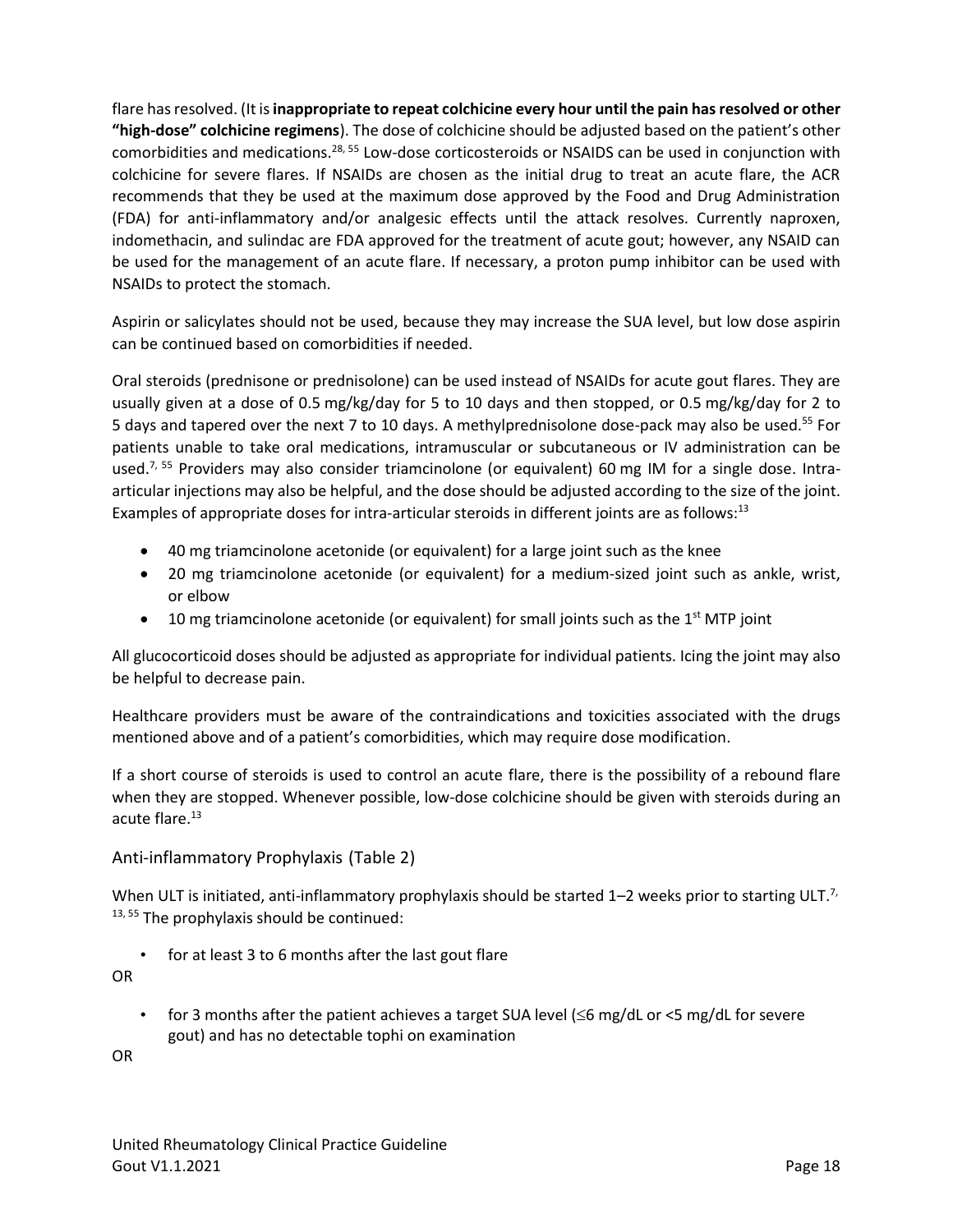- for 6 months after the patient achieves a target SUA level ( $\leq 6$  mg/dL or  $\lt 5$  mg/dL for severe gout) and at least one tophus is found on physical examination
- OR
- patient continues to have gout flares

Some patients do not adequately respond to these medications. For those with an acute flare who fail to quickly respond to standard therapy with one drug, a different drug or a combination of drugs should be tried—for severe and recalcitrant cases, IL-1 inhibitors (anakinra or canakinumab ),<sup>[8,](#page-28-8) [56](#page-31-8)</sup> may be helpful but providers should be cognizant of the risks of using these drugs. Treatment of gout with IL-1 medications is considered to be an off-label use of these medications. [57](#page-31-9) However, there are papers in peer-reviewed journals which have shown that IL-1 inhibitors might be helpful for patients who do not respond to standard treatment of an acute gout flare.<sup>[58-60](#page-31-10)</sup> A decision to recommend IL-1 drugs should include a discussion with the patient, not only about the medical indications and potential risks, but also the cost.

#### <span id="page-18-0"></span>Urate-lowering Therapy (ULT)

Despite the ACR 2020 gout guidelines recommendation<sup>[7](#page-28-7)</sup> that ULT for an initial gout flare "is conditionally **recommended** *against"* (Page 4), United Rheumatology strongly supports the initiation of ULT early, even before a second flare. ULT lowers SUA levels and helps in the resorption of tophi. The indications that should be considered in making a decision to use ULT to lower SUA levels include but are not limited to the following:<sup>[8,](#page-28-8) [9](#page-28-9)</sup>

- First gout flare especially in those younger than 40 or with SUA levels >8 mg/dL
- Recurrent gout flares
- Gouty arthritis
- Tophi detected by clinical exam or by imaging (X-ray, ultrasound, or CT)
- Urate renal calculi
- Overproduction of uric acid
- Two or more gout flares per year
- Imaging evidence of bone destruction consistent with gout
- ≥1 tophus detected by clinical exam or by imaging (X-ray, ultrasound, or CT)
- For patients with a first gout flare plus an elevated serum urate level or urate renal calculi or stage 3 or higher chronic renal disease, ULT can be considered according to the ACR.

According to the 2020 ACR guidelines for gout,<sup>[7](#page-28-7)</sup> ULT has been shown to have good results in lowering the frequency of flares, decreasing serum urate levels, and reducing the size of tophi.

ULT **should generally not** be considered in patients with asymptomatic hyperuricemia as the incidence of gout in these patients is low according to the ACR and the 3e Initiative.<sup>[7,](#page-28-7) [9](#page-28-9)</sup> Sustained serum urate levels that are >11–12 mg/dL may justify treatment for patients who have not had gout symptoms because of the high likelihood of gout or nephrolithiasis in the near future.

Allopurinol, a xanthine oxidase inhibitor (se[e Table](#page-24-0) 3), is considered to be the drug of choice when starting ULT even in patients with chronic renal disease stage 3 or greater.<sup>[7](#page-28-7)</sup> Allopurinol is started at ≤100 mg per day. It can be increased by 100 mg every 2 to 4 weeks up to a maximum dose of 800 mg per day or until the desired SUA level (≤6 mg/dL or <5 mg/dL for severe gout) is achieved. In patients with chronic renal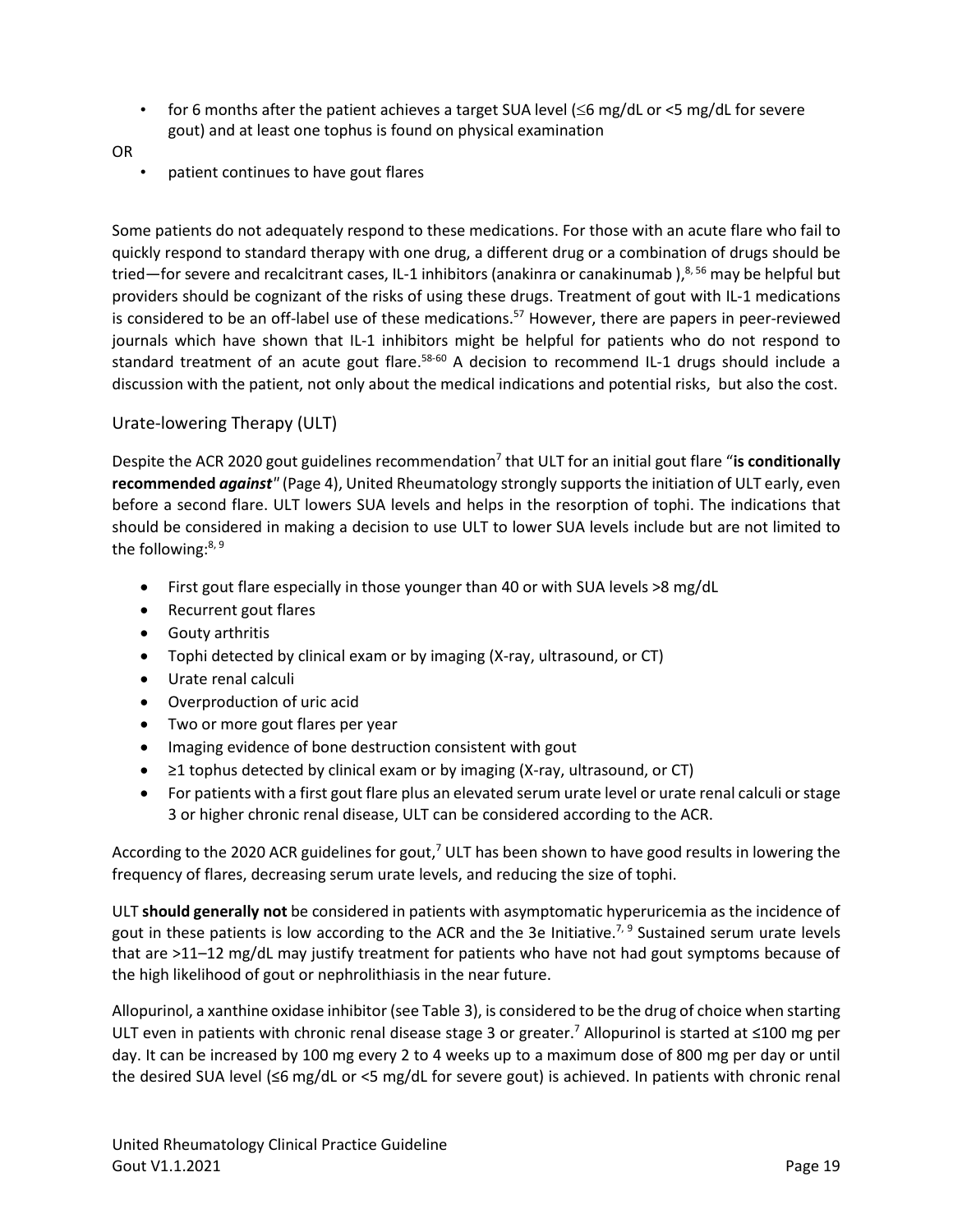disease the starting dose should be ≤50 mg/day and dose escalation should be slower and in increments of no more than 50 mg at a time.<sup>[28](#page-29-8)</sup>

Allopurinol hypersensitivity syndrome (AASCARs or allopurinol-associated severe cutaneous adverse reactions) occurs in about 1 in 1000 people in the US. It is manifested by Stevens-Johnson syndrome or toxic epidermal necrolysis as well as eosinophilia, leukocytosis, fever, vasculitis, rash, or acute hepatic toxicity with elevated liver function tests.<sup>[61](#page-31-11)</sup> The reported mortality rate for AASCARS ranges between 20% to 32%.<sup>[61,](#page-31-11) [62](#page-32-0)</sup> The genetic risk of allopurinol hypersensitivity is associated with HLA-B<sup>\*</sup>5801 allele. The carriage rate for this genetic susceptibility is 6% to 12% in Asians; 4% to 6% in African-Americans; and 1% in Caucasians and Latinos. Another known risk factor for developing AASCARs is the initiation of allopurinol at doses >100 mg/day. Subsequent dose escalation does not appear to enhance the risk of AASCARs.

The 2020 ACR guidelines for gout recommend testing for HLA-B \*5801 in all patients with Southeast Asian or African-American heritage. If a patient fails to respond to allopurinol or cannot tolerate dose escalation or there is reason to believe that the individual is at high risk for allopurinol hypersensitivity syndrome, the ACR suggests febuxostat, another xanthine oxidase inhibitor. It is recommended that this drug should be started at a low dose (20 to 40 mg once a day) which is titrated up to a maximum of 80 mg a day or until the target SUA (≤6 mg/dL or <5 mg/dL) is achieved.<sup>[7](#page-28-7)</sup> Providers should be aware of the FDA required boxed warning for febuxostat warning providers of a possible "increased risk of heart-related death" with this agent.<sup>[63](#page-32-1)</sup> Please see the section below discussing febuxostat and the CARES and FAST trials.

#### **Allopurinol and febuxostat should not be used in combination**.

After starting ULT with either allopurinol or febuxostat, liver- and renal-function tests, SUA levels, and CBC should be monitored at 2- to 4-week intervals to screen for drug toxicity. These blood tests should be repeated every 2 to 4 weeks after any dose escalation.<sup>[28](#page-29-8)</sup> Patients should be instructed to notify your office and discontinue the drug for any rash occurring in the first 3 months of treatment.

If allopurinol and febuxostat are contraindicated or not tolerated or do not result in an SUA level of ≤6 mg/dL, then probenecid, a uricosuric agent, can be added. It is generally ineffective in patients with creatinine clearances of less than 50 mL/min. Because of possible gastrointestinal (GI) intolerance, probenecid is usually initiated at a dose of 250 mg twice daily and gradually increased up to a maximum dose of 3000 mg daily given in two or three divided doses.

A combination of a uricosuric agent and a xanthine oxidase inhibitor can be used if a xanthine oxidase inhibitor alone has not achieved the targeted serum urate level. In this case, probenecid can be used. Other weak uricosuric agents such as losartan, fenofibrate, or vitamin C can be added to either mono or combination ULT to help achieve the target serum urate level.<sup>[29](#page-29-9)</sup> The use of weak uricosuric agents for lowering SUA is an off-label use and should only be used if absolutely necessary and with the agreement of the patient.

ULT should be continued indefinitely after the target SUA level has been achieved, even if all tophi have been resorbed and no clinical symptoms persist.

When the correct dose and type of medication has been established then SUA levels should be monitored every 6 to 12 months. Patients whose ULT includes a uricosuric agent should continue to have their renal function tests monitored.

ULT should not be stopped or adjusted during an acute flare.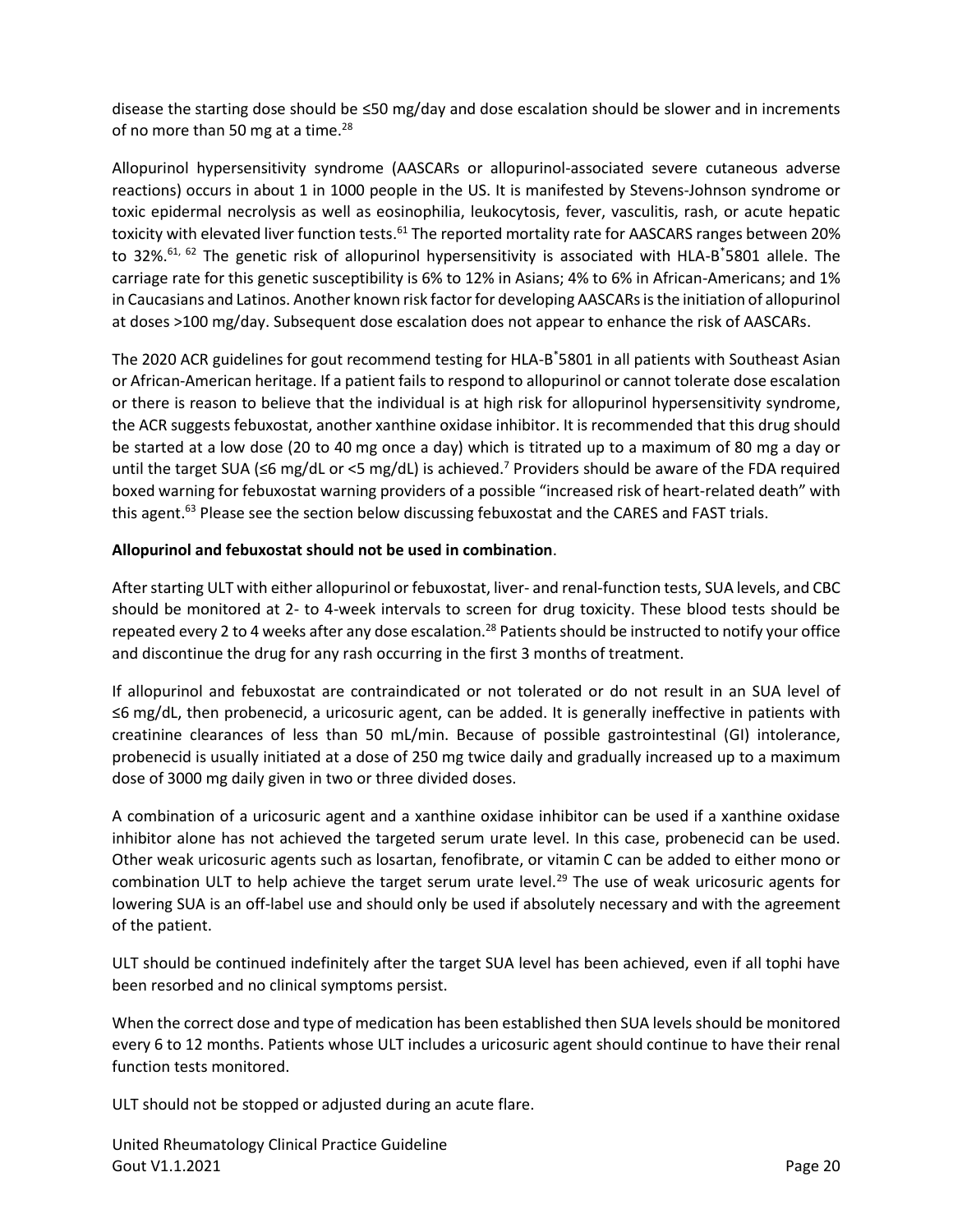#### <span id="page-20-0"></span>Pegloticase and Immunomodulation for the Treatment of Chronic Refractory Gout

In patients refractory to xanthine oxidase inhibitors and/or uricosuric agents, or who cannot tolerate these drugs, pegloticase (Krystexxa®) can be used. Uricase or uric acid oxidase is the final purine catabolic enzyme in all mammals except for humans and higher primates. In a multistep process, uricase opens up the purine ring structure of uric acid and converts it to the very soluble allantoin. Pegloticase employs a recombinant porcine–baboon uricase that is covered by covalently attached polyethylene glycol. This drug was developed and approved for use in patients with severe refractory gout who have failed all other standard treatments.<sup>[64,](#page-32-2) [65](#page-32-3)</sup> Pegloticase is the only biologic currently available for the treatment of gout (another biologic, pegadricase, is still under investigation and has not yet been approved by the FDA). All biologics and biosimilars are immunogenic and can elicit an anti-drug antibody response often interfering with the drug's efficacy and tolerability. They also may be associated with infusion reactions.<sup>[66,](#page-32-4) [67](#page-32-5)</sup>

Pooled data from replicate Phase 3 trials showed that all subjects receiving pegloticase dropped their SUA levels to 1 mg/dL or less.<sup>[65](#page-32-3)</sup> Later in the studies, some patients lost their response to the drug and were found to have SUA levels >6 mg/dL. Persistent responders were defined as having an SUA level <6 mg/dL for the 6 months of the trial. In these trials non-responders had an SUA level <6 mg/dL for approximately 10 weeks but after that SUA levels >6 mg/dL were seen. A significant decrease of the size of tophi and both the number of tender and swollen joints was seen in responders to pegloticase. However, adverse events were reported in many of the patients (responders and non-responders). The most common adverse event was a gout flare in both the pegloticase treated and placebo groups. The second most common adverse event was an infusion reaction, which was seen in 26% of patients receiving an infusion of pegloticase every 2 weeks, 42% of those getting the drug monthly and 5% of those receiving a placebo. Infusion reaction was the most common reason that the drug was discontinued. All of the infusion reactions resolved; however, some were considered serious but did not require hospitalization. Antibodies to pegloticase were detected in 134 of 150 patients treated with it. Only 2% of patients with antibody titers of >1:2430 were able to maintain a urate lowering response to the drug. Eighty two percent of patients with an antibody titer of <1:2430 were able to maintain the response to the drug. Patients who had high antibody titers also had high rates of infusion reactions.

Small studies have reported that if an anti-proliferative and/or immunosuppressive agent such as methotrexate, azathioprine, leflunomide or mycophenolate mofetil was given before infusions of pegloticase the number of responders increased and the incidence of infusion reactions decreased.<sup>[68-72](#page-32-6)</sup> However, if a patient is found to have two consecutive SUA levels of >6 mg/dL with or without the use of an immunomodulator drug, it may be necessary to stop pegloticase because the drug may be ineffective and there is a risk of an infusion reaction. Before stopping pegloticase, the provider should have a discussion with the patient about the risks of continuing the drug.

Currently, the use of immunomodulators with pegloticase is still a work in progress but it appears to be very promising. It has not been determined which drug is preferred and at what dose. Most of the published studies have used oral or subcutaneous methotrexate.

<span id="page-20-1"></span>A New Warning for Febuxostat [Uloric®]

#### <span id="page-20-2"></span>*The CARES Trial*[73](#page-32-7)

Febuxostat (Uloric) was approved by the FDA in 2009 as a ULT in the treatment of gout. Over its 10 years of utilization, febuxostat has garnered slightly less than 10% of the urate-lowering medication market.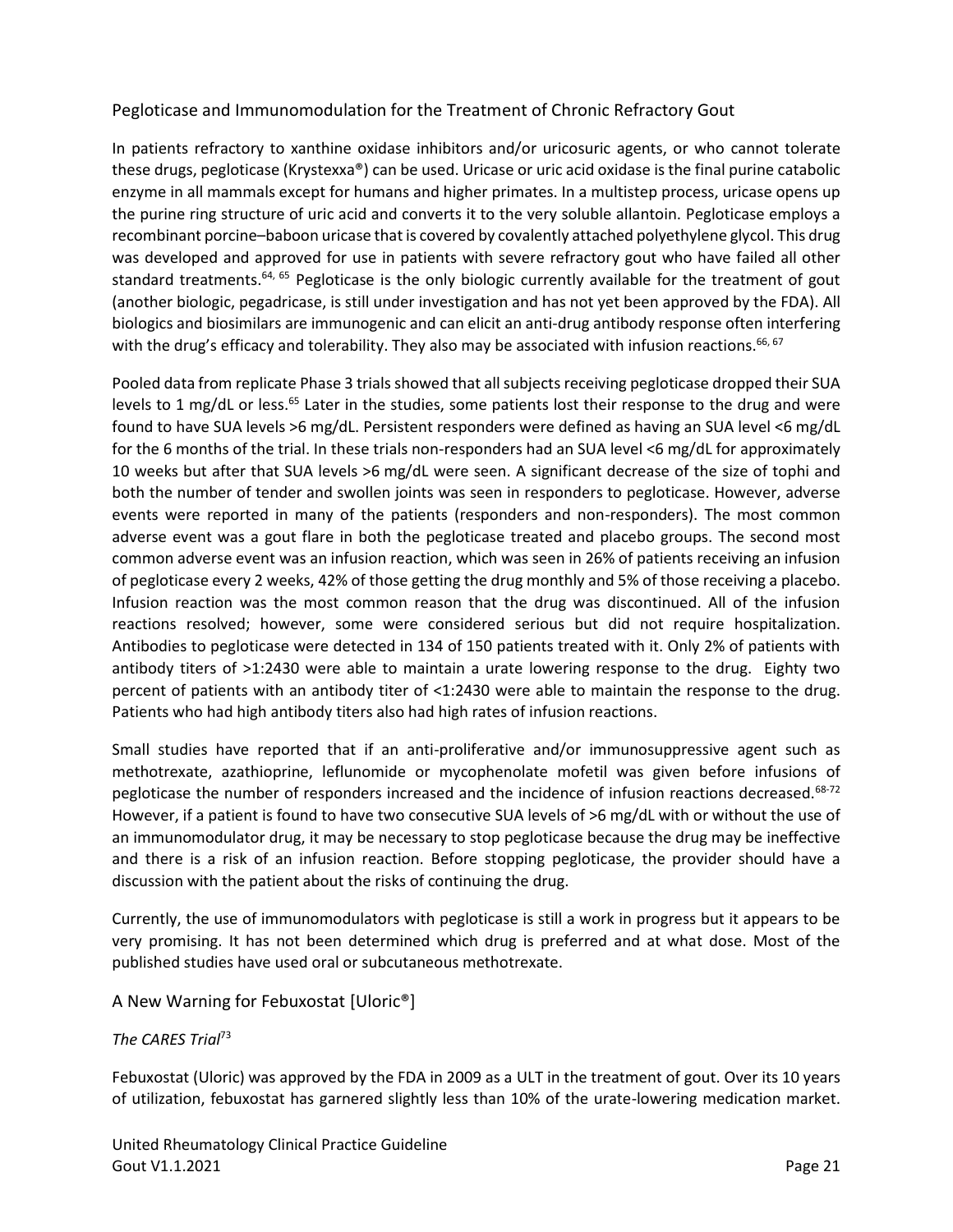Most patients receiving febuxostat have previously taken allopurinol but for a number of reasons were switched febuxostat. During the Phase III clinical trials, there was a signal for CV events for febuxostat that was not statistically significant. However, the FDA required a warning in the prescribing information that said, "A higher rate of cardiovascular thromboembolic events was observed in patients treated with ULORIC than allopurinol in clinical trials. Monitor for signs and symptoms of MI [myocardial infarction] and stroke"(Page 1).<sup>[74](#page-32-8)</sup> The FDA also required a post-marketing CV safety trial that compared febuxostat to allopurinol.

**The Cardiovascular Safety of Febuxostat and Allopurinol in Patients with Gout and Cardiovascular Morbidities (CARES)** trial with nearly 6200 patients with gout who were at high risk for CV disease was a long-term, randomized, double-blind study with a 1:1 randomization to either febuxostat (40 to 80 mg daily) or allopurinol (200 to 600 mg daily). Both groups had an initial 3-month period when therapy was up-titrated to achieve a target SUA of <6.0 mg/dL. Patients were followed for up to 85 months, with a median follow-up of 32 months. The primary endpoint of the trial was the occurrence of a major adverse cardiovascular event (MACE) in either treatment group. The secondary endpoints were the individual MACE components (CV death, nonfatal MI, nonfatal stroke, and unstable angina requiring urgent revascularization). All-cause mortality was also analyzed.

The primary endpoint of the trial was not significantly different between febuxostat (10.8%) and allopurinol (10.4%). However, within the secondary endpoints, CV death was significantly different in the febuxostat (4.3%) and allopurinol (3.2%) groups. This, in turn, resulted in a higher all-cause mortality for the febuxostat group. These results were published in the *New England Journal of Medicine* in March 2018<sup>[73](#page-32-7)</sup> and presented to the FDA Arthritis Advisory Committee in January 2019. The result of that hearing was a new FDA-approved black box warning in the Uloric prescribing information. That warning states, "Gout patients with established cardiovascular (CV) disease treated with ULORIC had a higher rate of CV death compared to those treated with allopurinol in a CV outcome study" (Page 1).<sup>[74](#page-32-8)</sup> The warning further recommends: (1) to consider the risk/benefit of Uloric when prescribing or continuing patients on Uloric, (2) to only use Uloric in patients with an inadequate response or intolerance to allopurinol, or (3) to use in patients for whom allopurinol is not advisable.

Many questions remain about the meaning of the CARES study. This is the first CV safety trial for any type of medication where an increase in CV death was not paralleled by an up-tick in one or more of the other MACE components. Mechanisms for the observed increased death rate were extensively investigated by the sponsoring company and the cardiologist who adjudicated this trial. To date, no physiologic mechanism has been detected. Similarly, there was no subset within the treatment cohort of gout patients with existing CV disease that seems to be at particular risk for this outcome. The other unusual aspect of this trial is that most patients who experienced CV death were not on medication (either febuxostat or allopurinol) when death occurred.

The CARES trial had flaws in both its design and execution. The lack of a placebo-controlled arm in this study, while probably being the correct ethical approach, leaves us wondering if CARES demonstrated true cardiotoxicity for febuxostat, or whether febuxostat is simply not as cardioprotective as allopurinol. The study was also flawed in its execution by the very high rate of premature treatment discontinuation and discontinued follow-up for both arms of the trial.

The new FDA-approved warning for febuxostat is a prudent reflection of our current knowledge about CV risk when using this drug. The recommendation for the use of febuxostat only after an earnest trial of allopurinol is in keeping with how febuxostat is already being used in this country. Perhaps the results of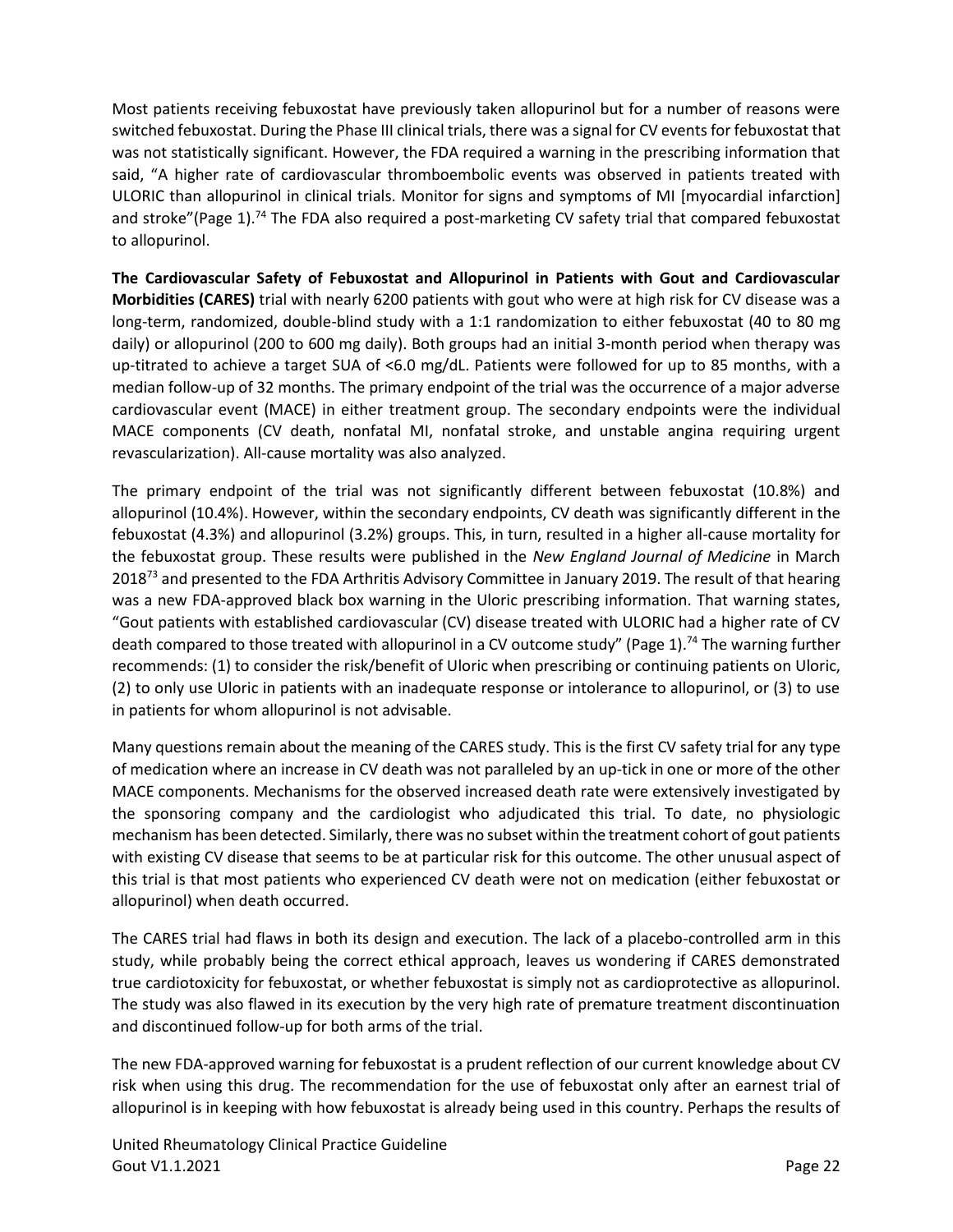another large, on-going, prospective study comparing allopurinol and febuxostat will help to clarify the real meaning of the CARES findings.

#### <span id="page-22-0"></span>*The FAST Trial***[75](#page-32-9)**

Long-term CV safety of febuxostat compared with allopurinol in patients with gout (FAST): a multicenter, prospective, open-label, non-inferiority trial<sup>[75](#page-32-9)</sup> was recently published. The study design and endpoints were similar to the CARES trial. The study population was primarily northern European whereas the CARES trial was a US study. In this study, 6128 patients (mean age 71, 85% men, and 33.4% had previous CVD) were followed for a mean of 4 years (the range of follow up was from 2.8 to 5.6 years). The retention rate for subjects in this study was far superior to that reported in the CARES trial, making interpretation of the FAST data more meaningful. The reported MACE were 2.05 per 100 patient years in the group treated with allopurinol and 1.72 events per 100 patient years in the group treated with febuxostat. This study found that, in contrast to the CARES study described above, treatment with febuxostat was not associated with an increase in CV death or all-cause mortality.

For patients who fail to respond to allopurinol, febuxostat should be considered as long as the patient understands that there is a black-box warning for febuxostat's use in patients with CV disease – even if the reasons for that warning are not entirely justified.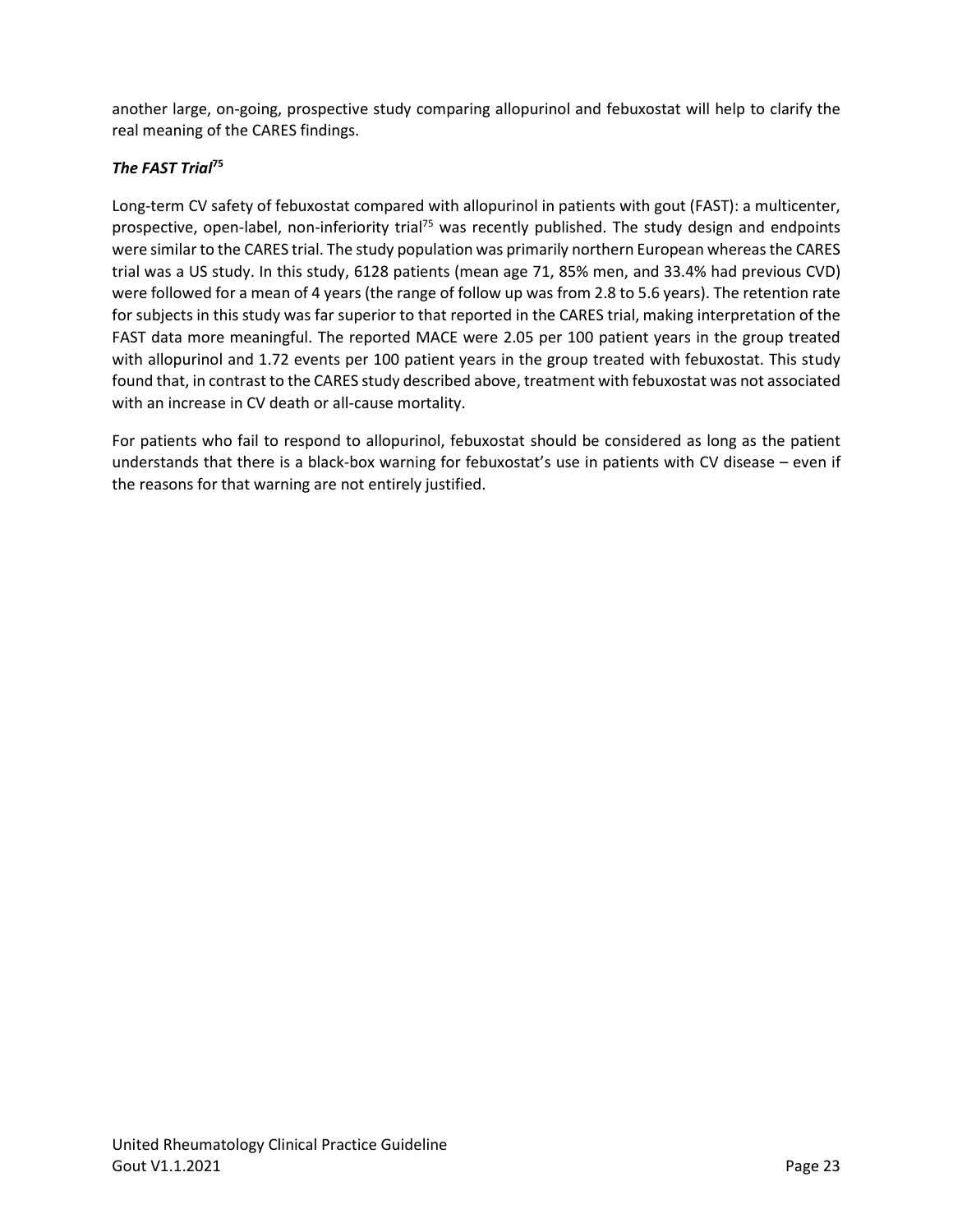<span id="page-23-0"></span>

|                | Table 2. Anti-inflammatory medications for use in acute gout flares and for prophylaxis when |  |  |  |  |  |  |
|----------------|----------------------------------------------------------------------------------------------|--|--|--|--|--|--|
| initiating ULT |                                                                                              |  |  |  |  |  |  |

| <b>Acute Gout Flare</b>                                                                                     |                                                                                                                                                                                                                                                                 |                                                                                                                                                                                                                                                                         |
|-------------------------------------------------------------------------------------------------------------|-----------------------------------------------------------------------------------------------------------------------------------------------------------------------------------------------------------------------------------------------------------------|-------------------------------------------------------------------------------------------------------------------------------------------------------------------------------------------------------------------------------------------------------------------------|
| <b>Anti-inflammatory Medications</b>                                                                        | <b>Dose</b>                                                                                                                                                                                                                                                     | <b>AEs or Contraindications</b>                                                                                                                                                                                                                                         |
| <b>NSAIDs</b><br>(any NSAID may be used)<br>Naproxen<br>Indomethacin<br>Ibuprofen<br>Sulindac<br>Diclofenac | $\bullet$<br>Maximum recommended<br>dose to start (e.g., naproxen<br>500 mg twice daily for the<br>first 3 days), then taper over<br>next 4 to 5 days<br>Use with GI protective agent<br>$\bullet$<br>(proton pump inhibitor) -<br>especially for prolonged use | Dyspepsia, peptic ulcer<br>$\bullet$<br>disease, and GI bleeding<br>Increased risk for<br>$\bullet$<br>MI, stroke<br>$\circ$<br>Impaired renal function<br>$\circ$<br>Contraindications<br>$\bullet$<br>Class 3 to 5 CKD<br>$\circ$<br>Anticoagulant therapy<br>$\circ$ |
| Colchicine<br>(Colcrys®, Mitigare®, Gloperba® liquid,<br>or Colbenemid®)                                    | 1.2 mg as soon as possible;<br>$\bullet$<br>followed, one hour later, by<br>0.6 mg; and continued at a<br>dose of 0.6 mg once or twice<br>daily for 7 to 10 days or until<br>flare has resolved                                                                 | Abdominal cramping,<br>$\bullet$<br>nausea, vomiting, and<br>diarrhea<br>Bone marrow depression<br>$\bullet$<br>Myopathy and neuropathy<br>$\bullet$<br>with prolonged use                                                                                              |
| NSAID plus colchicine                                                                                       | Low-dose combinations of<br>$\bullet$<br>both NSAID and colchicine                                                                                                                                                                                              | Combination therapy may<br>$\bullet$<br>allow patients intolerant to<br>the full dose of either<br>medication to achieve<br>adequate anti-inflammatory<br>response                                                                                                      |
| Steroids                                                                                                    |                                                                                                                                                                                                                                                                 | Weight gain<br>$\bullet$                                                                                                                                                                                                                                                |
| Oral steroids<br>Prednisone<br>Methylprednisolone dose pack                                                 | Prednisone 0.5 mg/kg/day<br>$\bullet$<br>5 to 10 days at full<br>$\circ$<br>dose then stop<br>OR 2 to 5 days at full<br>$\circ$<br>dose then taper for<br>7 days                                                                                                | Increased risk of infections<br>$\bullet$<br>High blood sugar<br>$\bullet$<br><b>Increased BP</b><br>$\bullet$<br>Bone loss or osteoporosis<br>$\bullet$                                                                                                                |
| Intravenous or intramuscular<br>steroids<br>Methylprednisolone (or<br>equivalent)                           | 0.5-2 mg/kg IV or IM<br>$\bullet$                                                                                                                                                                                                                               | Fluid retention with swelling<br>$\bullet$<br>of lower legs<br>Thinning of the skin<br>In addition to the adverse<br>$\bullet$<br>events mentioned above,<br>parenteral steroids can be<br>associated with<br>Insomnia<br>$\circ$<br><b>Facial flushing</b><br>$\circ$  |
| Intra-articular steroids<br>Triamcinolone (or equivalent)                                                   | 40 mg for the knee<br>$\bullet$<br>20 mg for ankle, wrist, or<br>٠<br>elbow<br>10 mg for small joints<br>$\bullet$                                                                                                                                              |                                                                                                                                                                                                                                                                         |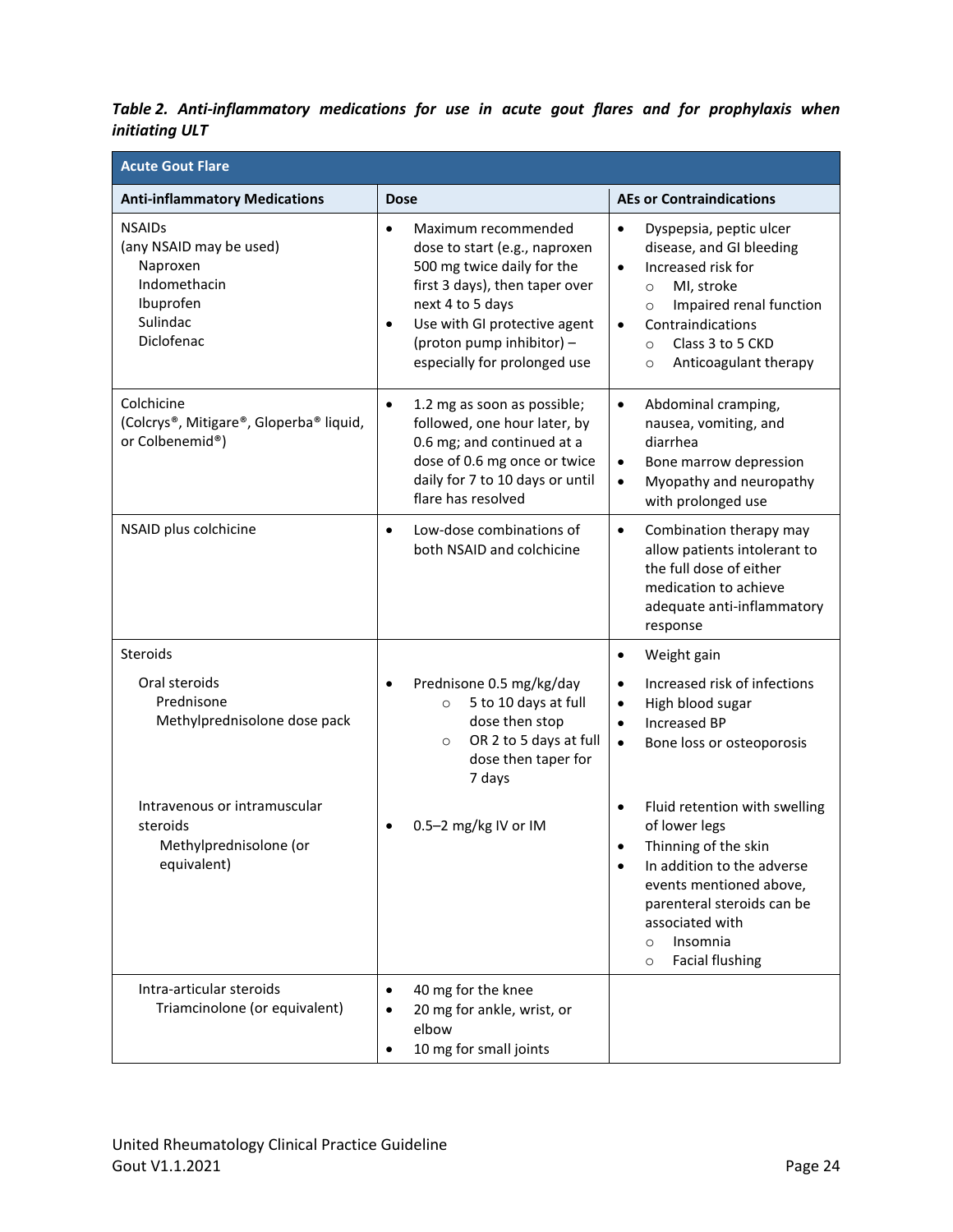| <b>Prophylaxis for ULT*</b>                                                                                                                  |                                                                             |                                                                                                                                                                                                                            |  |  |  |  |  |
|----------------------------------------------------------------------------------------------------------------------------------------------|-----------------------------------------------------------------------------|----------------------------------------------------------------------------------------------------------------------------------------------------------------------------------------------------------------------------|--|--|--|--|--|
| <b>Anti-inflammatory Medications</b>                                                                                                         | <b>Dose</b>                                                                 | <b>AEs or Contraindications</b>                                                                                                                                                                                            |  |  |  |  |  |
| Low-dose NSAIDs and/or low-dose<br>colchicine                                                                                                | Use with GI protective agents<br>$\bullet$                                  | Dyspepsia, peptic ulcer<br>٠<br>disease, and GI bleeding<br>Increased risk for<br>MI, stroke<br>$\circ$<br>Renal impairment<br>$\circ$                                                                                     |  |  |  |  |  |
| Oral steroids<br>(use only if both NSAIDs and colchicine<br>are not effective)<br>Prednisone (or equivalent)<br>Prednisolone (or equivalent) | <10 mg orally, as needed<br>٠<br>Use with GI protective agents<br>$\bullet$ | Weight gain<br>٠<br>Increased risk of infections<br>$\bullet$<br>High blood sugar<br>٠<br>Increased BP<br>$\bullet$<br>Bone loss or osteoporosis<br>Fluid retention with swelling<br>of lower legs<br>Thinning of the skin |  |  |  |  |  |

\*See text for duration of anti-inflammatory prophylaxis

AEs, adverse events; BP, blood pressure; CKD, chronic kidney disease; GI, gastrointestinal; IM, intramuscularly; IV, intravenously; MI, myocardial infarction; NSAIDs, nonsteroidal anti-inflammatory drugs; ULT, urate-lowering therapy

#### <span id="page-24-0"></span>*Table 3. Drugs and doses used for ULT*

| <b>Drug</b>                                     | <b>Dose</b>                                                                                                                                                                                                                                                                                                                                                                                                  | <b>AEs or Contraindications</b>                                                                                                                                                                                                                                                                                                                                                                                                                                                                                                                                            |
|-------------------------------------------------|--------------------------------------------------------------------------------------------------------------------------------------------------------------------------------------------------------------------------------------------------------------------------------------------------------------------------------------------------------------------------------------------------------------|----------------------------------------------------------------------------------------------------------------------------------------------------------------------------------------------------------------------------------------------------------------------------------------------------------------------------------------------------------------------------------------------------------------------------------------------------------------------------------------------------------------------------------------------------------------------------|
| Allopurinol (Zyloprim®)<br>Febuxostat (Uloric®) | <100 mg/day to start<br>٠<br>For patients with chronic<br>renal disease, 50 mg/day to<br>start<br>Dose escalation up to<br>$\bullet$<br>800 mg/day can be tried until<br>desired SUA levels are<br>achieved in patients without<br>chronic renal disease<br>20 to 40 mg/day<br>$\bullet$<br>May be escalated up to<br>80 mg/day if desired SUA<br>level is not achieved after at<br>least 2 weeks of therapy | Prior history of hypersensitivity<br>$\bullet$<br>reaction to allopurinol or known<br>positive HLA-B58*01<br>Headaches, drowsiness, diarrhea,<br>$\bullet$<br>vomiting and GI discomfort<br>Swelling of the mouth and lips,<br>rash, eye irritation, hepatitis,<br>hematuria, dysuria, jaundice, easy<br>bruising, ecchymosis, decreased<br>urine output<br>Abnormal LFTs, weakness or<br>numbness of the arms or legs,<br>hives, swelling of the face, lips or<br>tongue, difficulty breathing, skin<br>rash<br>Should not be used with<br>azathioprine or mercaptopurine |
| <b>Drug</b>                                     | <b>Dose</b>                                                                                                                                                                                                                                                                                                                                                                                                  | <b>AEs or Contraindications</b>                                                                                                                                                                                                                                                                                                                                                                                                                                                                                                                                            |
| <b>Uricosuric Agents</b>                        |                                                                                                                                                                                                                                                                                                                                                                                                              |                                                                                                                                                                                                                                                                                                                                                                                                                                                                                                                                                                            |
| Probenecid (Benemid®)                           | 250 mg twice daily<br>$\bullet$                                                                                                                                                                                                                                                                                                                                                                              | Must have normal renal function<br>$\bullet$<br>and normal urine uric acid levels                                                                                                                                                                                                                                                                                                                                                                                                                                                                                          |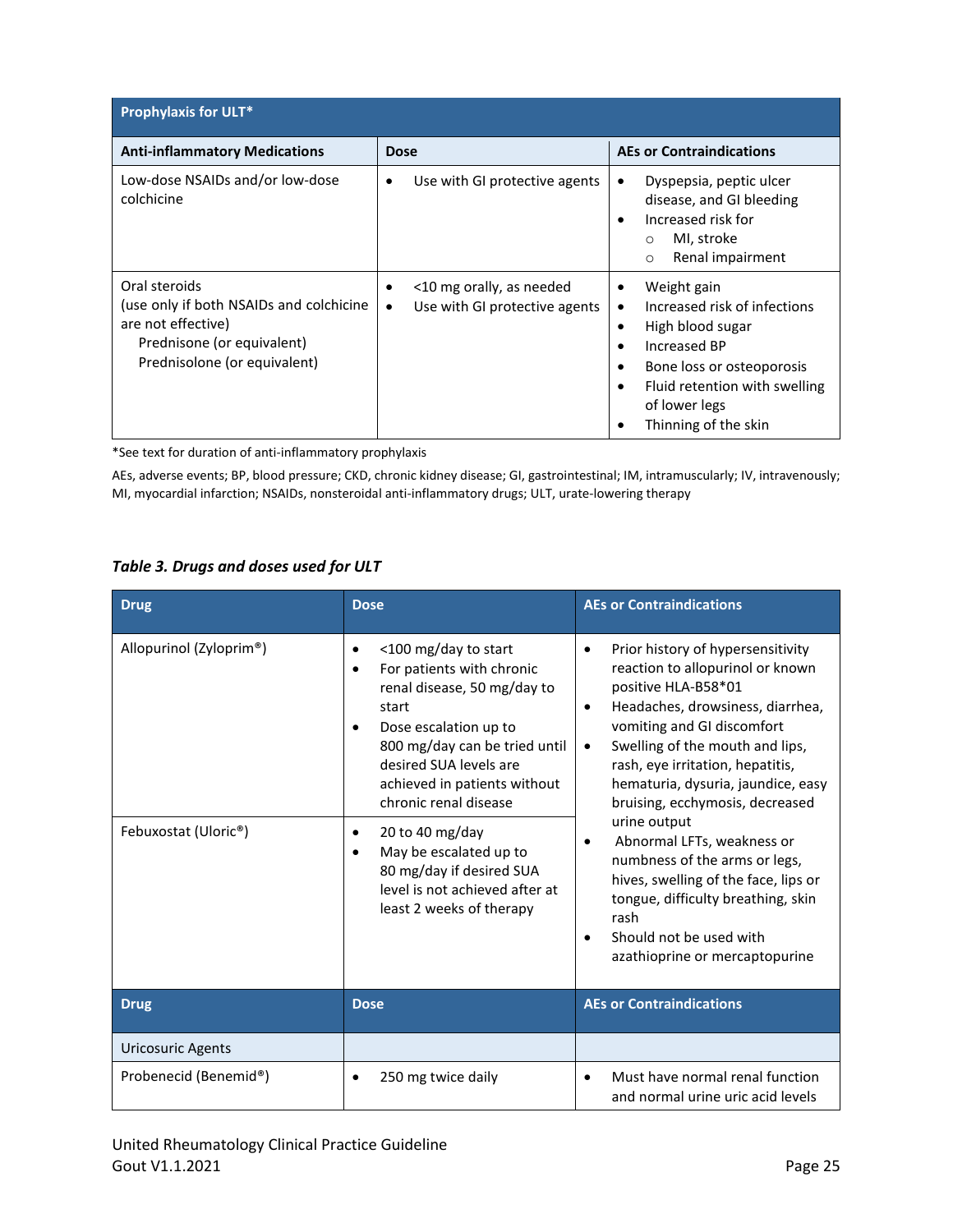|                                                                           | With escalation of dose up to<br>$\bullet$<br>a maximum of 3 grams/day<br>given in divided doses<br>May be used in combination<br>$\bullet$<br>with allopurinol                                                                                                                                    | Follow-up urinary uric acid should<br>be obtained<br>History of renal calculi and blood<br>$\bullet$<br>dyscrasias                                                                                                                                                                                                                               |  |  |
|---------------------------------------------------------------------------|----------------------------------------------------------------------------------------------------------------------------------------------------------------------------------------------------------------------------------------------------------------------------------------------------|--------------------------------------------------------------------------------------------------------------------------------------------------------------------------------------------------------------------------------------------------------------------------------------------------------------------------------------------------|--|--|
| Colbenemid<br>(combination of 0.5 mg colchicine<br>and 500 mg probenecid) | 1 tablet, orally, for 1 week,<br>$\bullet$<br>then 1 tablet, orally, twice<br>daily                                                                                                                                                                                                                | Avoid grapefruit or grapefruit<br>$\bullet$<br>juice                                                                                                                                                                                                                                                                                             |  |  |
| Fenofibrate*<br>(Tricor®, Lofibra®, Lipidil® Supra)                       | May be helpful in doses<br>$\bullet$<br>>200 mg/day, especially in<br>patients who also have<br>dyslipidemia                                                                                                                                                                                       | Use in gout is off label<br>Contraindicated in patients with<br>$\bullet$<br>Stage 3 or worse renal disease                                                                                                                                                                                                                                      |  |  |
| Losartan* (Cozaar®)                                                       | Maximum dose is 50 mg/day<br>$\bullet$                                                                                                                                                                                                                                                             | Use in gout is off label<br>Uricosuric effect may be transitory<br>٠<br>Use appropriate medical<br>$\bullet$<br>monitoring                                                                                                                                                                                                                       |  |  |
| Biologic                                                                  |                                                                                                                                                                                                                                                                                                    |                                                                                                                                                                                                                                                                                                                                                  |  |  |
| Pegloticase (Krystexxa®)                                                  | 8 mg administered IV every<br>$\bullet$<br>2 weeks<br>Immunomodulator drug,<br>$\bullet$<br>such as methotrexate or<br>mycophenolate mofetil,<br>should be started weekly 2-4<br>weeks prior to first infusion<br>of pegloticase and<br>maintained for the entire<br>course of pegloticase therapy | Allergy-like infusion reactions<br>٠<br>Chest discomfort<br>$\circ$<br>Vomiting<br>$\circ$<br>Flushing<br>O<br>Dyspnea<br>$\circ$<br>Erythema<br>$\circ$<br>Sweating<br>$\circ$<br>Back or flank pain<br>$\circ$<br>Change in BP<br>$\circ$<br>Congestive heart failure<br>$\circ$<br>Prior anaphylactic reaction to<br>$\bullet$<br>pegloticase |  |  |

\*Not FDA-approved as urate-lowering treatment in gout

AEs, adverse events; BP, blood pressure; GI, gastrointestinal; IM, intramuscularly; IV, intravenously; MI, myocardial infarction; LFTs, liver function tests; SUA, serum uric acid

# <span id="page-25-0"></span>Follow Up

Initially, patients should be seen at 2- to 4-week intervals for the evaluation of SUA, renal function tests and size of tophi. Medication adjustment should be made if appropriate. Once the SUA is stable at ≤6 mg/dL or ≤5 mg/dL[,](#page-28-9)<sup>9</sup> as appropriate, the patient may be seen every 6 months for a check of SUA values, renal function tests and size of tophi. However, if a patient develops an acute flare he/she should be seen as soon as possible.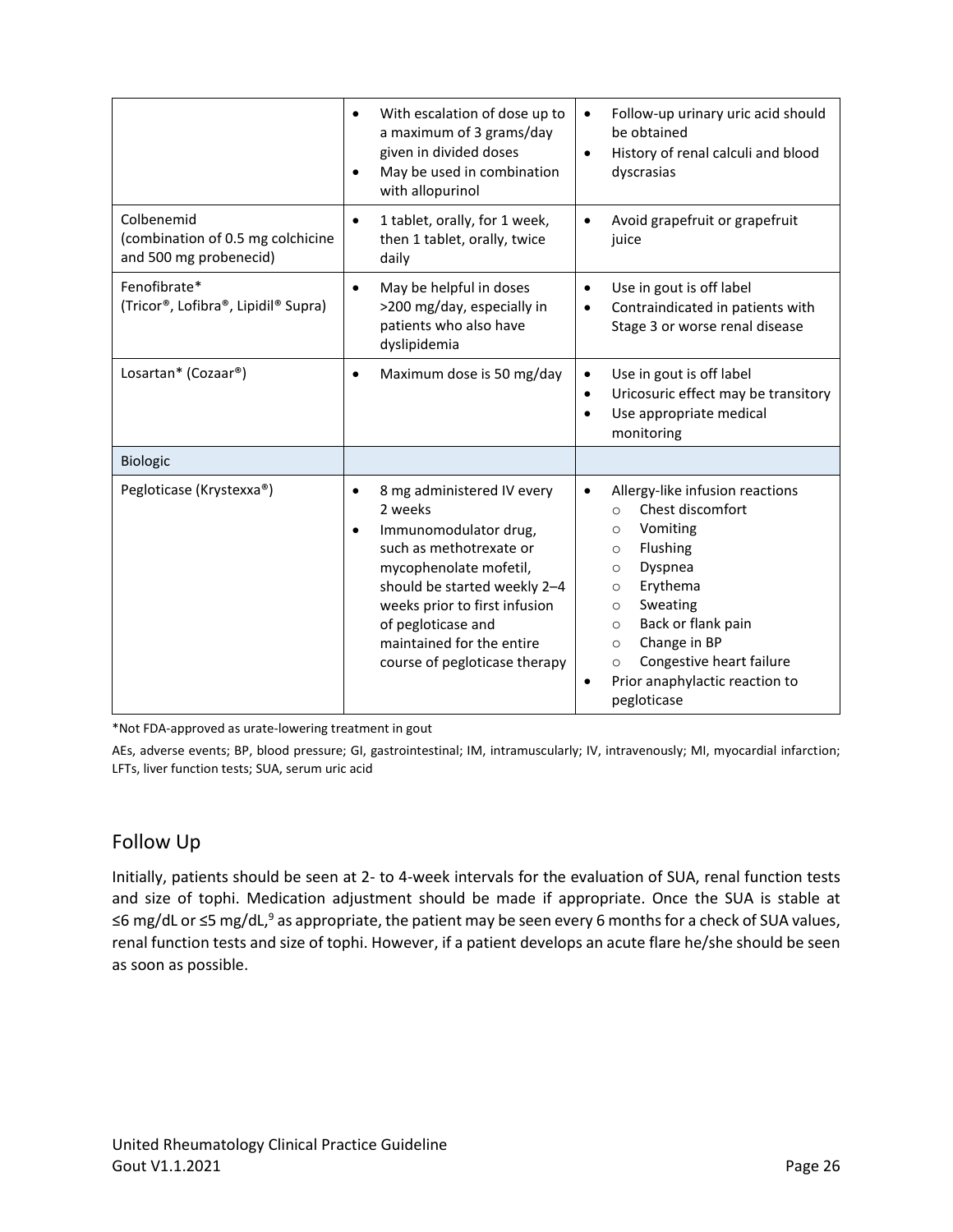# <span id="page-26-0"></span>**A Note about the American College of Physicians Gout Management Guidelines**

In 2016, the ACP published its guidelines for the diagnosis and management of gout in two manuscripts:

- Diagnosis of acute gout: a clinical practice guideline from the American College of Physicians. $48$
- Management of acute and recurrent gout: a clinical practice guideline from the American College of Physicians.<sup>[49](#page-31-1)</sup>

These guidelines are based on a requested systematic review of the literature by the Agency for Healthcare Research and Quality (AHRQ), through its evidence-based practice centers which were released in draft form in May 2015. The data source was Medline, EMBASE, the Cochrane Collection, and the Web of Science with articles published between January 1, 2010 and April 28, 2014. The conclusions of the AHRQ were: [76](#page-33-0)

Effective treatments for acute gout include colchicine, NSAIDs, and corticosteroids/animal-derived adrenocorticotropic hormone formulation. ULT achieves its goal of lowering serum urate levels. Urate lowering should lead to a reduction in gout attacks, but that has yet to be directly demonstrated, because initiation of urate-lowering-therapy is itself a risk factor for gout flare (attack). Patient preferences and other clinical circumstances are likely to be important in decisions about treating patients with gout (Page vii).

In the ACP guideline publication on the diagnosis of acute gout, the sole recommendation was "… that clinicians use synovial fluid analysis when clinical judgement indicates that diagnostic testing is necessary in patients with possible acute gout" (Page 54).<sup>[48](#page-31-0)</sup> This was graded as a weak recommendation with low-quality evidence.

This guideline is a fairly innocuous document with little new or surprising content intended to support the general approach of primary care physicians to not perform arthrocentesis. It does not give guidance to primary care physicians relating to which clinical circumstances would justify performing a synovial fluid analysis for crystals or even for referring patients to specialists for such testing.

Similarly, in the ACP's second gout guideline publication,<sup>[49](#page-31-1)</sup> there were four very bland treatment recommendations, including:

- 1. Corticosteroids, NSAIDs, or colchicine to treat acute gout
- 2. If colchicine is used to treat acute gout, low-dose regimens are recommended, because they are as "effective as higher doses … at reducing pain and are associated with fewer gastrointestinal adverse events" (Page 63)
- 3. Against long-term ULT in most patients after a first gout attack or in patients with infrequent attacks
- 4. For clinicians to discuss benefits, harm costs, and individual preferences with patients with gout before initiating ULT, including concomitant prophylaxis, in those patients with recurrent gout.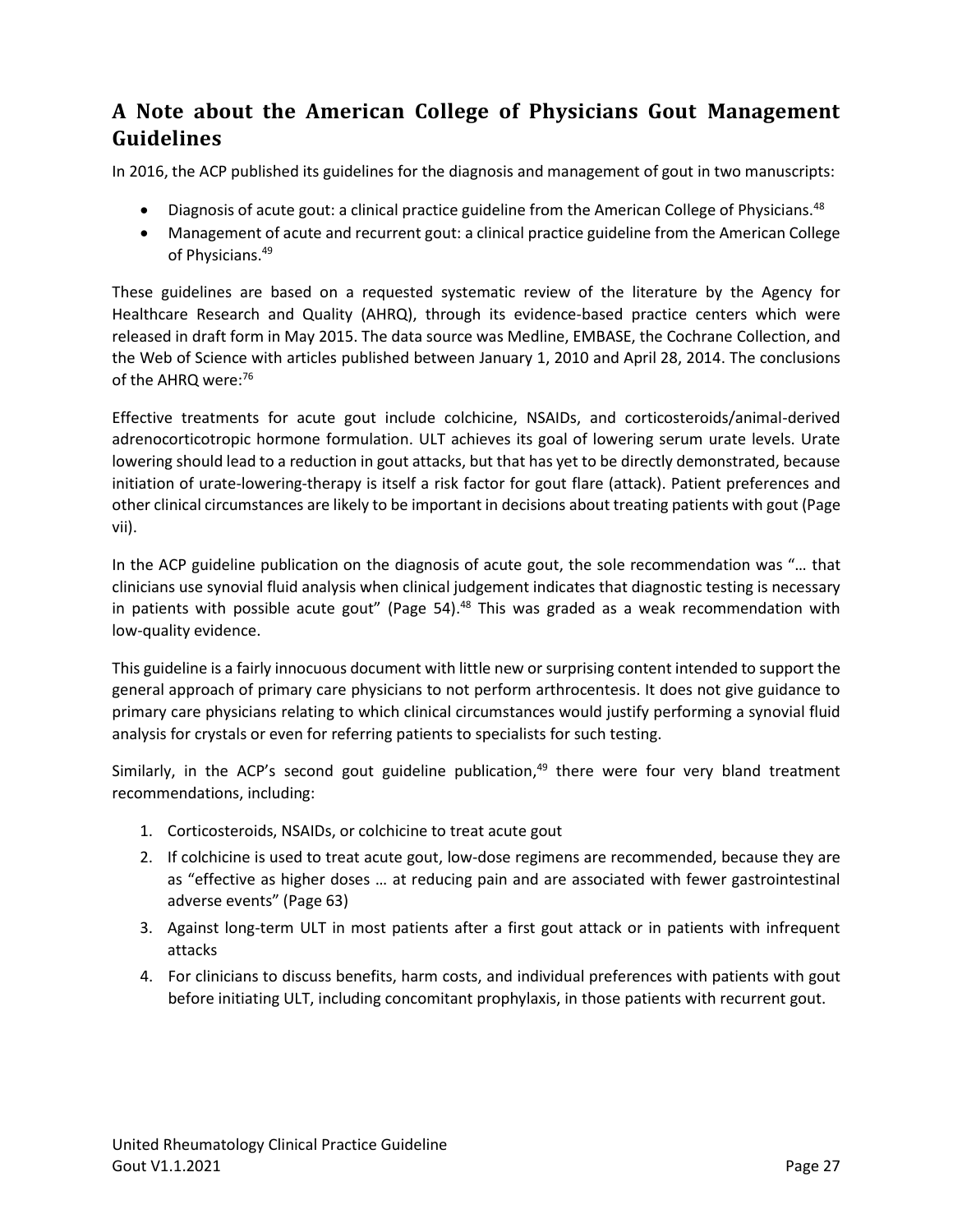Controversial information of the ACP Gout Treatment Guideline was included in that same article under the heading *Areas of Inconclusive Evidence* and involved treatment strategies for patients with gout receiving ULT. In this section the authors state:<sup>[49](#page-31-1)</sup>

A paradigm has developed that monitoring serum urate levels and targeting therapy to achieve a specific urate level (treat-to-target) reduces acute gout attacks and subsequent joint damage. An alternative strategy bases the intensity of urate-lowering therapy on the goal of avoiding recurrent gout attacks (treat-to-avoid-symptoms), with no monitoring of urate levels. Comparative effectiveness studies that evaluate the incremental benefits and harms of a treat-to-target strategy over a treat-to-avoidsymptoms strategy should be a priority" (Page 65).

There are no specific recommendations on how to facilitate the treat-to-avoid-symptoms strategy. It offers no guidance on the strength or duration on ULT; however, it clearly states that serum urate levels should not be monitored in patients taking these medications. These recommendations run counter to all other published gout treatment guidelines produced by other American and international medical professional groups. The ACP gout treatment guideline ignores known scientific underpinnings of the disease process; long-term follow-up trial data with ULT that clearly show regression of flare frequency, reduced use of NSAIDs, colchicine, and corticosteroids with monitored urate levels; and the recommendations of experts on its own guideline writing committee. For these reasons, and because they are simply a reversion to the typical under treatment that has epitomized gout therapy for decades, gout specialists from around the world have chosen to ignore this set of ACP guidelines.

United Rheumatology does not support the ACP guidelines for the diagnosis and management of gout.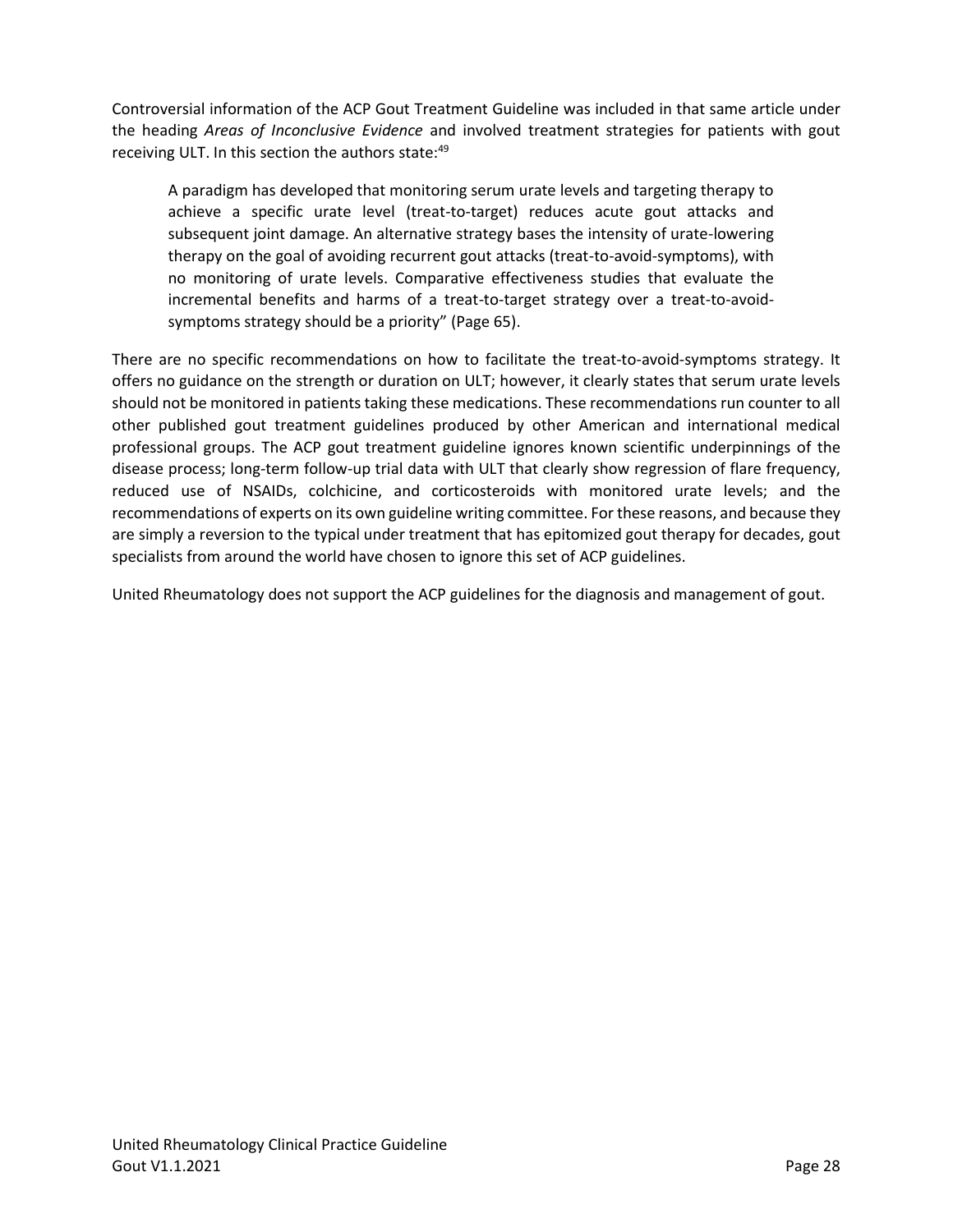# <span id="page-28-0"></span>**References**

- <span id="page-28-1"></span>1. Doghramji PP, Wortmann RL. Hyperuricemia and gout: new concepts in diagnosis and management. *Postgrad Med*  2012;124:98-109.
- <span id="page-28-2"></span>2. Roddy E, Doherty M. Epidemiology of gout. *Arthritis Res Ther* 2010;12:223.
- <span id="page-28-3"></span>3. Singh G, Lingala B, Mithal A. Gout and hyperuricaemia in the USA: prevalence and trends. *Rheumatology (Oxford)*  2019;58:2177-2180.
- <span id="page-28-4"></span>4. Chen-Xu M, Yokose C, Rai SK, Pillinger MH, Choi HK. Contemporary prevalence of gout and hyperuricemia in the United States and decadal trends: The National Health and Nutrition Examination Survey, 2007- 2016. *Arthritis Rheumatol* 2019;71:991- 999.
- <span id="page-28-5"></span>5. Centers for Disease Control and Prevention (CDC). Gout. [https://www.cdc.gov/arthritis/basics/gout.](https://www.cdc.gov/arthritis/basics/gout.html) [html.](https://www.cdc.gov/arthritis/basics/gout.html) Accessed April 2, 2019.
- <span id="page-28-6"></span>6. Elfishawi MM, Zleik N, Kvrgic Z, Michet CJ, Jr., Crowson CS, et al. The rising incidence of gout and the increasing burden of comorbidities: a population-based study over 20 years. *J Rheumatol* 2018;45:574- 579.
- <span id="page-28-7"></span>7. FitzGerald JD, Dalbeth N, Mikuls T, Brignardello-Petersen R, Guyatt G, et al. 2020 American College of Rheumatology Guideline for the Management of Gout. *Arthritis Care Res (Hoboken)* 2020;72:744- 760.
- <span id="page-28-8"></span>8. Richette P, Doherty M, Pascual E, Barskova V, Becce F, et al. 2016 updated EULAR

United Rheumatology Clinical Practice Guideline Gout V1.1.2021 **Page 29** 

evidence-based recommendations for the management of gout. *Ann Rheum Dis*  2017;76:29-42.

- <span id="page-28-9"></span>9. Sivera F, Andres M, Carmona L, Kydd AS, Moi J, et al. Multinational evidence-based recommendations for the diagnosis and management of gout: integrating systematic literature review and expert opinion of a broad panel of rheumatologists in the 3e initiative. *Ann Rheum Dis* 2014;73:328-335.
- <span id="page-28-10"></span>10. Jordan KM, Cameron JS, Snaith M, Zhang W, Doherty M, et al. British Society for Rheumatology and British Health Professionals in Rheumatology guideline for the management of gout. *Rheumatology (Oxford)* 2007;46:1372- 1374.
- <span id="page-28-11"></span>11. Zhu Y, Pandya BJ, Choi HK. Prevalence of gout and hyperuricemia in the US general population: the National Health and Nutrition Examination Survey 2007-2008. *Arthritis Rheum* 2011;63:3136-3141.
- <span id="page-28-12"></span>12. Filanovsky MG, Sukhdeo K, McNamara MC. Ulcerated tophaceous gout. *BMJ Case Rep*  2015;2015.
- <span id="page-28-13"></span>13. Terkeltraub R, Edwards NL. Gout: Diagnosis and Management of Gouty Arthritis and Hyperuricemia. 4th ed, 2016. Professional Communications, Inc.
- <span id="page-28-14"></span>14. Wertheimer A, Morlock R, Becker MA. A revised estimate of the burden of illness of gout. *Curr Ther Res Clin Exp* 2013;75:1-4.
- <span id="page-28-15"></span>15. Brook RA, Kleinman NL, Patel PA, Melkonian AK, Brizee TJ, et al. The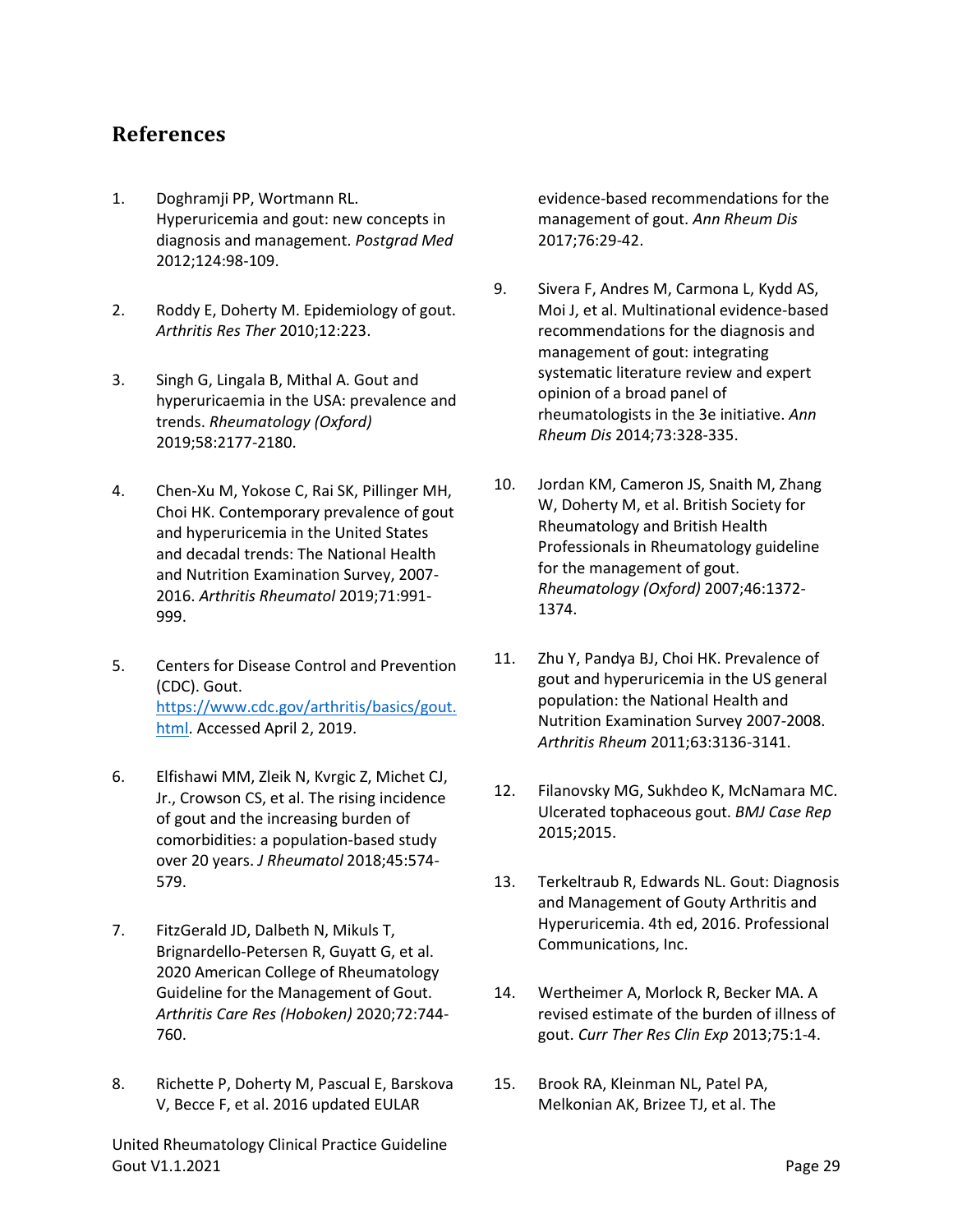economic burden of gout on an employed population. *Curr Med Res Opin*  2006;22:1381-1389.

- <span id="page-29-0"></span>16. Li C, Martin BC, Cummins DF. Ambulatory resource utilization and cost for gout in the United States. *Am J Pharm Benefits*  2013;5:e46-e54.
- <span id="page-29-1"></span>17. Garg R, Sayles HR, Yu F, Michaud K, Singh J, et al. Gout-related health care utilization in US emergency departments, 2006 through 2008. *Arthritis Care Res (Hoboken)*  2013;65:571-577.
- <span id="page-29-2"></span>18. Rai SK, Burns LC, De Vera MA, Haji A, Giustini D, Choi HK. The economic burden of gout: A systematic review. *Semin Arthritis Rheum* 2015;45:75-80.
- <span id="page-29-3"></span>19. Lim SY, Lu N, Oza A, Fisher M, Rai SK, et al. Trends in gout and rheumatoid arthritis hospitalizations in the United States, 1993- 2011. *JAMA* 2016;315:2345-2347.
- 20. Janssens HJ, Fransen J, van de Lisdonk EH, van Riel PL, van Weel C, Janssen M. A diagnostic rule for acute gouty arthritis in primary care without joint fluid analysis. *Arch Intern Med* 2010;170:1120-1126.
- 21. Singh JA, Hodges JS, Toscano JP, Asch SM. Quality of care for gout in the US needs improvement. *Arthritis Rheum*  2007;57:822-829.
- 22. Singh JA, Hodges JS, Asch SM. Opportunities for improving medication use and monitoring in gout. *Ann Rheum Dis*  2009;68:1265-1270.
- 23. Harrold LR, Mazor KM, Negron A, Ogarek J, Firneno C, Yood RA. Primary care providers' knowledge, beliefs and treatment practices for gout: results of a

United Rheumatology Clinical Practice Guideline Gout V1.1.2021 **Page 30** 

physician questionnaire. *Rheumatology (Oxford)* 2013;52:1623-1629.

- <span id="page-29-4"></span>24. Grayson PC, Kim SY, LaValley M, Choi HK. Hyperuricemia and incident hypertension: a systematic review and meta-analysis. *Arthritis Care Res (Hoboken)* 2011;63:102- 110.
- <span id="page-29-5"></span>25. Choi HK, De Vera MA, Krishnan E. Gout and the risk of type 2 diabetes among men with a high cardiovascular risk profile. *Rheumatology (Oxford)* 2008;47:1567- 1570.
- <span id="page-29-6"></span>26. Choi HK, Ford ES, Li C, Curhan G. Prevalence of the metabolic syndrome in patients with gout: the Third National Health and Nutrition Examination Survey. *Arthritis Rheum* 2007;57:109-115.
- <span id="page-29-7"></span>27. Clarson LE, Hider SL, Belcher J, Heneghan C, Roddy E, Mallen CD. Increased risk of vascular disease associated with gout: a retrospective, matched cohort study in the UK clinical practice research datalink. *Ann Rheum Dis* 2015;74:642-647.
- <span id="page-29-8"></span>28. Hamburger M, Baraf HS, Adamson TC, 3rd, Basile J, Bass L, et al. 2011 recommendations for the diagnosis and management of gout and hyperuricemia. *Postgrad Med* 2011;123:3-36.
- <span id="page-29-9"></span>29. Agency for Healthcare Research and Quality (AHRQ). Evidence-based Practice Center Systematic Review Protocol. Project Title: Management of Gout. [https://effectivehealthcare.ahrq.gov/sites/](https://effectivehealthcare.ahrq.gov/sites/default/files/pdf/gout_research-protocol.pdf) [default/files/pdf/gout\\_research](https://effectivehealthcare.ahrq.gov/sites/default/files/pdf/gout_research-protocol.pdf)[protocol.pdf.](https://effectivehealthcare.ahrq.gov/sites/default/files/pdf/gout_research-protocol.pdf) Accessed April 2, 2019.
- <span id="page-29-10"></span>30. Reginato AM, Mount DB, Yang I, Choi HK. The genetics of hyperuricaemia and gout. *Nat Rev Rheumatol* 2012;8:610-621.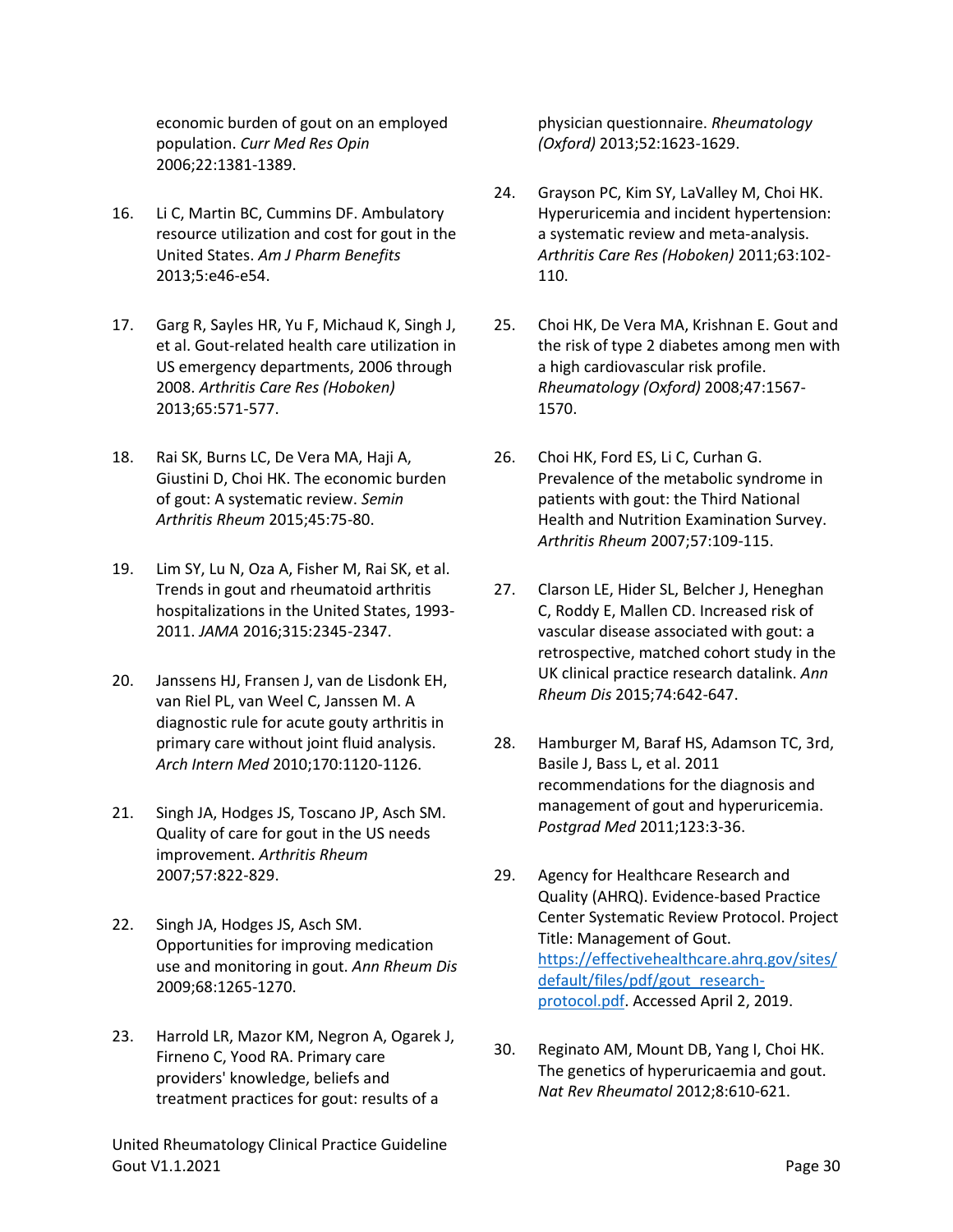- <span id="page-30-0"></span>31. Merriman TR. An update on the genetic architecture of hyperuricemia and gout. *Arthritis Res Ther* 2015;17:98.
- <span id="page-30-1"></span>32. Major TJ, Dalbeth N, Stahl EA, Merriman TR. An update on the genetics of hyperuricaemia and gout. *Nat Rev Rheumatol* 2018;14:341-353.
- <span id="page-30-2"></span>33. Dalbeth N, Stamp LK, Merriman TR. The genetics of gout: towards personalised medicine? *BMC Med* 2017;15:108.
- <span id="page-30-3"></span>34. Ben Salem C, Slim R, Fathallah N, Hmouda H. Drug-induced hyperuricaemia and gout. *Rheumatology (Oxford)* 2017;56:679-688.
- <span id="page-30-4"></span>35. Jamnik J, Rehman S, Blanco Mejia S, de Souza RJ, Khan TA, et al. Fructose intake and risk of gout and hyperuricemia: a systematic review and meta-analysis of prospective cohort studies. *BMJ Open*  2016;6:e013191.
- 36. Rho YH, Zhu Y, Choi HK. The epidemiology of uric acid and fructose. *Semin Nephrol*  2011;31:410-419.
- 37. Choi HK, Willett W, Curhan G. Fructose-rich beverages and risk of gout in women. *JAMA* 2010;304:2270-2278.
- <span id="page-30-5"></span>38. Neogi T, Jansen TL, Dalbeth N, Fransen J, Schumacher HR, et al. 2015 Gout Classification Criteria: an American College of Rheumatology/European League Against Rheumatism collaborative initiative. *Arthritis Rheumatol* 2015;67:2557-2568.
- <span id="page-30-6"></span>39. Ogdie A, Taylor WJ, Neogi T, Fransen J, Jansen TL, et al. Performance of ultrasound in the diagnosis of gout in a multicenter study: comparison with monosodium urate monohydrate crystal analysis as the gold

standard. *Arthritis Rheumatol*  2017;69:429-438.

- <span id="page-30-7"></span>40. Girish G, Glazebrook KN, Jacobson JA. Advanced imaging in gout. *AJR Am J Roentgenol* 2013;201:515-525.
- <span id="page-30-8"></span>41. Richette P, Doherty M, Pascual E, Barskova V, Becce F, et al. 2018 updated European League Against Rheumatism evidencebased recommendations for the diagnosis of gout. *Ann Rheum Dis* 2020;79:31-38.
- <span id="page-30-9"></span>42. Khanna D, Fitzgerald JD, Khanna PP, Bae S, Singh MK, et al. 2012 American College of Rheumatology guidelines for management of gout. Part 1: systematic nonpharmacologic and pharmacologic therapeutic approaches to hyperuricemia. *Arthritis Care Res (Hoboken)* 2012;64:1431- 1446.
- 43. Ruoff G, Edwards NL. Overview of serum uric acid treatment targets in gout: why less than 6 mg/dL? *Postgrad Med*  2016;128:706-715.
- 44. Kiltz U, Smolen J, Bardin T, Cohen Solal A, Dalbeth N, et al. Treat-to-target (T2T) recommendations for gout. *Ann Rheum Dis*  2017;76:632-638.
- <span id="page-30-10"></span>45. Dalbeth N, Choi HK, Terkeltaub R. Gout: a roadmap to approaches for improving global outcomes. *Arthritis Rheumatol*  2017;69:22-34.
- 46. Li Q, Li X, Wang J, Liu H, Kwong JS, et al. Diagnosis and treatment for hyperuricemia and gout: a systematic review of clinical practice guidelines and consensus statements. *BMJ Open* 2019;9:e026677.
- 47. Edwards NL, Schlesinger N, Clark S, Arndt T, Lipsky PE. Management of gout in the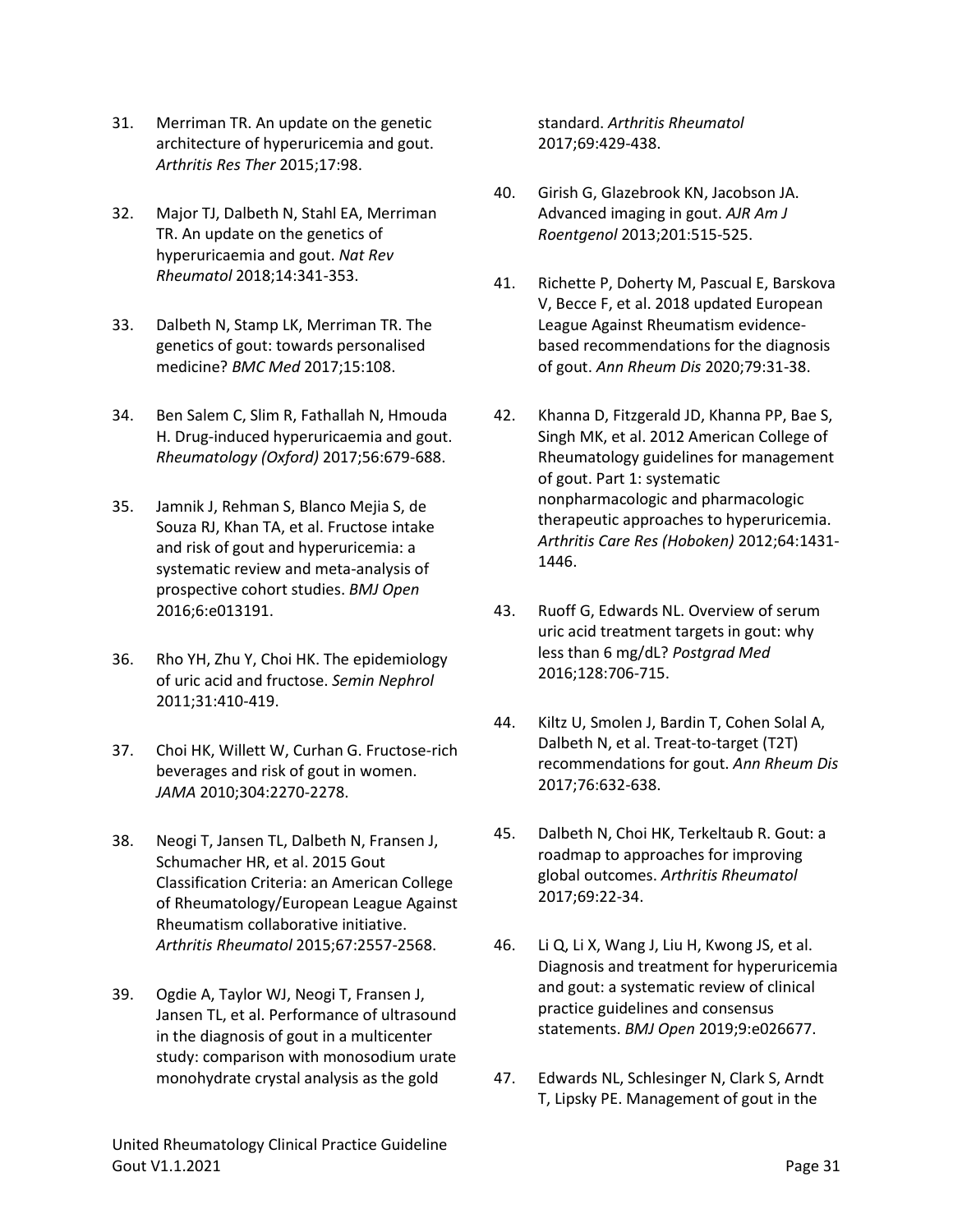United States: a claims-based analysis. *ACR Open Rheumatol* 2020;2:180-187.

- <span id="page-31-0"></span>48. Qaseem A, McLean RM, Starkey M, Forciea MA, Clinical Guidelines Committee of the American College of P. Diagnosis of Acute Gout: A Clinical Practice Guideline from the American College of Physicians. *Ann Intern Med* 2017;166:52-57.
- <span id="page-31-1"></span>49. Qaseem A, Harris RP, Forciea MA, Clinical Guidelines Committee of the American College of P. Management of Acute and Recurrent Gout: A Clinical Practice Guideline from the American College of Physicians. *Ann Intern Med* 2017;166:58- 68.
- <span id="page-31-2"></span>50. Outcomes Research Review. Should the DASH diet be recommended for gout patients? *J Clin Outcomes Manage*  2017;24.
- <span id="page-31-3"></span>51. Rai SK, Fung TT, Lu N, Keller SF, Curhan GC, Choi HK. The Dietary Approaches to Stop Hypertension (DASH) diet, Western diet, and risk of gout in men: prospective cohort study. *BMJ* 2017;357:j1794.
- <span id="page-31-4"></span>52. Chrysohoou C, Skoumas J, Pitsavos C, Masoura C, Siasos G, et al. Long-term adherence to the Mediterranean diet reduces the prevalence of hyperuricaemia in elderly individuals, without known cardiovascular disease: the Ikaria study. *Maturitas* 2011;70:58-64.
- <span id="page-31-5"></span>53. Kontogianni MD, Chrysohoou C, Panagiotakos DB, Tsetsekou E, Zeimbekis A, et al. Adherence to the Mediterranean diet and serum uric acid: the ATTICA study. *Scand J Rheumatol* 2012;41:442-449.
- <span id="page-31-6"></span>54. Braun J, Smolen JS. Gout: thoughts about a treat-to-target programme. *Clin Exp Rheumatol* 2012;30:S142-144.
- <span id="page-31-7"></span>55. Khanna D, Khanna PP, Fitzgerald JD, Singh MK, Bae S, et al. 2012 American College of Rheumatology guidelines for management of gout. Part 2: therapy and antiinflammatory prophylaxis of acute gouty arthritis. *Arthritis Care Res (Hoboken)* 2012;64:1447-1461.
- <span id="page-31-8"></span>56. Khanna PP, Gladue HS, Singh MK, FitzGerald JD, Bae S, et al. Treatment of acute gout: a systematic review. *Semin Arthritis Rheum* 2014;44:31-38.
- <span id="page-31-9"></span>57. Food and Drug Administration. Ilaris (canakinumab) Highlights of prescribing information; [https://www.accessdata.fda.gov/drugsatfd](https://www.accessdata.fda.gov/drugsatfda_docs/label/2016/BLA125319_858687lbl.pdf) [a\\_docs/label/2016/BLA125319\\_858687lbl.](https://www.accessdata.fda.gov/drugsatfda_docs/label/2016/BLA125319_858687lbl.pdf) [pdf.](https://www.accessdata.fda.gov/drugsatfda_docs/label/2016/BLA125319_858687lbl.pdf) Accessed March 2021.
- <span id="page-31-10"></span>58. Dinarello CA, Simon A, van der Meer JW. Treating inflammation by blocking interleukin-1 in a broad spectrum of diseases. *Nat Rev Drug Discov*  2012;11:633-652.
- 59. So A, Dumusc A, Nasi S. The role of IL-1 in gout: from bench to bedside. *Rheumatology (Oxford)* 2018;57:i12-i19.
- 60. Janssen CA, Oude Voshaar MAH, Vonkeman HE, Jansen T, Janssen M, et al. Anakinra for the treatment of acute gout flares: a randomized, double-blind, placebo-controlled, active-comparator, non-inferiority trial. *Rheumatology (Oxford)* 2019.
- <span id="page-31-11"></span>61. Keller SF, Lu N, Blumenthal KG, Rai SK, Yokose C, et al. Racial/ethnic variation and risk factors for allopurinol-associated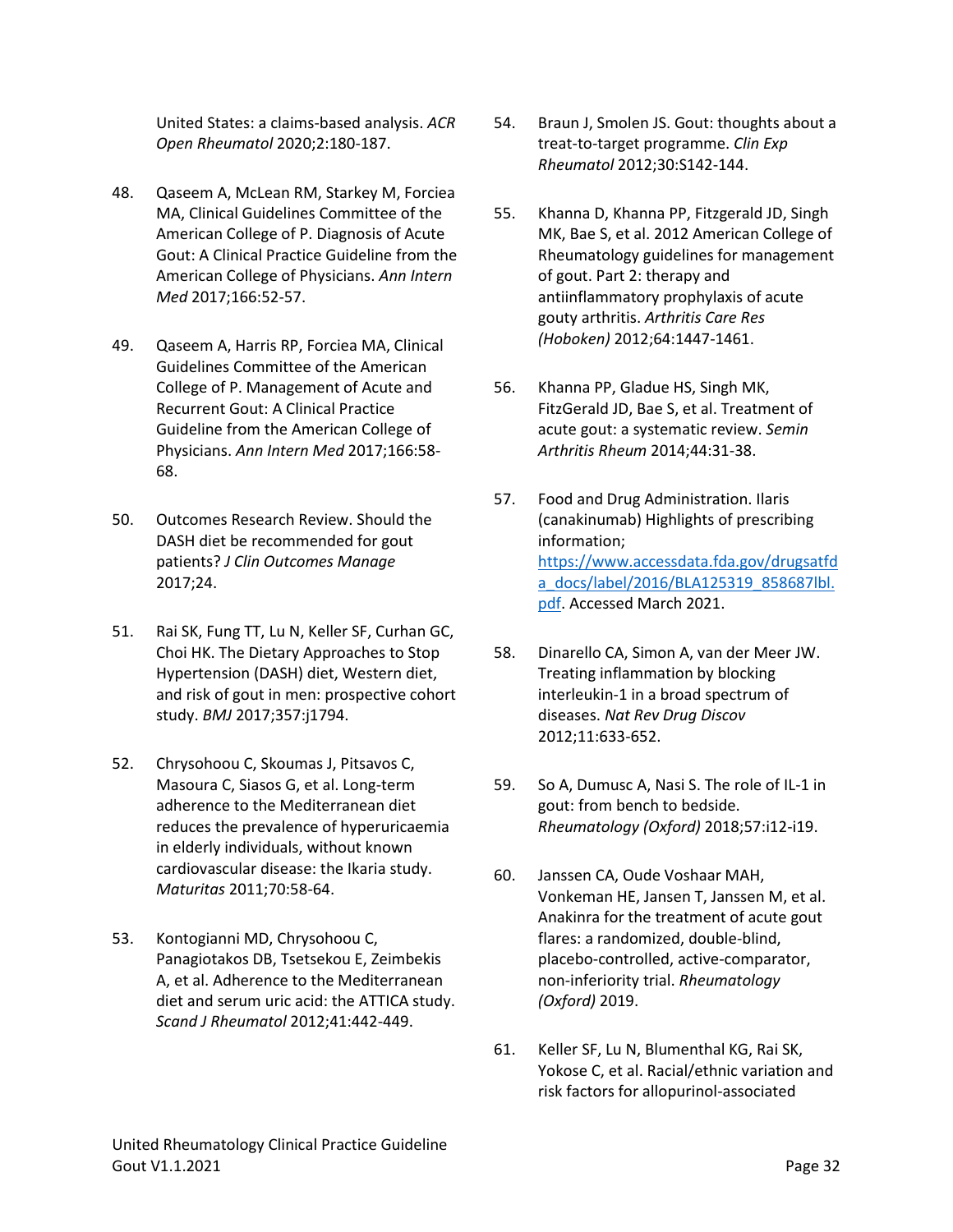severe cutaneous adverse reactions: a cohort study. *Ann Rheum Dis*  2018;77:1187-1193.

- <span id="page-32-0"></span>62. Arellano F, Sacristan JA. Allopurinol hypersensitivity syndrome: a review. *Ann Pharmacother* 1993;27:337-343.
- <span id="page-32-1"></span>63. Food and Drug Administration. FDA adds Boxed Warning for increased risk of death with gout medicine Uloric (febuxostat). [https://www.fda.gov/drugs/drug-safety](https://www.fda.gov/drugs/drug-safety-and-availability/fda-adds-boxed-warning-increased-risk-death-gout-medicine-uloric-febuxostat)[and-availability/fda-adds-boxed-warning](https://www.fda.gov/drugs/drug-safety-and-availability/fda-adds-boxed-warning-increased-risk-death-gout-medicine-uloric-febuxostat)[increased-risk-death-gout-medicine-uloric](https://www.fda.gov/drugs/drug-safety-and-availability/fda-adds-boxed-warning-increased-risk-death-gout-medicine-uloric-febuxostat)[febuxostat.](https://www.fda.gov/drugs/drug-safety-and-availability/fda-adds-boxed-warning-increased-risk-death-gout-medicine-uloric-febuxostat) Accessed August 8, 2020.
- <span id="page-32-2"></span>64. Food and Drug Administration. Krystexxa (pegloticase) Highlights of Prescribing Information; [https://www.accessdata.fda.gov/drugsatfd](https://www.accessdata.fda.gov/drugsatfda_docs/label/2012/125293s034lbl.pdf) [a\\_docs/label/2012/125293s034lbl.pdf.](https://www.accessdata.fda.gov/drugsatfda_docs/label/2012/125293s034lbl.pdf) Accessed March 2021.
- <span id="page-32-3"></span>65. Sundy JS, Baraf HS, Yood RA, Edwards NL, Gutierrez-Urena SR, et al. Efficacy and tolerability of pegloticase for the treatment of chronic gout in patients refractory to conventional treatment: two randomized controlled trials. *JAMA*  2011;306:711-720.
- <span id="page-32-4"></span>66. Strand V, Balsa A, Al-Saleh J, Barile-Fabris L, Horiuchi T, et al. Immunogenicity of Biologics in Chronic Inflammatory Diseases: A Systematic Review. *BioDrugs*  2017;31:299-316.
- <span id="page-32-5"></span>67. Strand V, Goncalves J, Isaacs JD. Immunogenicity of biologic agents in rheumatology. *Nat Rev Rheumatol*  2021;17:81-97.
- <span id="page-32-6"></span>68. Keenan RT, Botson JK, Masri KR, Padnick-Silver L, LaMoreaux B, et al. The effect of immunomodulators on the efficacy and

United Rheumatology Clinical Practice Guideline Gout V1.1.2021 **Page 33** 

tolerability of pegloticase: a systematic review. *Semin Arthritis Rheum*  2021;51:347-352.

- 69. Masri K, Winterling K, Lamoreaux B. Leflunomide co-therapy with pegloticase in uncontrolled gout. *Ann Rheum Dis*  2020;79:454.
- 70. Bessen SY, Bessen MY, Yung CM. Recapture and improved outcome of pegloticase response with methotrexate-A report of two cases and review of the literature. *Semin Arthritis Rheum*  2019;49:56-61.
- 71. Botson J, Peloso PM, Obermeyer K, Lamoreaux B, Weinblatt ME, Peterson J. Pegloticase response improvement by cotreatment with methotrexate: Results from the mirror open-label clinical trial in patients with uncontrolled gout. *Ann Rheum Dis* 2020;79:446.
- 72. Khanna P, Khanna D, Cutter G, Foster J, Melnick J, et al. Reducing Immunogenicity of Pegloticase (RECIPE) with Concomitant Use of Mycophenolate Mofetil in Patients with Refractory Gout-a Phase II Double Blind Randomized Controlled Trial. *Arthritis and Rheumatology* 2020;72:1911-1913.
- <span id="page-32-7"></span>73. White WB, Saag KG, Becker MA, Borer JS, Gorelick PB, et al. Cardiovascular safety of febuxostat or allopurinol in patients with gout. *N Engl J Med* 2018;378:1200-1210.
- <span id="page-32-8"></span>74. Food and Drug Administration. Highlights of Prescribing Information - Uloric. [https://www.accessdata.fda.gov/drugsatfd](https://www.accessdata.fda.gov/drugsatfda_docs/label/2018/021856s012lbl.pdf) [a\\_docs/label/2018/021856s012lbl.pdf.](https://www.accessdata.fda.gov/drugsatfda_docs/label/2018/021856s012lbl.pdf) Accessed March 25, 2019.
- <span id="page-32-9"></span>75. Mackenzie IS, Ford I, Nuki G, Hallas J, Hawkey CJ, et al. Long-term cardiovascular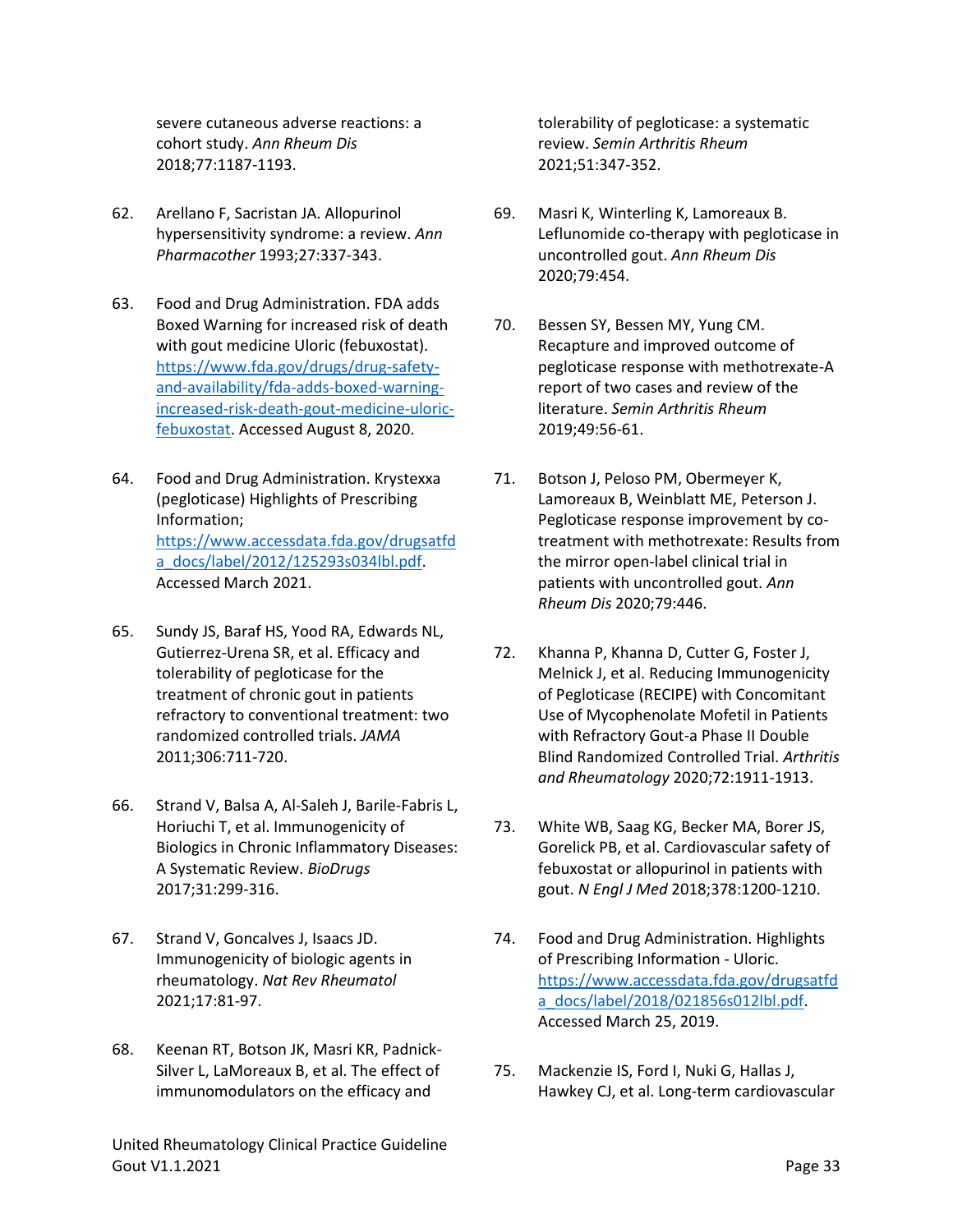safety of febuxostat compared with allopurinol in patients with gout (FAST): a multicentre, prospective, randomised, open-label, non-inferiority trial. *Lancet*  2020;396:1745-1757.

<span id="page-33-0"></span>76. Shekelle PG, Fitzgerald J, Newberry SJ, Motala A, O'Hanlon CE. Comparative

Effectiveness Review, Number 176. Management of Gout. AHRQ Publication No. 16-EHC017-EF.

[https://effectivehealthcare.ahrq.gov/sites/](https://effectivehealthcare.ahrq.gov/sites/default/files/related_files/gout_executive.pdf) [default/files/related\\_files/gout\\_executive.](https://effectivehealthcare.ahrq.gov/sites/default/files/related_files/gout_executive.pdf) [pdf.](https://effectivehealthcare.ahrq.gov/sites/default/files/related_files/gout_executive.pdf) Accessed April 3, 2019.